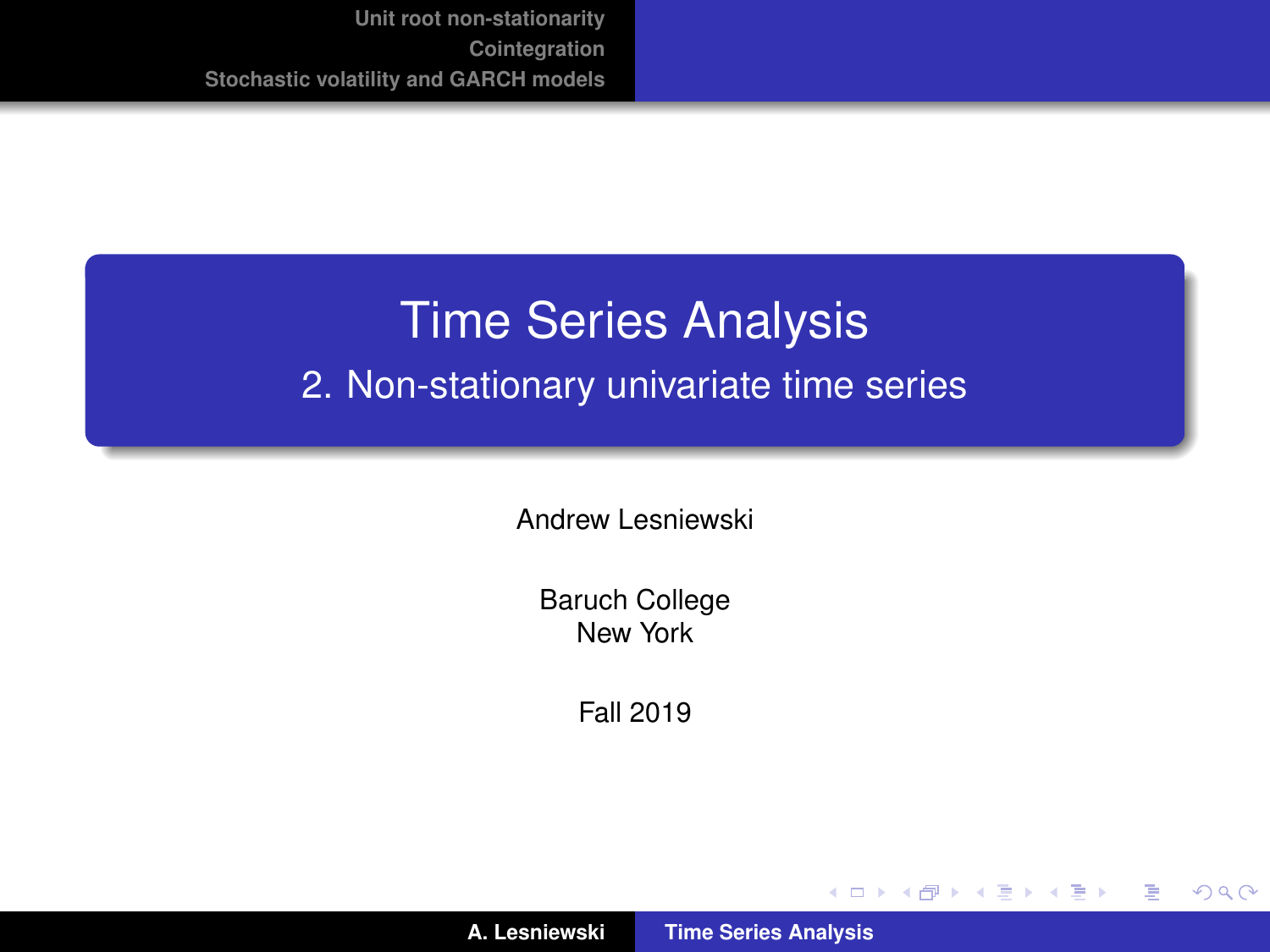







**3** [Stochastic volatility and GARCH models](#page-36-0)

(ロトス個) (運) (運)

重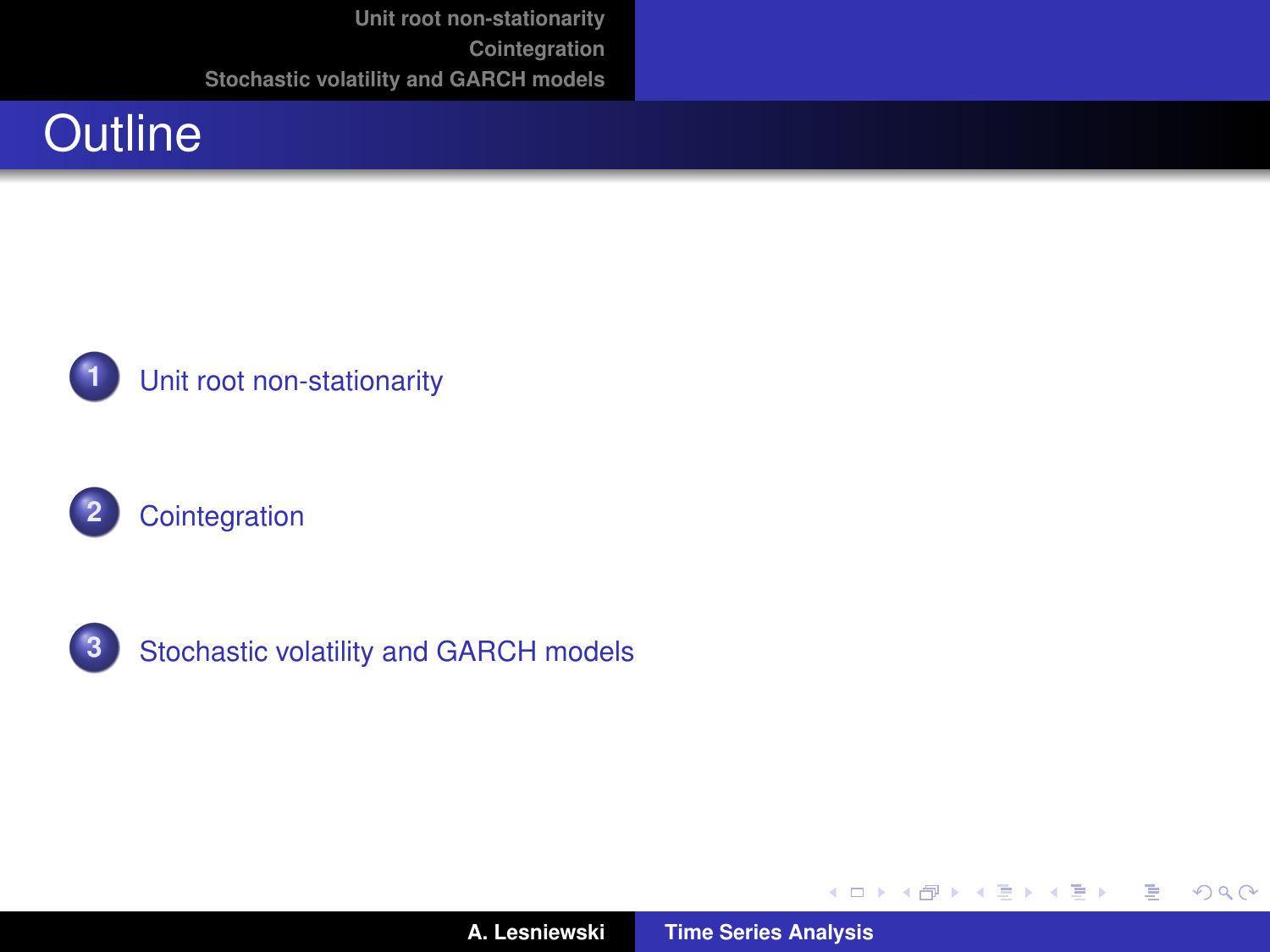# <span id="page-2-0"></span>Trend-stationary and unit root processes

- So far we have focused on time series that are stationary (or, more precisely, covariance-stationary).
- We have seen that a stationary time series in the *ARMA*(*p*, *q*) family can be written in the moving average (MA) form:

$$
X_t = \mu + \varepsilon_t + \gamma_1 \varepsilon_{t-1} + \gamma_2 \varepsilon_{t-2} \dots
$$
  
=  $\mu + \gamma(L)\varepsilon_t,$  (1)

イロメ イ団メ イヨメ イヨメー

重

 $299$ 

<span id="page-2-1"></span>where L is the lag operator, and where  $\sum_{j=1}^{\infty}|\gamma_j|<\infty.$ 

- Stationary series are rather unusual in finance, and hence the need for developing models that capture the non-stationary nature of financial time series.
- There are various approaches to model non-stationarity. We will initially focus on two of them:
	- (i) Non-stationary process with a deterministic trend and stationary disturbances.
	- (ii) Non-stationary process with a unit root (non-stationary disturbances).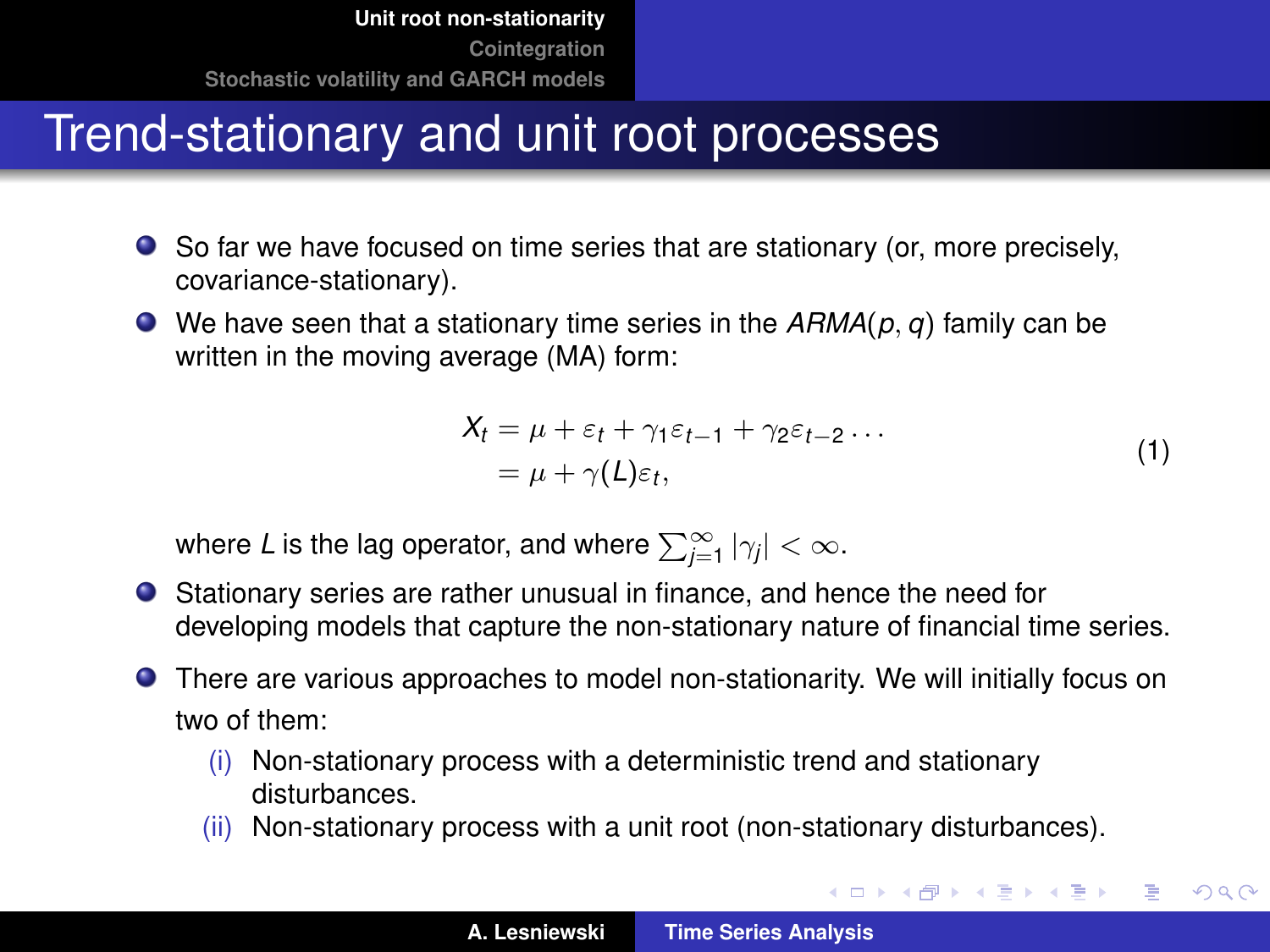# Trend-stationary and unit root processes

An example of the former type of a time series is the following process with *linear trend*:

<span id="page-3-0"></span>
$$
X_t = \alpha + \delta t + \gamma(L)\varepsilon_t, \tag{2}
$$

where  $\alpha, \delta \in \mathbb{R}$ . This amounts to replacing the constant mean  $\mu$  of the stationary process [\(1\)](#page-2-1) with a linear function.

- The process behaves thus like a pure deterministic trend perturbed by a stationary random noise, and is referred to as a *trend-stationary* process.
- This is to be contrasted with the second type of non-stationarity mentioned above.
- Consider the following *unit root* process:

<span id="page-3-1"></span>
$$
X_t = \alpha + X_{t-1} + \gamma(L)\varepsilon_t.
$$
 (3)

(ロトス個) (運) (運)

 $QQ$ 

Þ

Here the non-stationarity comes from the presence of the unit root  $\beta = 1$  in the autoregressive part of the specification above.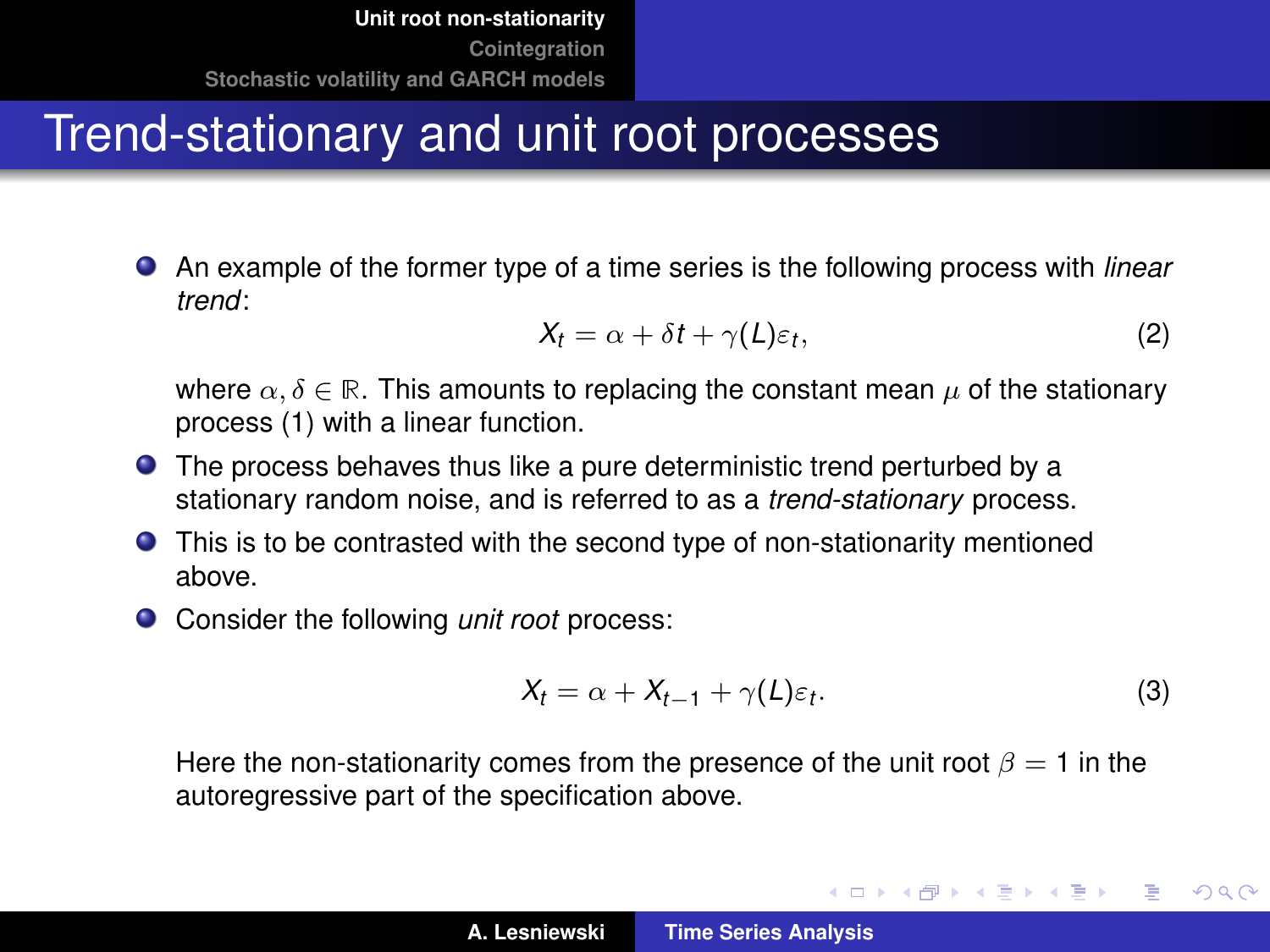#### Trend-stationary and unit root processes

The graph below shows a simulated *AR*(1) time series [\(2\)](#page-3-0) (with deterministic  $\bullet$ trend  $\alpha + \delta t$ ) with the following choice of parameters:  $\alpha = 0.0$ ,  $\delta = 0.01$ ,  $\beta = 0.3, \sigma = 0.5.$ 



**A. Lesniewski [Time Series Analysis](#page-0-0)**

 $\rightarrow$  14  $\alpha$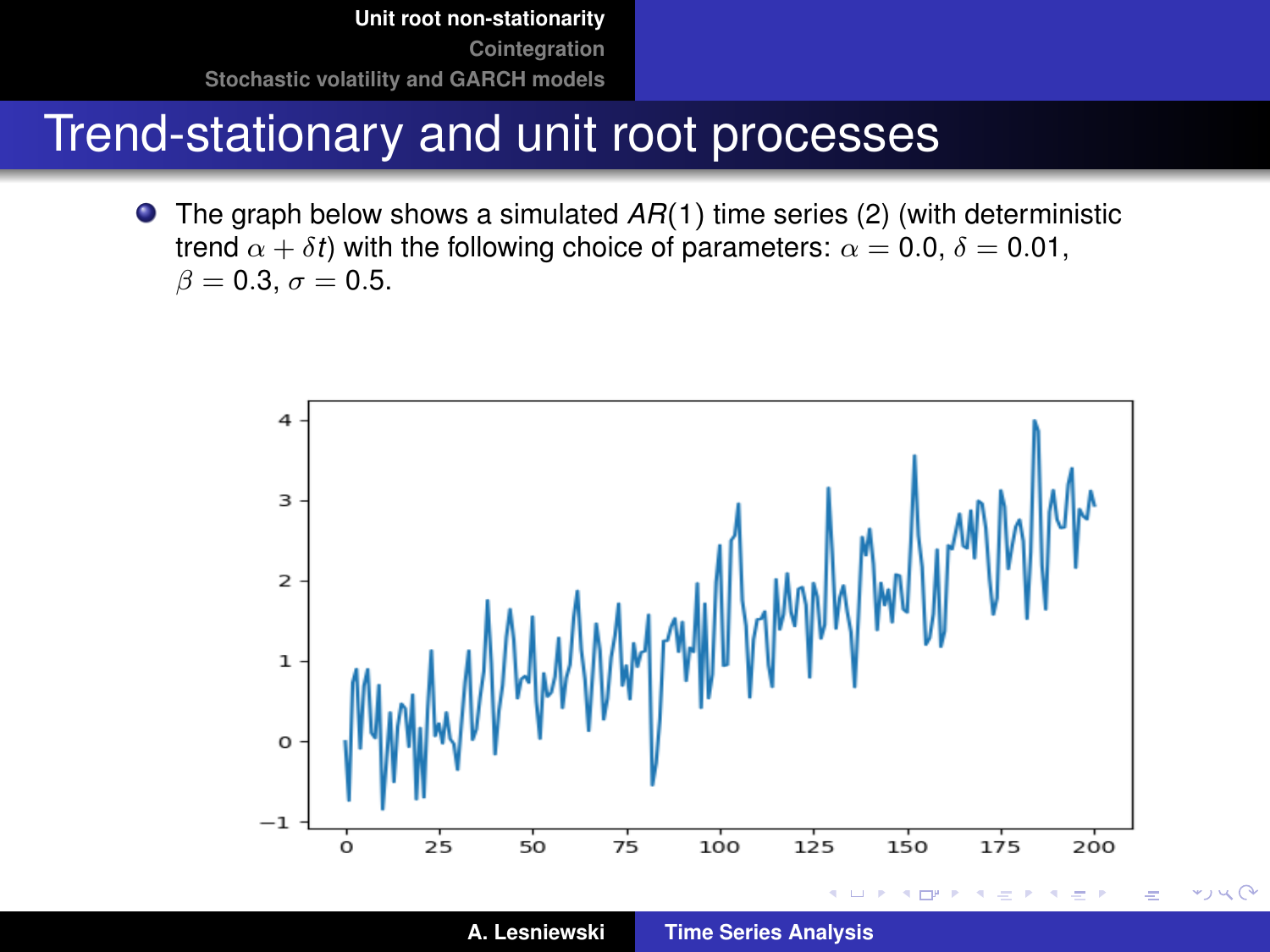#### Trend-stationary and unit root processes

● The graph below shows a simulated unit root  $AR(1)$  time series with the following choice of parameters:  $\alpha = 0.0$ ,  $\beta = 1.0$ ,  $\sigma = 0.5$ .



**A. Lesniewski [Time Series Analysis](#page-0-0)**

 $2Q$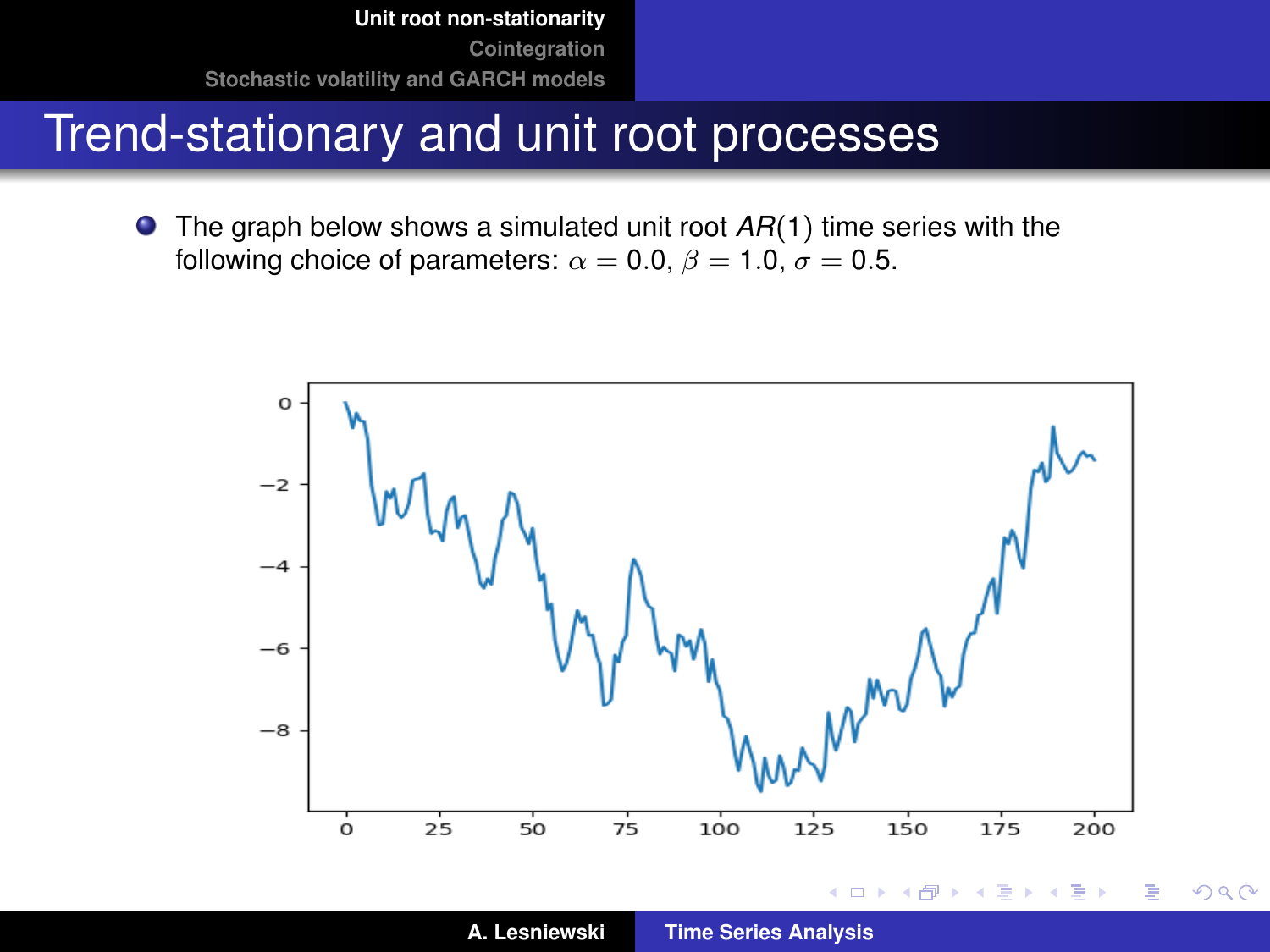# Trend-stationary and unit root processes

- A unit root process exhibits purely stochastic, persisting trends that have their source in the non-stationarity of the shocks delivered to the system.
- $\bullet$  Iterating [\(3\)](#page-3-1), we can write it as

<span id="page-6-0"></span>
$$
X_t = X_0 + \alpha t + \gamma(L) \sum_{j=0}^t L^j \varepsilon_t.
$$
 (4)

イロメ イ部メ イヨメ イヨメー

Þ

- This representation shows explicitly that the variance of the random shock grows linearly in *t*.
- Processes of this form are also referred to as *integrated* of order 1 and are denoted by *I*(1).
- This name is motivated by the following observation.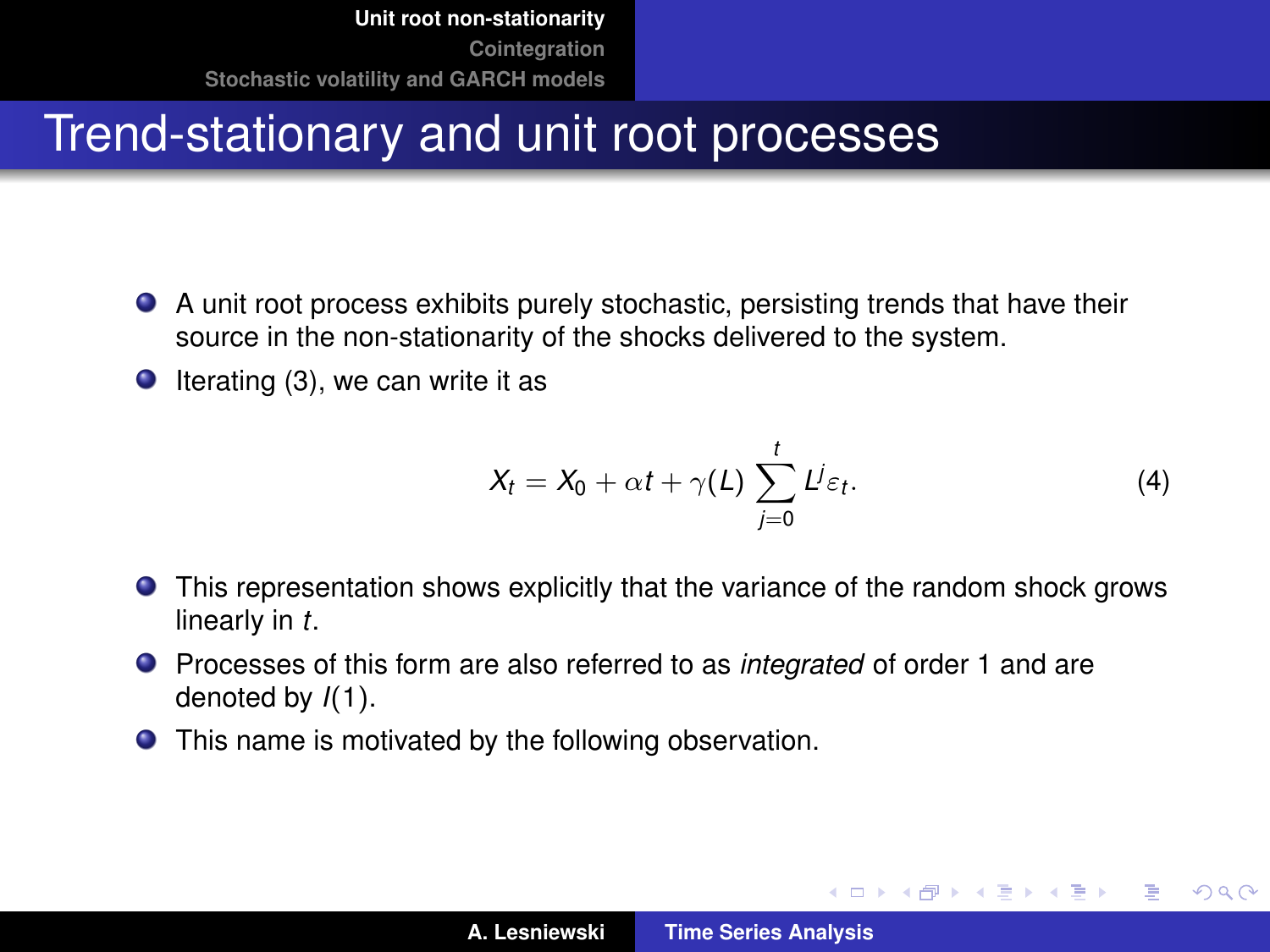#### Trend-stationary and unit root processes

 $\bullet$ The operator

 $\Delta = 1 - L$  (5)

is called the first *difference operator*.

One can think about ∆ as a discretized time derivative. Indeed,

$$
\Delta X_t = (1 - L)X_t
$$
  
=  $X_t - X_{t-1}$ .

Using it, we can write [\(3\)](#page-3-1) in the form:

$$
\Delta X_t = \alpha + \gamma(L)\varepsilon_t. \tag{6}
$$

イロメ イ部メ イヨメ イヨメー

 $299$ 

重

Equation [\(4\)](#page-6-0) is then the "integrated" version of this difference equation.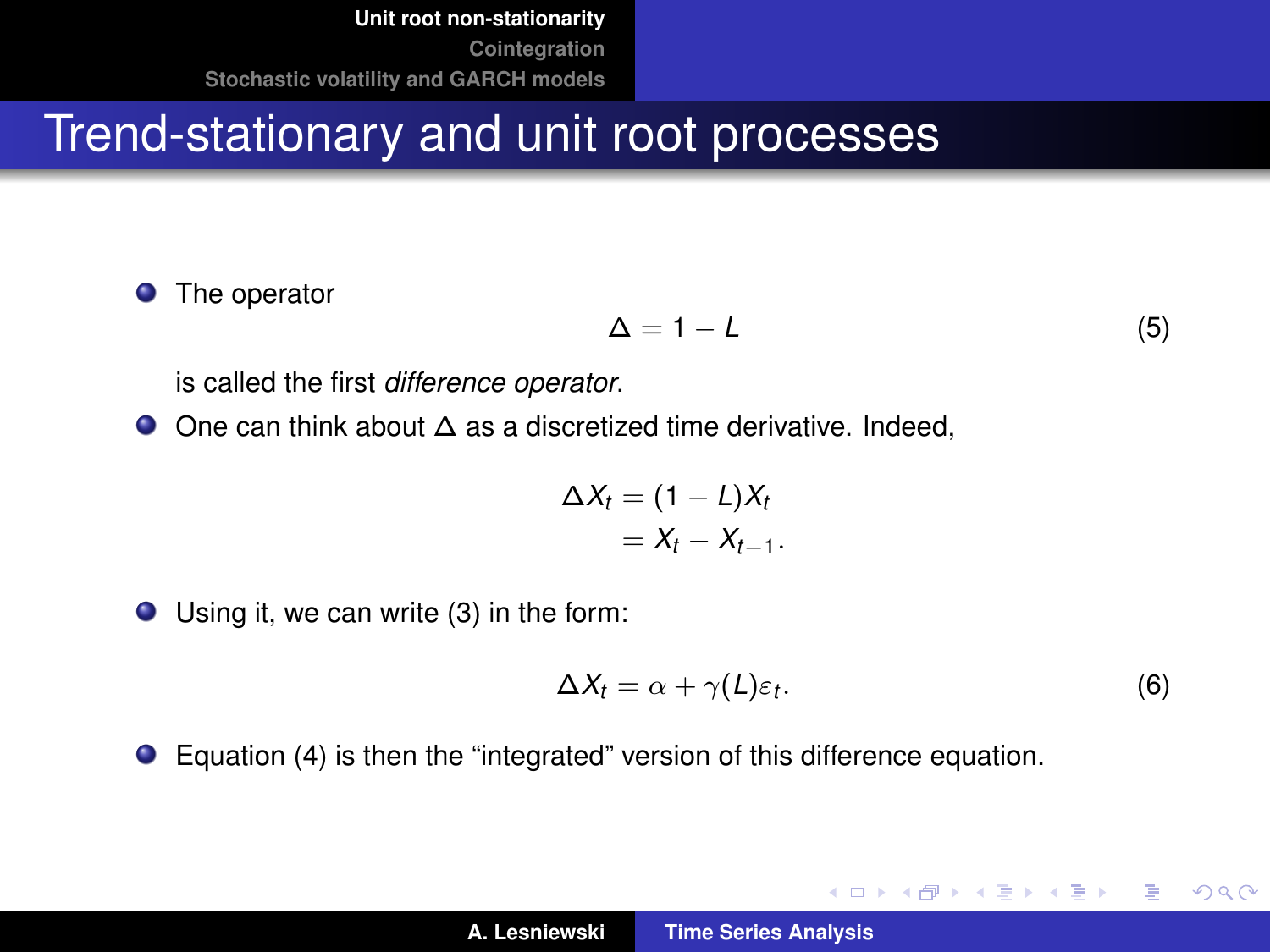# ARIMA models

 $\bullet$  More generally, integrated processes  $I(d)$  of any *integer* order  $d > 1$  are of the form:

$$
\Delta^d X_t = \omega + \gamma(L)\varepsilon_t. \tag{7}
$$

K ロ ⊁ K 伊 ⊁ K 君 ⊁ K 君 ⊁ …

 $\equiv$  990

- Here, ∆*<sup>d</sup>* denotes the *d*-th power of the difference operator ∆.
- For example, for  $d = 2$ ,  $(1 L)^2 = 1 2L + L^2$ , and an *I*(2) process can be written as

$$
X_t = \omega + 2X_{t-1} - X_{t-2} + \gamma(L)\varepsilon_t.
$$
 (8)

We will now recast these ideas in terms of ARIMA models.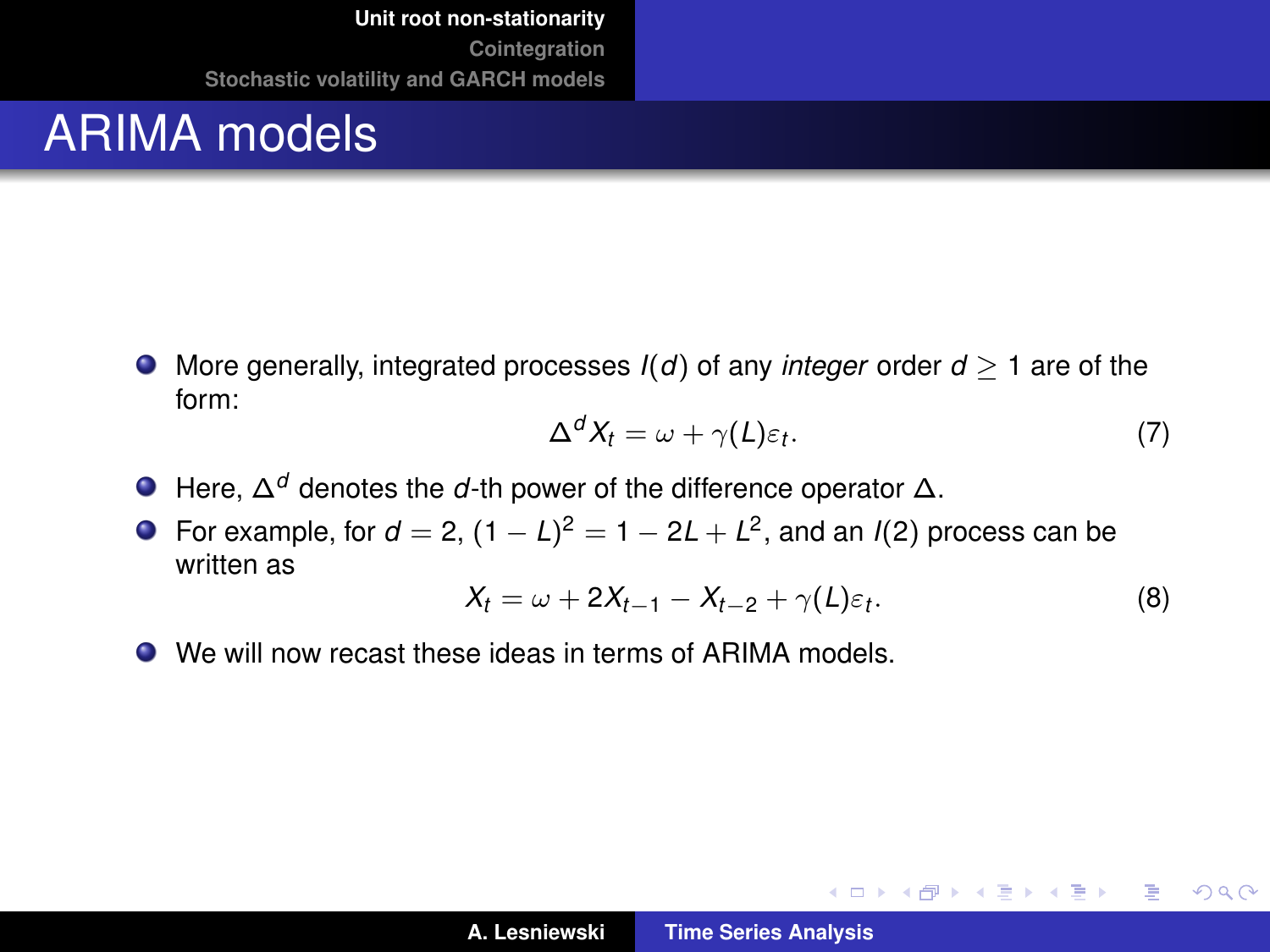#### ARIMA models

**•** Recall that an  $A R M A(p, q)$  model can be written in the form:

$$
\psi(L)X_t = \alpha + \varphi(L)\varepsilon_t, \tag{9}
$$

where

$$
\psi(z) = 1 - \beta_1 z - \dots - \beta_p z^p,
$$
  
\n
$$
\varphi(z) = 1 + \theta_1 z + \dots + \theta_q z^q.
$$
\n(10)

イロメ イ部メ イヨメ イヨメー

重

 $298$ 

Covariance-stationarity requires that the roots of  $\psi(z)$  lie outside of the unit circle.

- **O** This coincides with equation [\(1\)](#page-2-1), if we set  $\mu = \alpha/\psi(1)$  and  $\gamma(L) = \psi(L)^{-1}\varphi(L)$ .
- We will now assume that the characteristic polynomial has a unit root of degree  $d > 0$ , i.e. it is of the form  $\psi(z) (1 - z)^d$ , where  $\psi(z)$  is a polynomial of degree  $p$ with roots outside of the unit circle.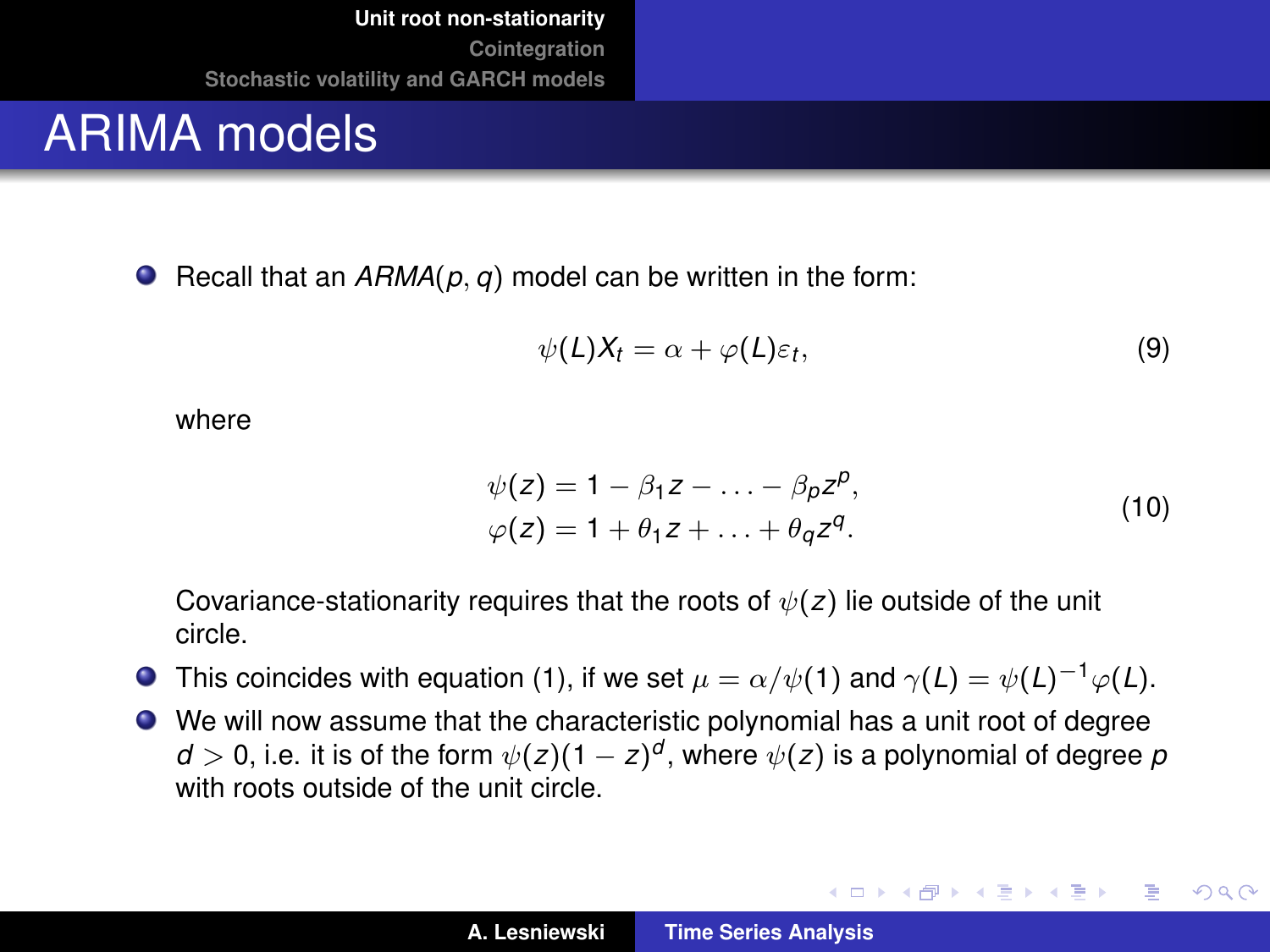# ARIMA models

- This leads us to the concept of an *autoregressive integrated moving average (ARIMA) model.*
- An *ARIMA*(*p*, *d*, *q*) model is specified as follows:

$$
\psi(L)(1-L)^d X_t = \alpha + \varphi(L)\varepsilon_t.
$$
\n(11)

- Here, *p* is the number of autoregressive lags (without the unit roots), *d* is the order of integration (the order of the unit root), and  $q$  is the number of the moving average lags.
- Equivalently, the specification of an *ARIMA*(*p*, *d*, *q*) time series can be written as

$$
(1-L)^d X_t = \mu + \psi(L)^{-1} \varphi(L) \varepsilon_t, \qquad (12)
$$

イロメ イ団メ イヨメ イヨメー

重

 $299$ 

where  $\mu = \alpha/\psi(1)$ .

**Python implementation of**  $AHMA(p, d, q)$  **is in the package statsmodels.**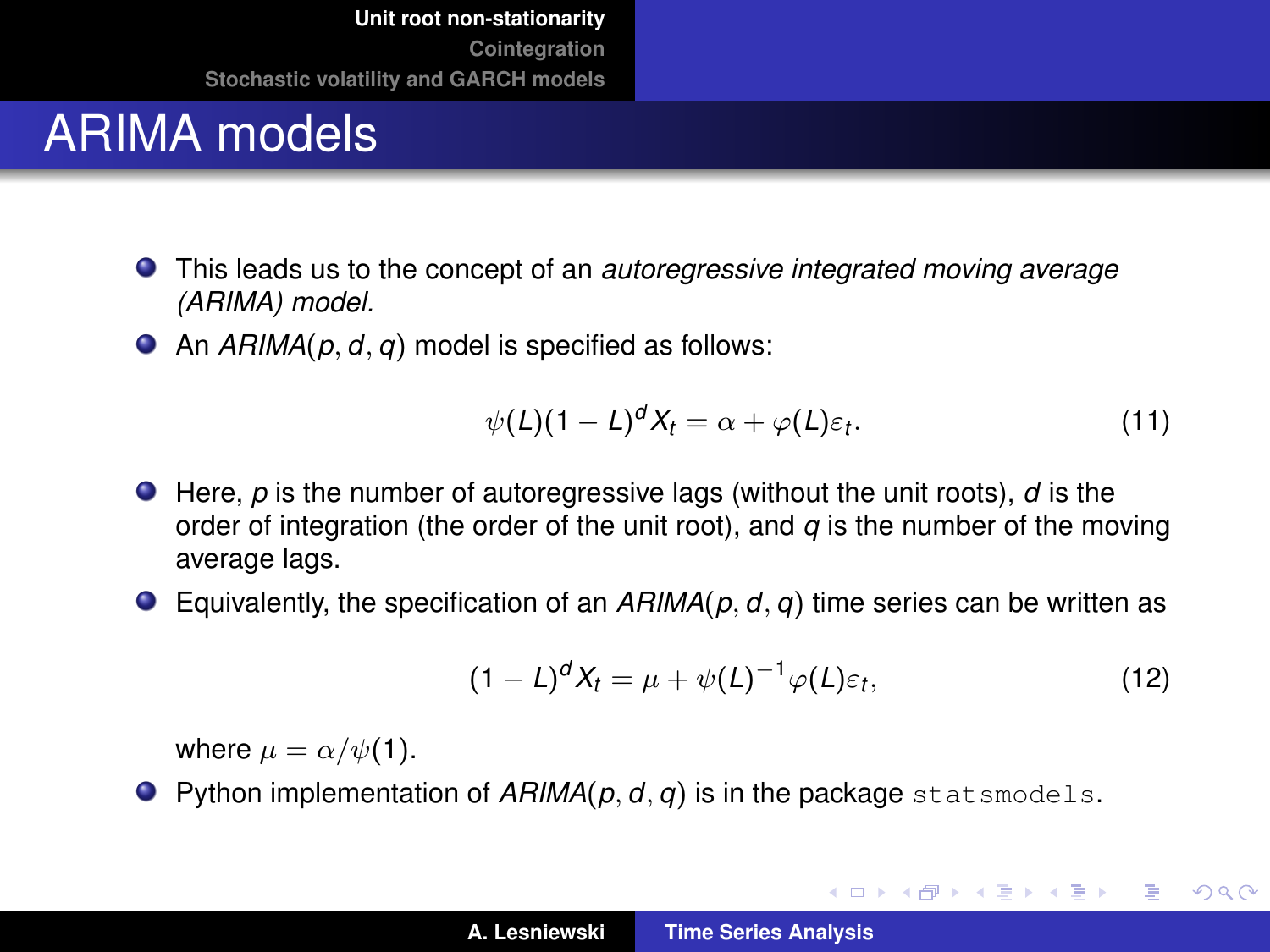# ARIMA models

Examples of *ARIMA*(*p*, *d*, *q*) models include:

(i) *ARIMA*(0, 0, 0). This is simply the white noise process:

$$
X_t = \varepsilon_t. \tag{13}
$$

(ii) *ARIMA*(0, 1, 0). This is the random walk process:

$$
X_t = X_{t-1} + \varepsilon_t. \tag{14}
$$

K ロ ⊁ K 伊 ⊁ K 君 ⊁ K 君 ⊁ …

ミー  $299$ 

(iii) *ARIMA*(1, 0, 1). This is the *exponentially weighted moving average model* (EWMA):

$$
X_t = \lambda X_{t-1} + \varepsilon_t + (1 - \lambda)\varepsilon_{t-1}.
$$
 (15)

(iv) *ARIMA*(0, 2, 2). This is a general linear exponential smoothing model:

$$
X_t = 2X_{t-1} - X_{t-2} + \varepsilon_t + \theta_1 \varepsilon_{t-1} + \theta_2 \varepsilon_{t-2}.
$$
 (16)

In this model both the level and the slope of the time series are smoothed using exponentially weighted moving averages.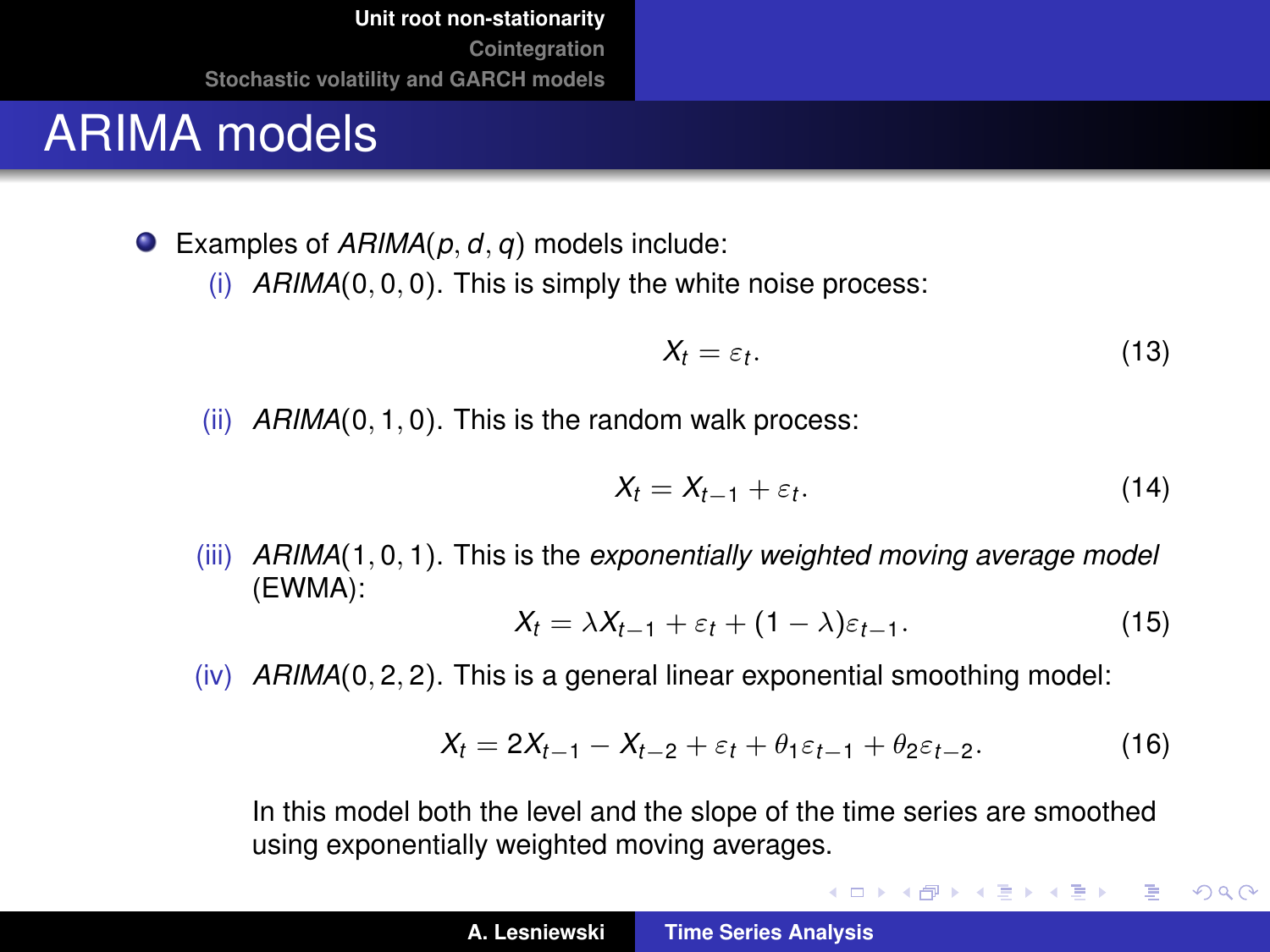# Forecasting non-stationary time series

- Forecasting a non-stationary time series uses the methodology explained in Lecture Notes #1. Consider first the trend stationary time series [\(2\)](#page-3-0).
- A one-period forecast is given by

$$
X_{t+1|1:t}^* = \mathsf{E}_t(X_{t+1})
$$
  
=  $\alpha + \delta(t+1) + \gamma_1 \varepsilon_t + \gamma_2 \varepsilon_{t-1} + \dots,$  (17)

since  $E_t(\varepsilon_{t+1}) = 0$ .

Likewise, a *k*-period forecast is given by

$$
X_{t+k|1:t}^* = \mathsf{E}_t(X_{t+k})
$$
  
=  $\alpha + \delta(t+k) + \gamma_k \varepsilon_t + \gamma_{k+1} \varepsilon_{t-1} + \dots,$  (18)

イロメ イ部メ イヨメ イヨメー

 $299$ 

÷.

since  $E_t(\varepsilon_{t+i}) = 0$ , for all  $j > 0$ .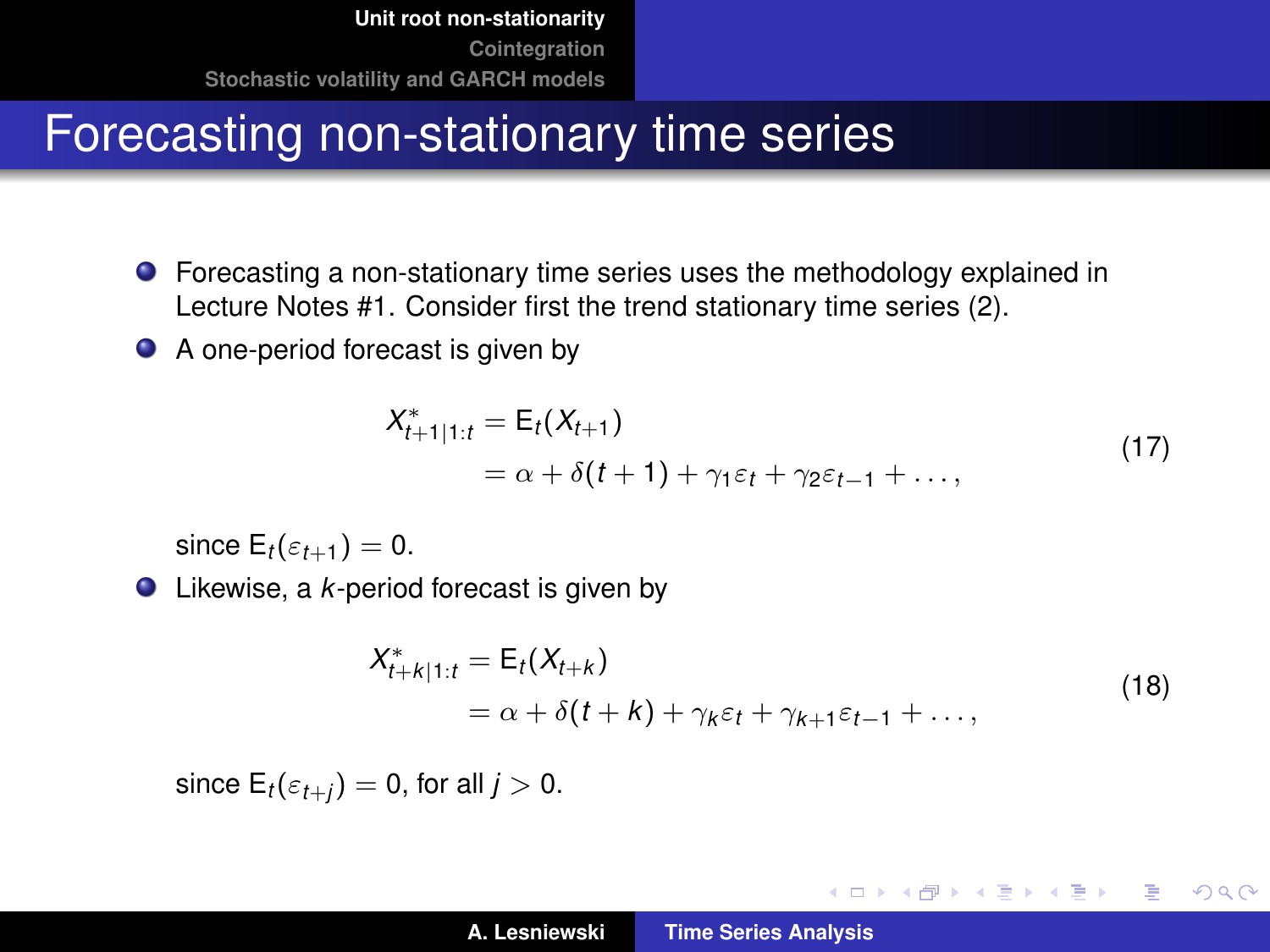#### Forecasting non-stationary time series

Let us now estimate the magnitude of the forecast error. Its value is

$$
X_{t+k} - X_{t+k|1:t}^* = \alpha(t+k)\delta + \varepsilon_{t+k} + \gamma_1\varepsilon_{t+k-1} + \gamma_2\varepsilon_{t+k-2} + \dots
$$

$$
+ \gamma_{k-1}\varepsilon_{t+1} + \gamma_k\varepsilon_t + \gamma_{k+1}\varepsilon_{t-1} + \dots
$$

$$
- (\alpha + \delta(t+k) + \gamma_k\varepsilon_t + \gamma_{k+1}\varepsilon_{t-1} + \dots)
$$

$$
= \varepsilon_{t+k} + \gamma_1\varepsilon_{t+k-1} + \gamma_2\varepsilon_{t+k-2} + \dots + \gamma_{k-1}\varepsilon_{t+1}.
$$

**O** The variance of the forecast error is

$$
E_t\big((X_{t+k}-X_{t+k|1:t}^*)^2\big)=\sigma^2(1+\gamma_1^2+\ldots+\gamma_{k-1}^2).
$$
 (19)

イロメ イ部メ イヨメ イヨメー

 $299$ 

重

Note that the series on the RHS converges as the time horizon *k* goes to infinity, and its limit is the variance of  $\gamma(L)\varepsilon_t.$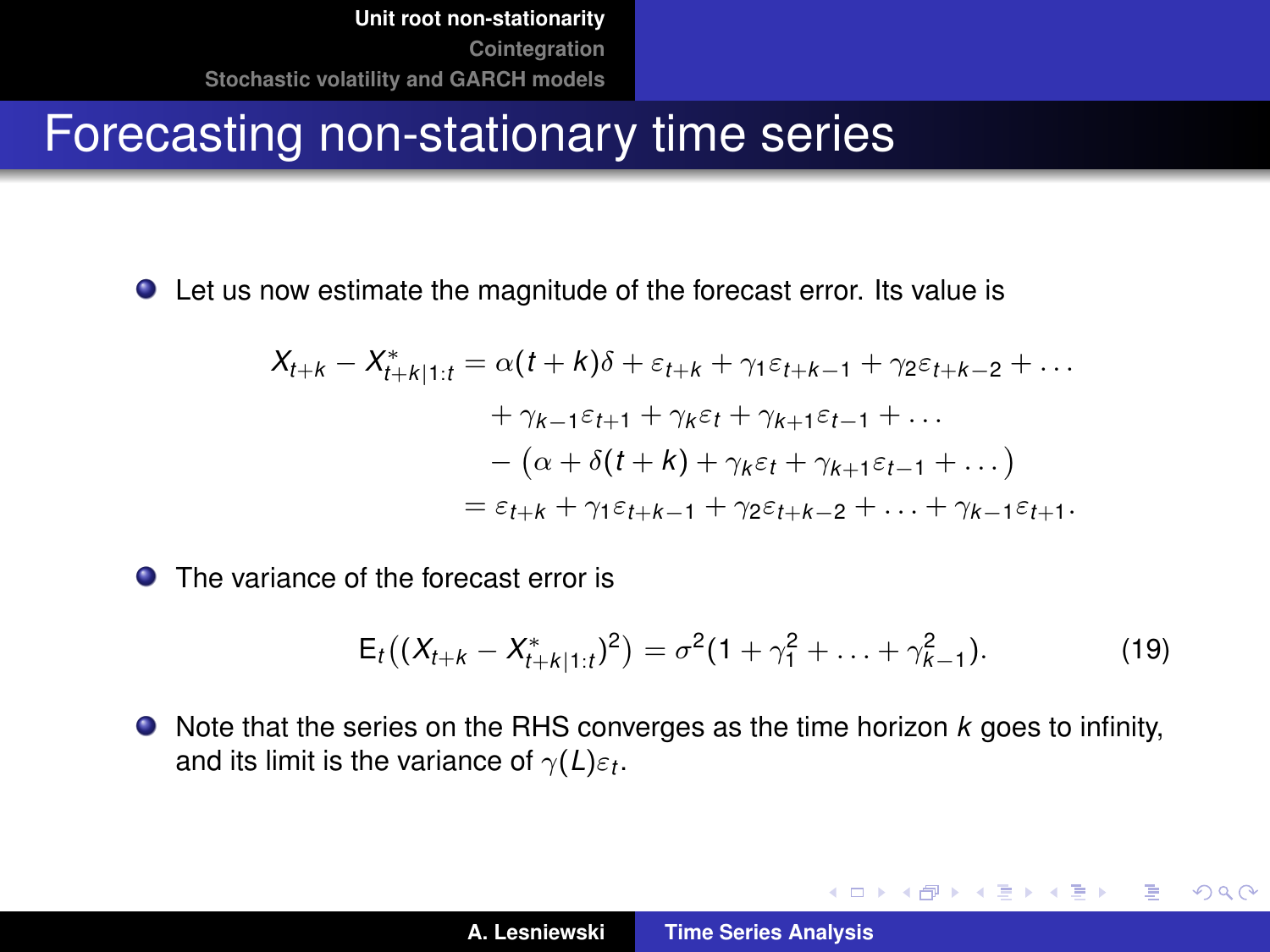#### Forecasting non-stationary time series

● For the unit root process [\(3\)](#page-3-1), the one-period forecast is

$$
X_{t+1|1:t}^* = X_t + \delta + \gamma_1 \varepsilon_t + \gamma_2 \varepsilon_{t-1} + \dots
$$
 (20)

イロメ イ部メ イヨメ イヨメー

重

 $299$ 

● More generally, the *k*-period forecast is

$$
X_{t+k|1:t}^* = X_t + \delta k + (\gamma_1 + \ldots + \gamma_k) \varepsilon_t + (\gamma_2 + \ldots + \gamma_{k+1}) \varepsilon_{t-1} + \ldots
$$
 (21)

 $\bullet$  It is easy to see that the forecast error is

$$
X_{t+k} - X_{t+k|1:t}^* = \varepsilon_{t+k} + (1+\gamma_1)\varepsilon_{t+k-1} + (1+\gamma_1+\gamma_2)\varepsilon_{t+k-2} + \dots
$$
  
+ 
$$
(1+\gamma_1 + \dots + \gamma_{k-1})\varepsilon_{t+1}.
$$
 (22)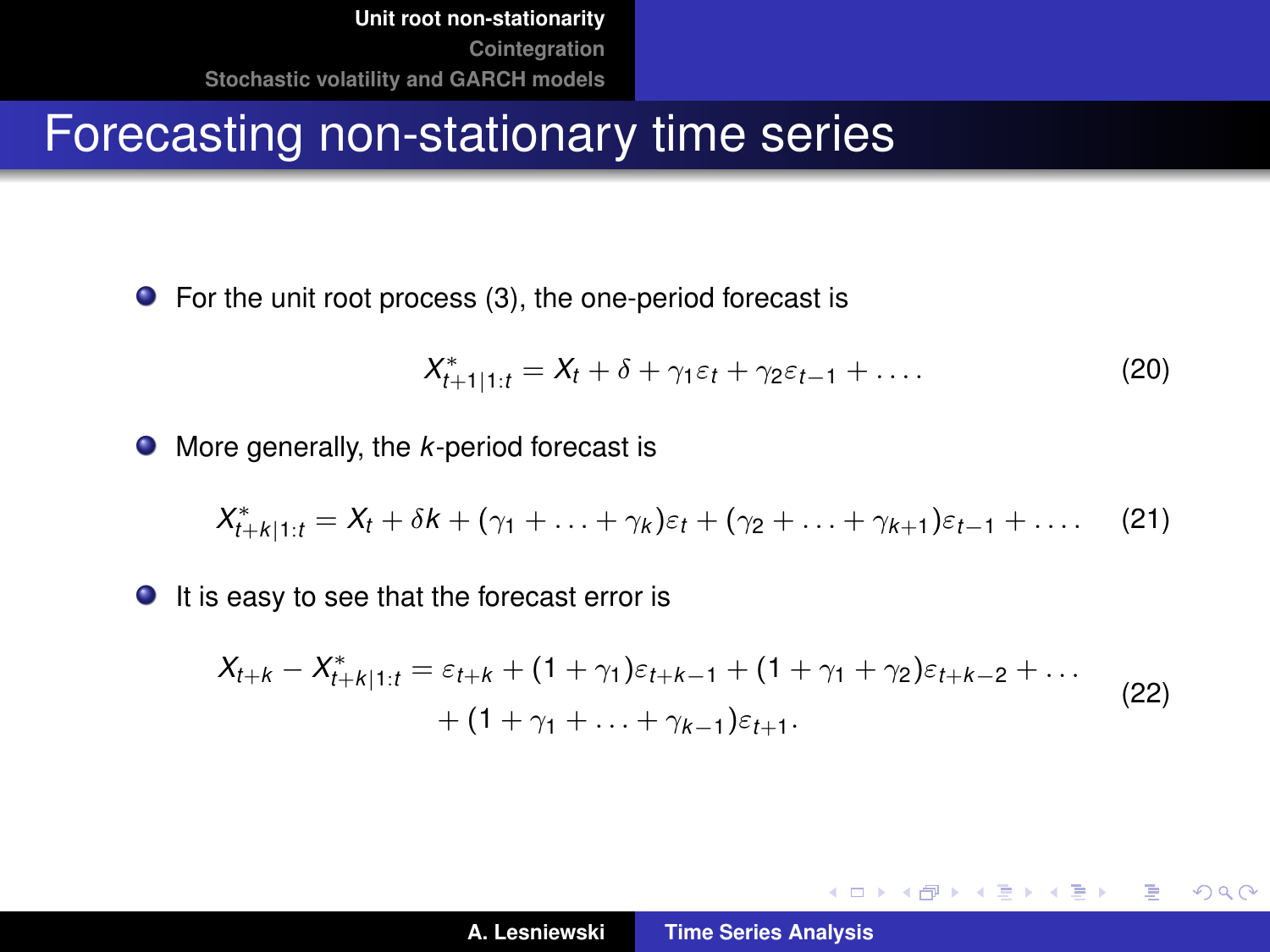# Forecasting non-stationary time series

**O** The variance of the forecast error is

 $\mathsf{E}_t\big((X_{t+k}-X_{t+k|1:t}^*)^2\big)=\sigma^2(1+(1+\gamma_1)^2+\ldots+(1+\gamma_1+\ldots+\gamma_{k-1})^2).$  (23)

- The quality of the forecast deteriorates significantly with the length of the forecasting horizon: this expression diverges linearly (proportionally to *k*), as  $k \rightarrow \infty$ .
- In summary, for a trend-stationary process the forecast error remains bounded as the forecasting horizon increases.
- In contrast, for a unit root process, the forecast error increases (asymptotically) linearly, as the length of the horizon goes to infinity.

イロトメ団トメミトメミト

GHT.  $2990$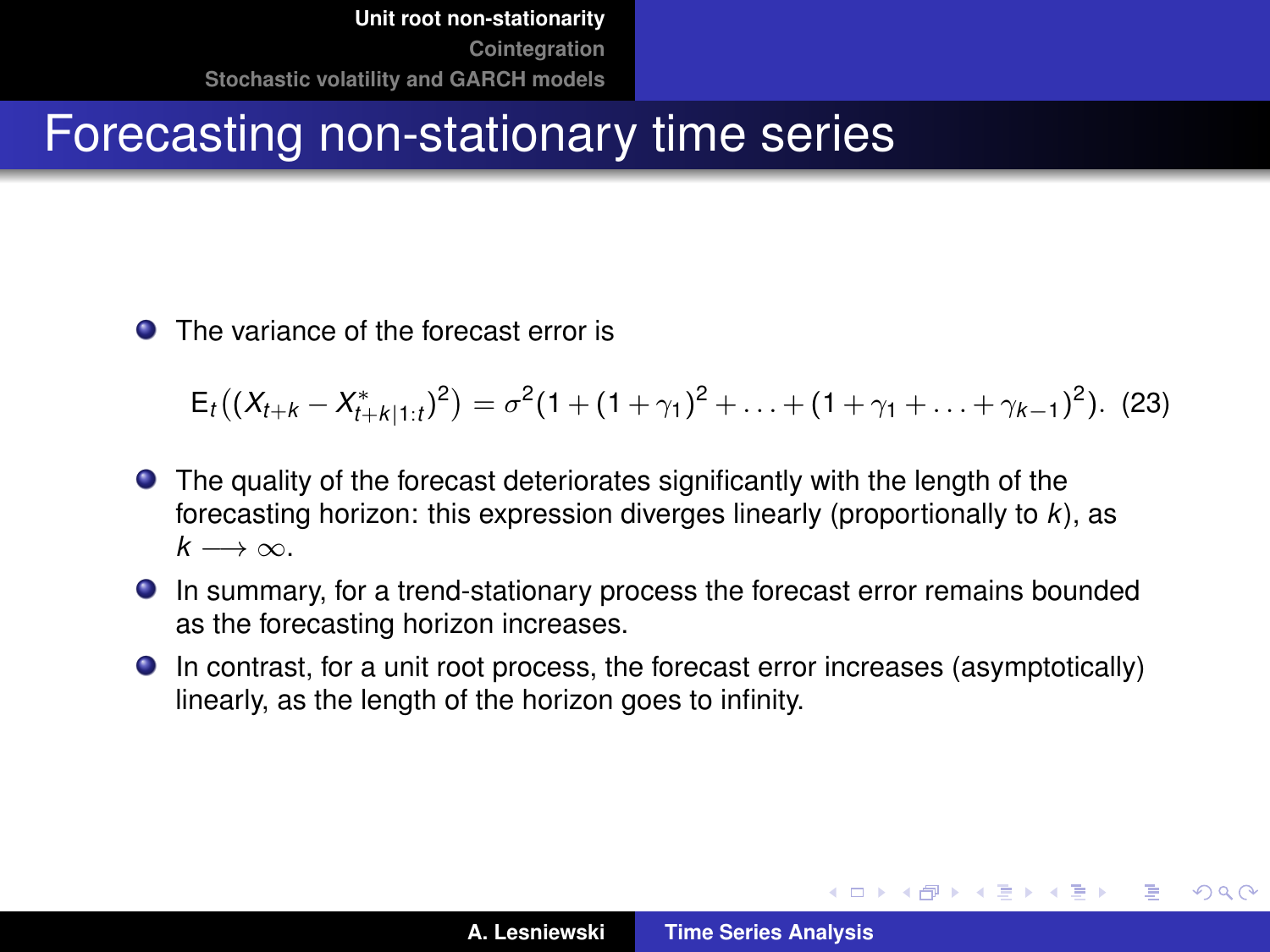# Dickey-Fuller test

- It is of practical importance to determine whether a time series has a unit root. A number of statistical tests for detecting the presence of a unit root in a time series.
- $\bullet$  The *Dickey-Fuller test* (DF) tests the null hypothesis  $H_0$  of whether a unit root is present in an *AR*(1) model against the alternative hypothesis *H<sup>a</sup>* of stationarity.
- **O** In other words.

$$
H_0: \beta = 1, \text{ against } H_a: \beta < 1. \tag{24}
$$

イロメ イ部メ イヨメ イヨメー

Þ

 $QQ$ 

- Various versions of this test address different model specifications.
- Theoretically, this test requires the knowledge of the probability distribution of the estimated coefficient  $\widehat{\beta}$ . We will heuristically explain how to determine this probability distribution in the large *T* limit.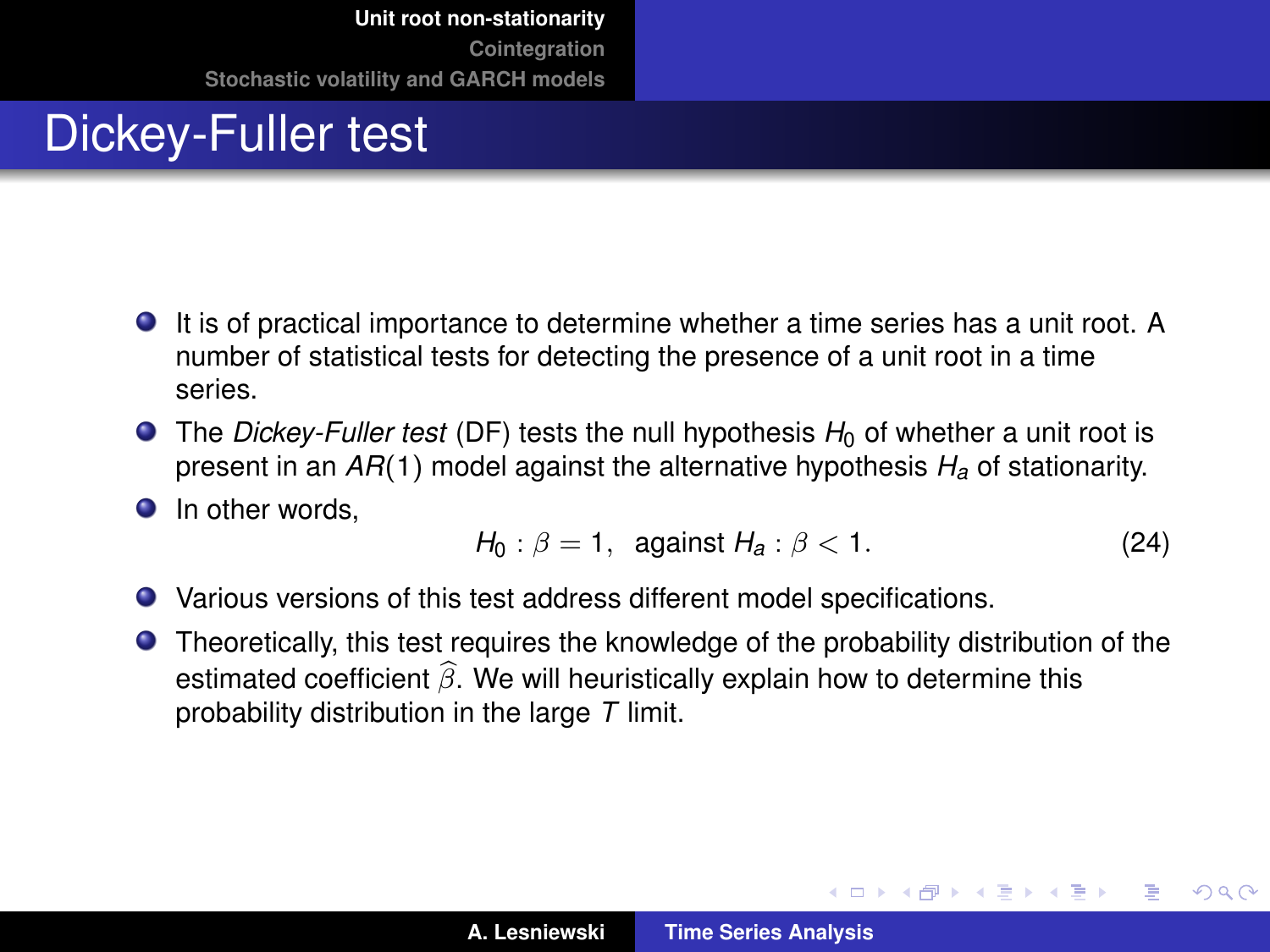#### Dickey-Fuller test

**Consider first the case of the AR(1) time series with**  $\alpha = 0$ **,**  $\delta = 0$ **. As we saw in** Lecture Notes #1, the MLE estimate of  $\beta$  is given by

$$
\widehat{\beta} = \frac{\sum_{t=0}^{T-1} x_t x_{t+1}}{\sum_{t=0}^{T-1} x_t^2} \,. \tag{25}
$$

**The deviation of**  $\widehat{\beta}$  **from 1 can be thus expressed as follows:** 

$$
T(\widehat{\beta}-1) = \frac{\frac{1}{T} \sum_{t=0}^{T-1} x_t \widehat{\epsilon}_{t+1}}{\frac{1}{T^2} \sum_{t=0}^{T-1} x_t^2}.
$$
 (26)

イロメ イ団メ イヨメ イヨメー

重

 $299$ 

 $\bullet$  Let  $W(s)$ ,  $0 \leq s \leq 1$ , denote the standard Brownian motion.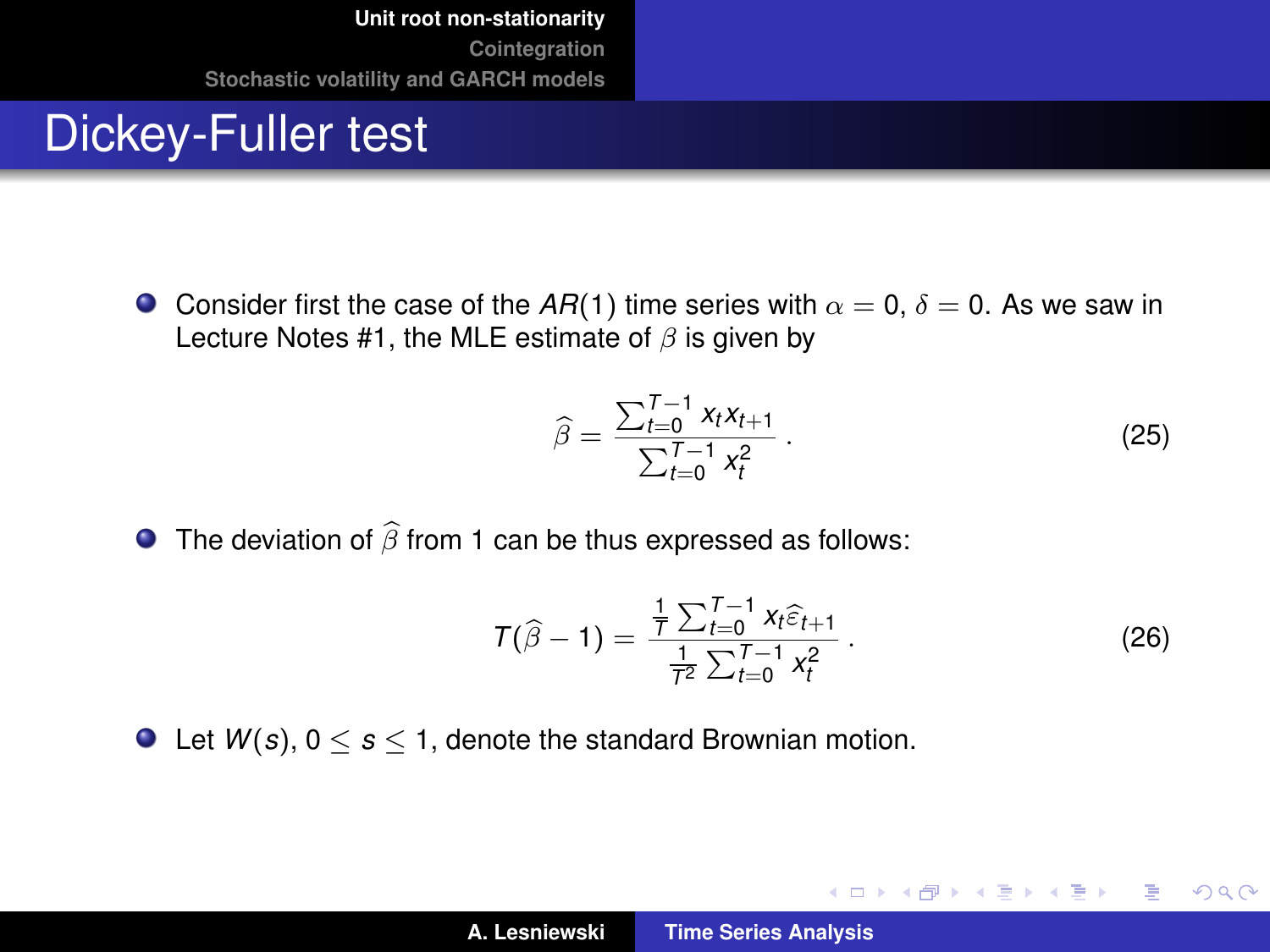#### Dickey-Fuller test

Note that, under the null hypothesis  $H_0$ ,  $\frac{1}{\sqrt{T}}\widehat{\varepsilon}_{t+1}$  can be thought of as the increment of  $W(s)$  from  $\frac{t}{\tau}$  to  $\frac{t+1}{\tau}$ , multiplied by  $\sigma$ :

$$
\frac{1}{\sqrt{T}}\,\widehat{\varepsilon}_{t+1}=\sigma\Big(W\big(\tfrac{t+1}{T}\big)-W\big(\tfrac{t}{T}\big)\Big).
$$

**O** Therefore, if the true value of  $\beta$  is 1, then as  $T \rightarrow \infty$ ,

$$
\frac{1}{T}\sum_{t=0}^{T-1}x_t\widehat{\varepsilon}_{t+1}\longrightarrow\sigma^2\int_0^1W(s)dW(s)
$$

$$
=\frac{1}{2}\sigma^2(W(1)^2-1).
$$

Similarly,  $\bullet$ 

$$
\frac{1}{T^2}\sum_{t=0}^{T-1}x_t^2\longrightarrow \sigma^2\int_0^1 W(s)^2ds.
$$

イロメ イ部メ イヨメ イヨメー

 $299$ 

重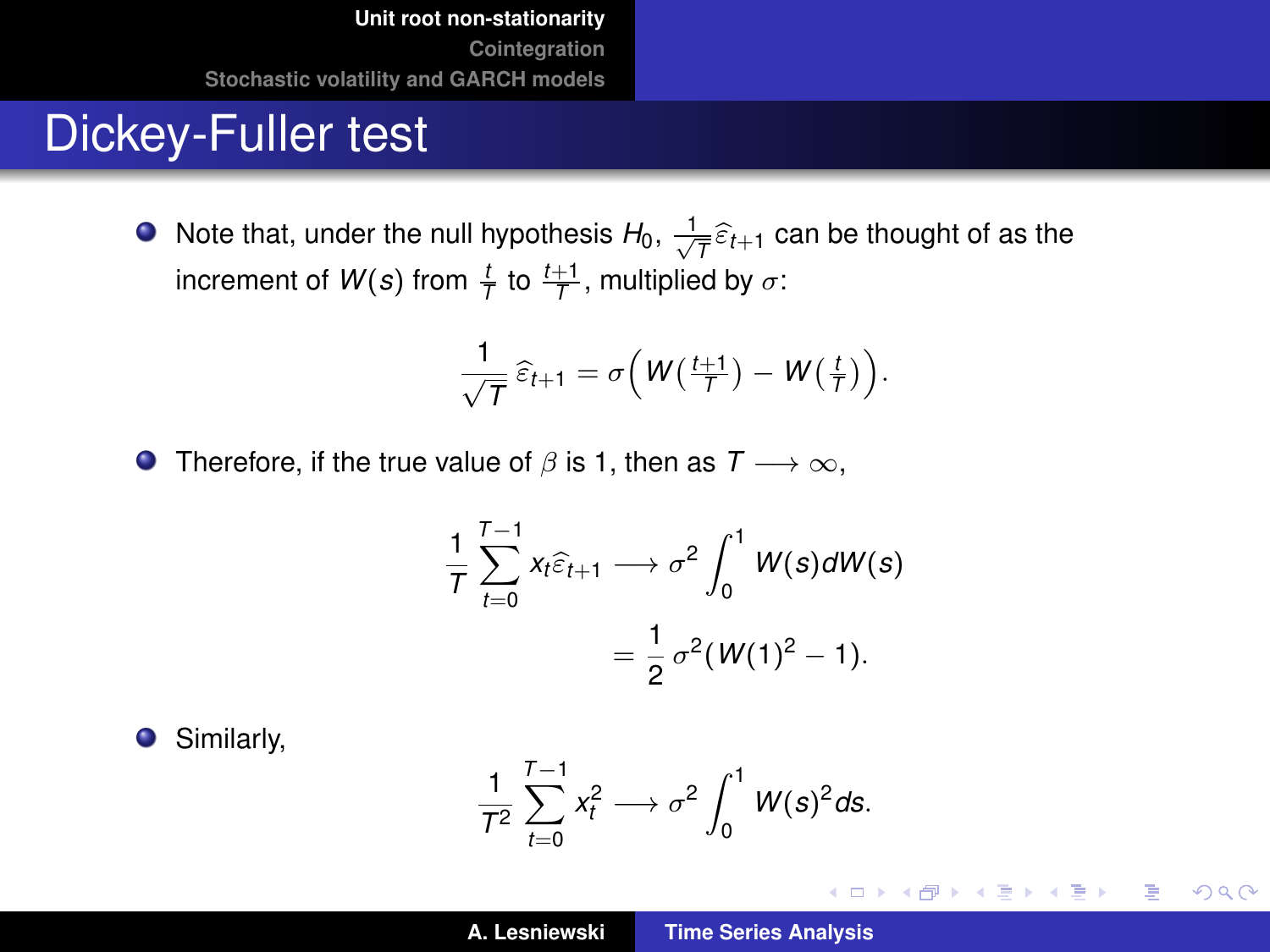#### Dickey-Fuller test

 $\bullet$  As a result, under the null hypothesis  $H_0$ ,

$$
T(\widehat{\beta}-1) \longrightarrow \frac{1}{2} \frac{W(1)^2 - 1}{\int_0^1 W(s)^2 ds}.
$$
 (27)

(ロ) (個) (量) (量)

 $QQ$ 

- **The variable**  $T(\hat{\beta} 1)$  **describes asymptotically the deviation of**  $\hat{\beta}$  **from 1. It is the** ratio of a  $\chi^2$ -distributed variable and a non-standard random variable.
- Unfortunately, the distribution of the random variable on the RHS of the expression above is not known in closed form!
- In practice, critical values of this random variables can be calculated for finite values of *T* by means of Monte Carlo simulations for a number of benchmark levels. Their values are stored in computer software.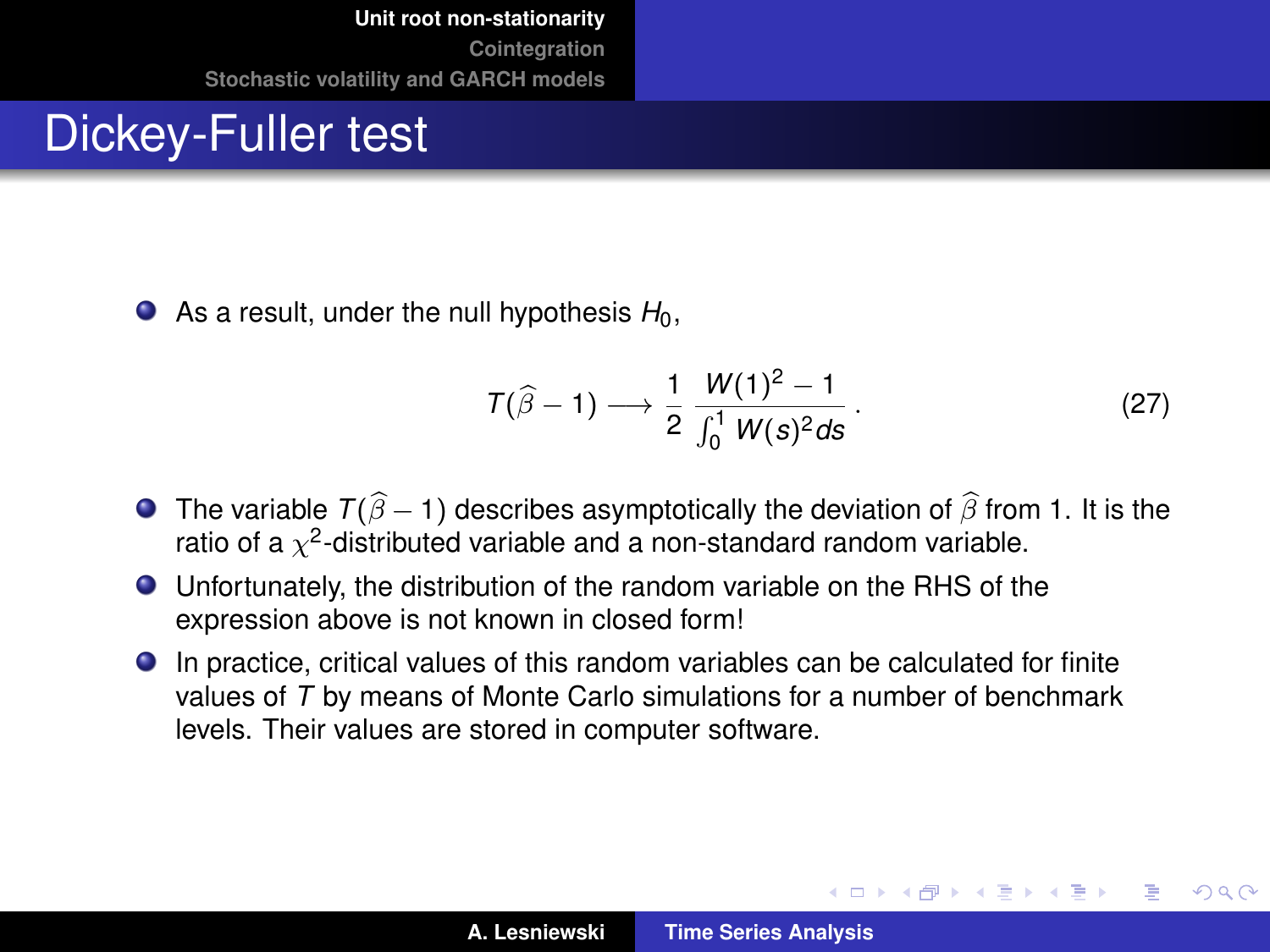#### Dickey-Fuller test

Alternatively, one can use the Dickey-Fuller *t*-stat:

<span id="page-20-0"></span>
$$
t_{\beta} = \frac{\widehat{\beta} - 1}{\widehat{\sigma}_{\beta}},\tag{28}
$$

where

$$
\widehat{\sigma}_{\beta}^2 = \widehat{\sigma}^2 + \sum_{t=1}^T x_{t-1}^2 \tag{29}
$$

is the estimated variance for  $\beta$  – 1, and  $\widehat{\sigma}^2$  is the estimated variance of the<br>residuals residuals.

**■** The limiting distribution of *t*<sub>β</sub> is not Gaussian. Reasoning as above, we see that its limit is explicitly given by

$$
t_{\beta} \longrightarrow \frac{1}{2} \frac{W(1)^2 - 1}{\sqrt{\int_0^1 W(s)^2 ds}}.
$$
 (30)

イロメ イ部メ イヨメ イヨメー

重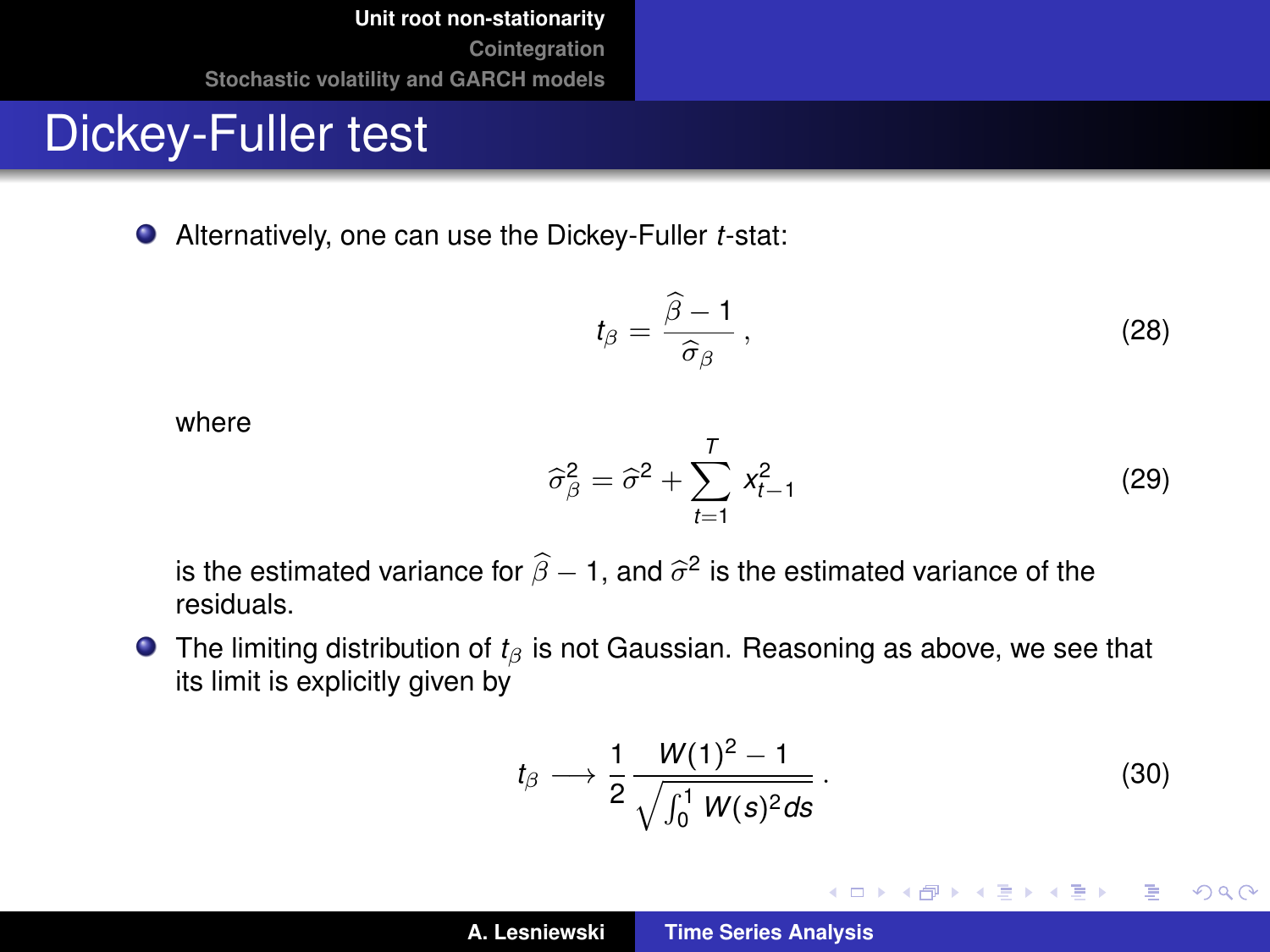#### Dickey-Fuller test

● Next, we consider the same *AR*(1) dynamics without drift, but we this time we include estimated  $\alpha$  in the test. In this case, the large  $T$  limits are:

$$
T(\hat{\beta}-1) \longrightarrow \frac{\frac{1}{2} (W(1)^2 - 1) - W(1) \int_0^1 W(s) ds}{\int_0^1 W(s)^2 ds - \left(\int_0^1 W(s) ds\right)^2},
$$
  

$$
\sqrt{T}\hat{\alpha} \longrightarrow \sigma \frac{W(1) \int_0^1 W(s)^2 ds - \frac{1}{2} (W(1)^2 - 1)}{\int_0^1 W(s)^2 ds - \left(\int_0^1 W(s) ds\right)^2}.
$$
 (31)

イロメ イ部メ イヨメ イヨメー

重

- Again, neither  $T(\widehat{\beta} 1)$  nor  $\sqrt{T}\widehat{\alpha}$  are normally distributed in the limit of large *T*.
- Their critical values, for finite *T*, can again be found by means of Monte Carlo simulations.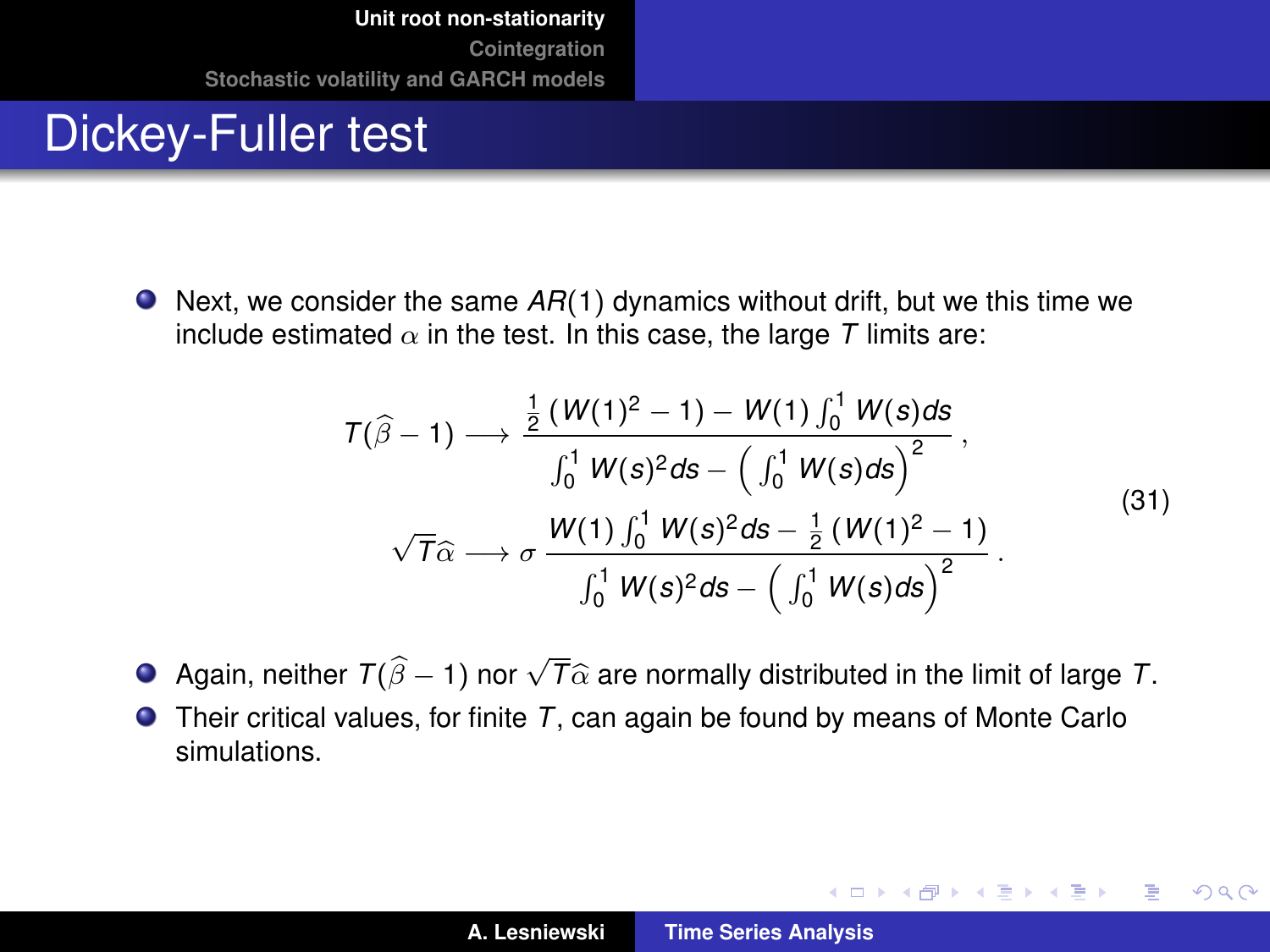# Dickey-Fuller test

Alternatively, one can use the Dickey-Fuller *t*-stat defined in analogy to [\(28\)](#page-20-0). Its  $T \rightarrow \infty$  limit is

$$
t_{\beta} \longrightarrow \frac{\frac{1}{2} \left( W(1)^2 - 1 \right) - W(1) \int_0^1 W(s) ds}{\sqrt{\int_0^1 W(s)^2 ds - \left( \int_0^1 W(s) ds \right)^2}}.
$$
 (32)

イロメ イ部メ イヨメ イヨメー

Þ

- The limit distribution is non-Gaussian: the random variable on the right hand side of the expression above is the ratio of two non-standard variables.
- **•** The technical details of the informal limit arguments can be found in Chapter 17 of Hamilton's book [\[1\]](#page-52-1).
- Finite *T* critical values are calculated by means of Monte Carlo simulations, and are available in software packages.
- There are a number of other cases (true process having a constant term, or a deterministic drift), for which DF tests have been developed (see, again [\[1\]](#page-52-1)).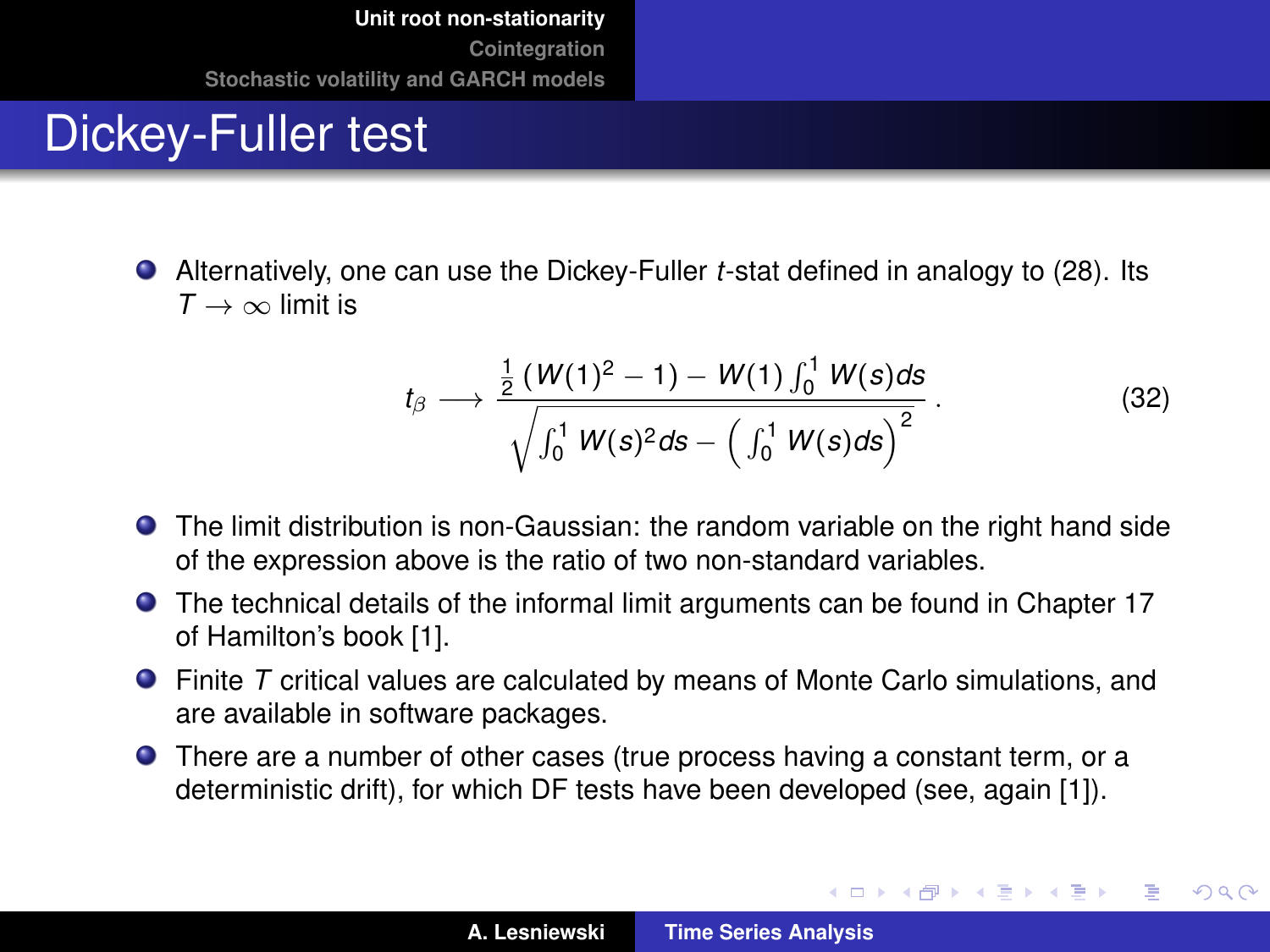# Augmented Dickey-Fuller test

- A useful extension of the DF test is the *augmented Dickey-Fuller test* (ADF). It is designed to test the null hypothesis of the presence of a unit root in a general *AR*(*p*) time series sample against the alternative hypothesis of stationarity.
- Let us discuss the simplest case of an *AR*(*p*) process whose true dynamics does not have the constant term:

<span id="page-23-0"></span>
$$
(1 - \beta_1 L - \ldots - \beta_p L^p) X_t = \varepsilon_t.
$$
 (33)

**O** Define

$$
\beta = \beta_1 + \dots + \beta_p, \n\gamma_j = -(\beta_{j+1} + \dots + \beta_p), \quad \text{for } j = 1, \dots, p-1.
$$
\n(34)

After some algebra we can then write [\(33\)](#page-23-0) in the form:

<span id="page-23-1"></span>
$$
(1 - \beta L - (\gamma_1 L + \dots + \gamma_{p-1} L^{p-1})(1 - L))X_t = \varepsilon_t.
$$
 (35)

(ロトス個) (運) (運)

Þ

 $QQ$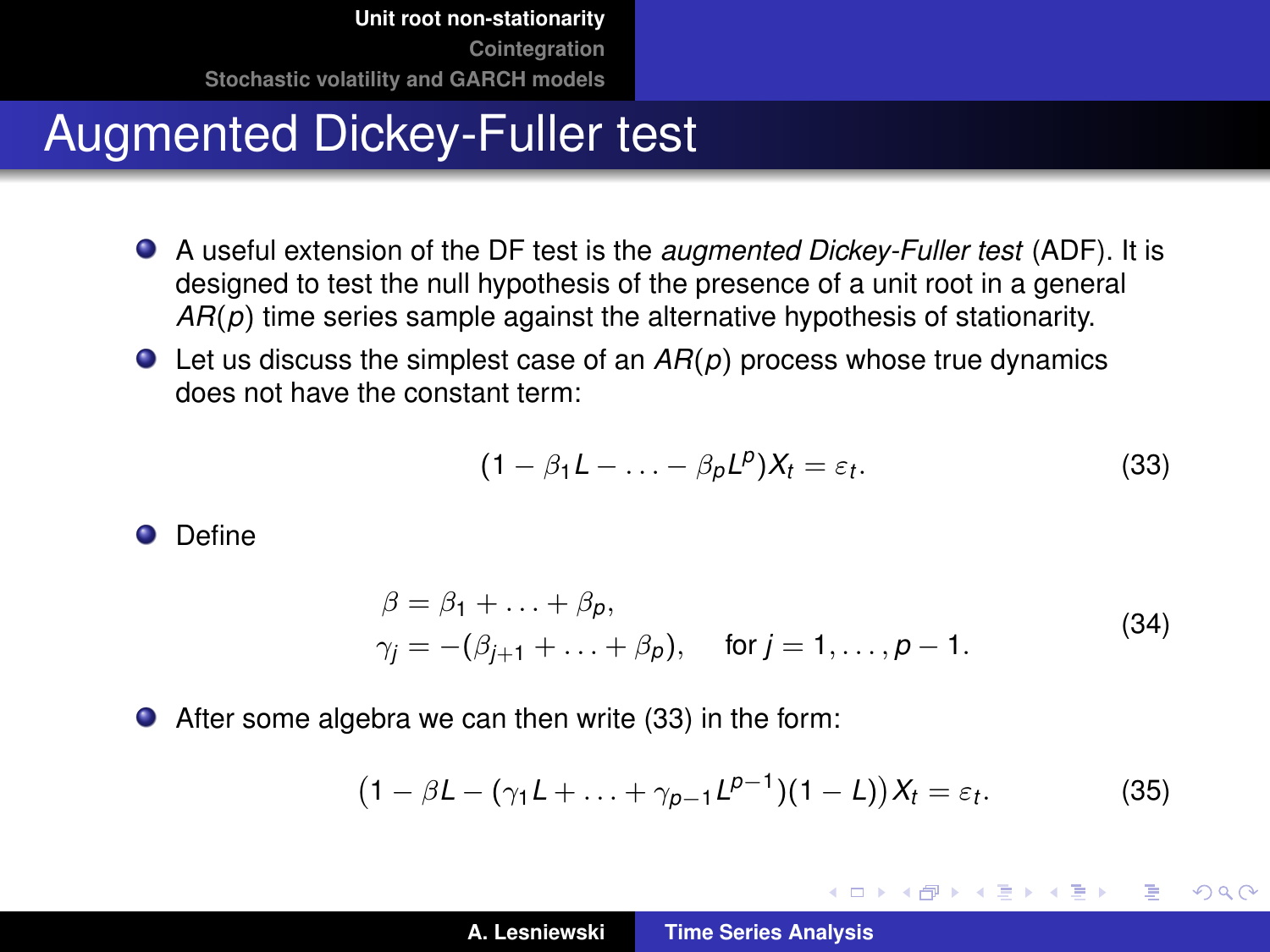# Augmented Dickey-Fuller test

**•** For example, in the case of  $p = 2$ , the algebra goes as follows:

$$
1 - \beta_1 L - \beta_2 L^2 = 1 - (\beta_1 + \beta_2)L + \beta_2 L - \beta_2 L^2
$$
  
= 1 - (\beta\_1 + \beta\_2)L + \beta\_2 L(1 - L)  
= 1 - \beta L - \gamma\_1 L(1 - L),

as  $\beta_1 + \beta_2 = \beta$  and  $-\beta_2 = \gamma_1$ .

● As a consequence,

$$
(1 - \beta L - \gamma_1 L(1 - L))X_t = \varepsilon_t.
$$

The general case [\(35\)](#page-23-1) follows in an analogous manner.

● Equivalently, equation [\(35\)](#page-23-1) can be written as

$$
X_t = \beta X_{t-1} + \gamma_1 \Delta X_{t-1} + \ldots + \gamma_{p-1} \Delta X_{t-p+1} + \varepsilon_t.
$$
 (36)

イロトメ団トメミトメミト

唐山  $2990$ 

This form of the *AR*(*p*) process is sometimes referred to as the *error correcting model* (ECM).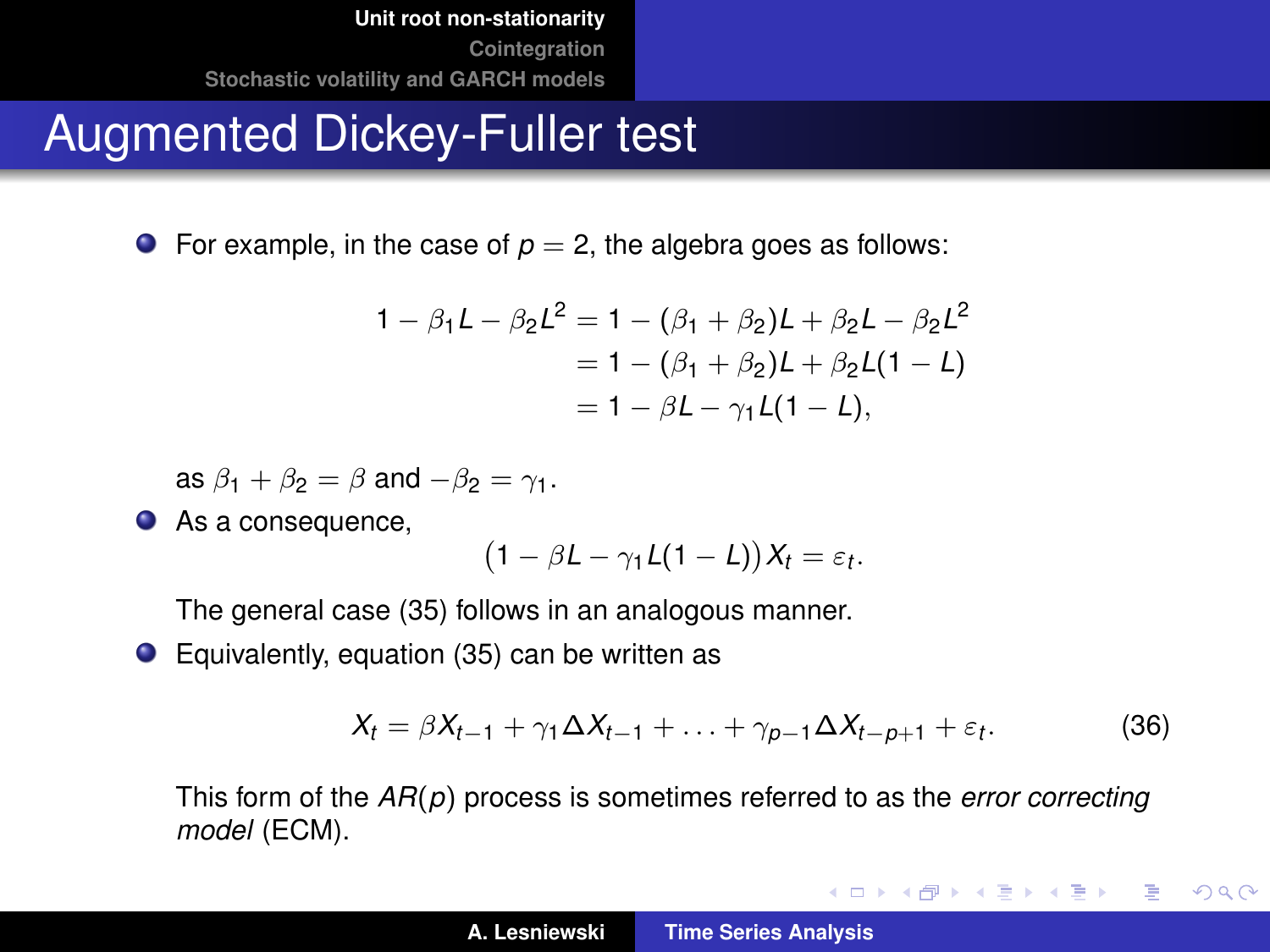# Augmented Dickey-Fuller test

- **O** Suppose now that  $X_t$  has a single unit root. This means that  $\psi(1) = 0$ , and so  $\beta = 1$ , while other roots of  $\psi(z)$  lie outside of the unit circle.
- We can then write

$$
\psi(z) = (1-z)(1-\gamma_1 z - \ldots - \gamma_{p-1} z^{p-1}). \tag{37}
$$

As a consequence, under the null hypothesis  $\beta = 1$ , the dynamics [\(35\)](#page-23-1) of  $X_t$  can be written as

$$
(1-\gamma_1L-\ldots-\gamma_{p-1}L^{p-1})(1-L)X_t=\varepsilon_t.
$$

Multiplying both sides of this equation by  $(1 - \gamma_1 L - \ldots - \gamma_{p-1} L^{p-1})^{-1}$ , we find that

$$
X_t = X_{t-1} + (1 - \gamma_1 L - \ldots - \gamma_{p-1} L^{p-1})^{-1} \varepsilon_t.
$$
 (38)

K ロ ▶ K 御 ▶ K 重 ▶ K 重 ▶ 三重 → 約 Q @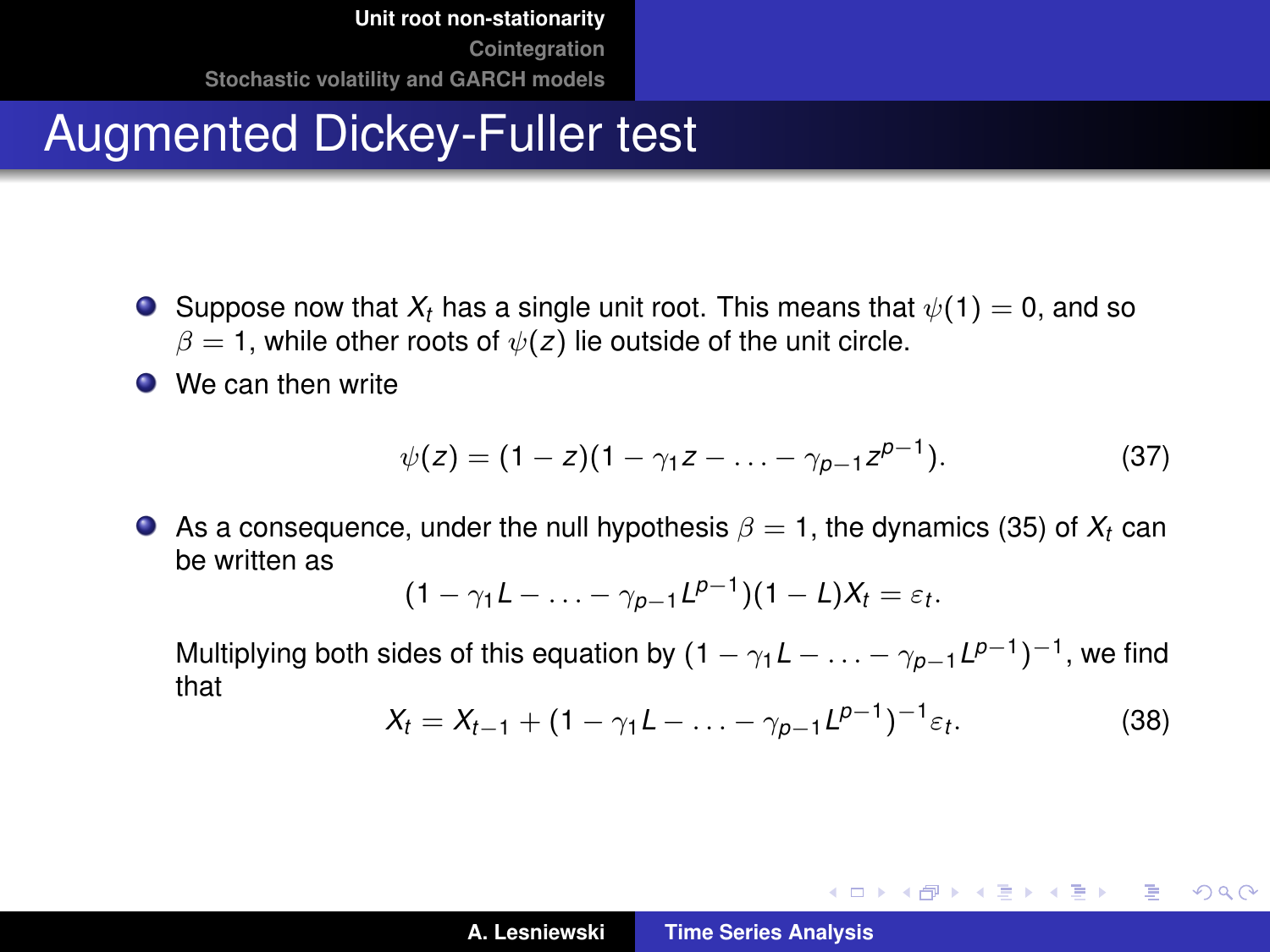# Augmented Dickey-Fuller test

- This has almost the same form as the *AR*(1) model without a constant term!
- **The difference is that the shocks**  $\varepsilon_t$  **are replaced with more complex (but still** stationary) shocks  $z_t = (1 - \gamma_1 L - \ldots - \gamma_{p-1} L^{p-1})^{-1} \varepsilon_t$ .
- **The calculations carried out above for**  $p = 1$  **can be generalized to the general** case by taking into account the statistics of the shocks *z<sup>t</sup>* .
- **The augmented Dickey-Fuller test is a test on the** *t***-stat**  $t_\beta$  **defined in analogy to** the univariate case.
- A thorough discussion of the ADF test is presented in Chapter 17 of [\[1\]](#page-52-1).
- The test is implemented as the function adfuller in statsmodels.  $\bullet$

(ロトス個) (運) (運)

Þ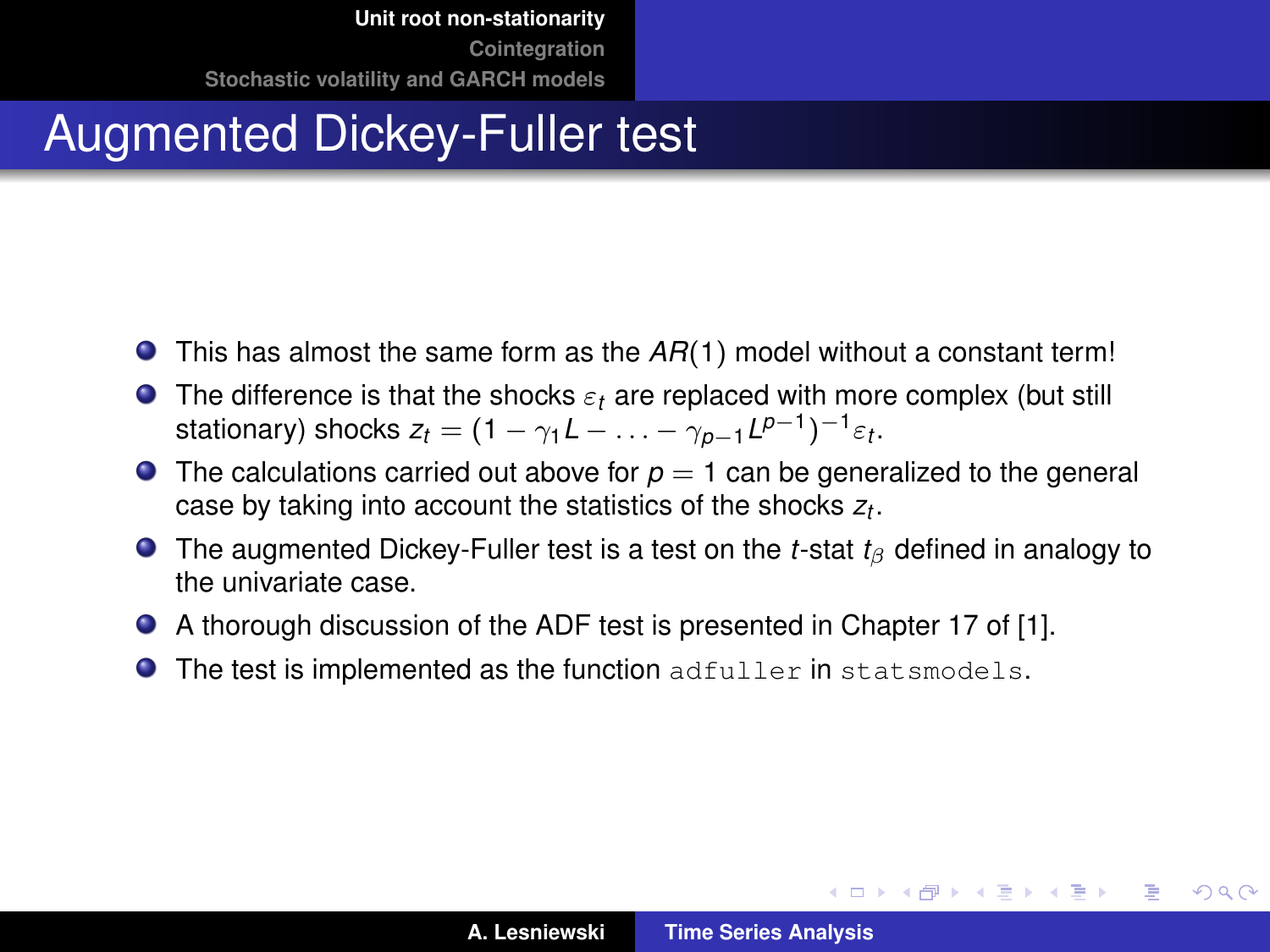# ARIMA models

- Unit root time series tend to be finicky, and the presence of a unit root may be a transient phenomenon.
- A common cause of breakdown of stationarity is a *structural break*: an unexpected shift in the time series, often caused by an exogenous shock.
- The presence of a structural break can create the appearance that the shocks have permanent, rather than transitory, effects. That may bias the conclusion of a test towards a unit root.
- Structural breaks can lead to model misspecification and, consequently, significant forecasting errors.

(ロトス個) (運) (運)

 $QQ$ 

Þ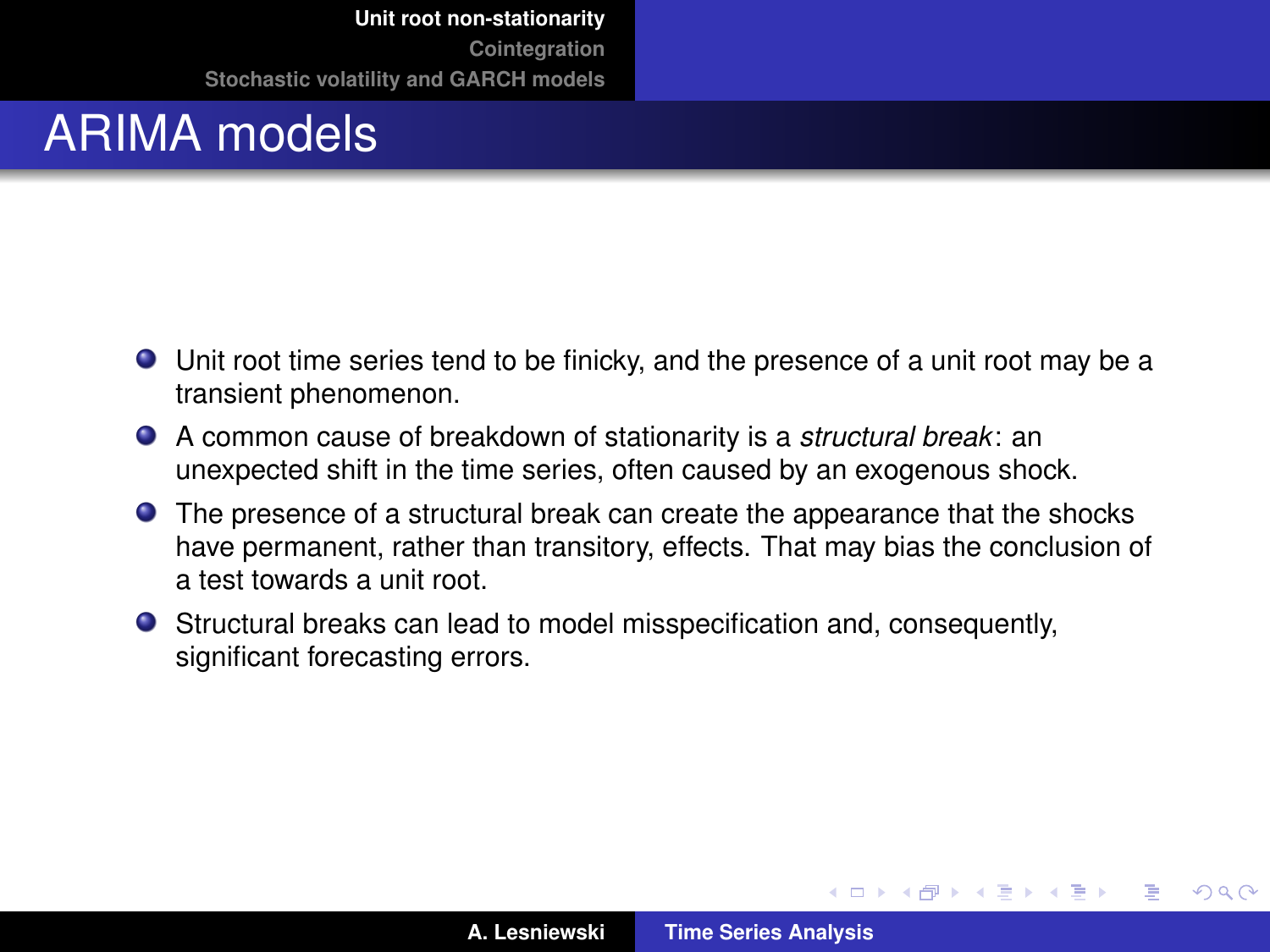# ARFIMA models

- An *autoregressive fractionally integrated moving average model ARFIMA*(*p*, *d*, *q*) is an extension of the *ARIMA*(*p*, *d*, *q*) model to non-integer *d*.
- The fractional power of 1 − *L* is *defined* as

$$
(1 - L)^d = \sum_{k=0}^{\infty} {d \choose k} (-L)^k
$$
  
= 
$$
\sum_{k=0}^{\infty} \frac{d(d-1)...(d-k+1)}{k!} (-L)^k
$$
  
= 
$$
1 - dL + \frac{1}{2} d(d-1)L^2 + ....
$$
 (39)

- Note that, for fractional *d*, this is an infinite power series in *L* (rather than a polynomial of order *d*, if *d* is integer).
- An *ARFIMA*( $p, d, q$ ) model is specified by the same equation as an *ARIMA*(*p*, *d*, *q*) model:

$$
\psi(L)(1-L)^d X_t = \alpha + \varphi(L)\varepsilon_t.
$$
 (40)

K ロ ⊁ K 伊 ⊁ K 君 ⊁ K 君 ⊁ …

 $299$ ミー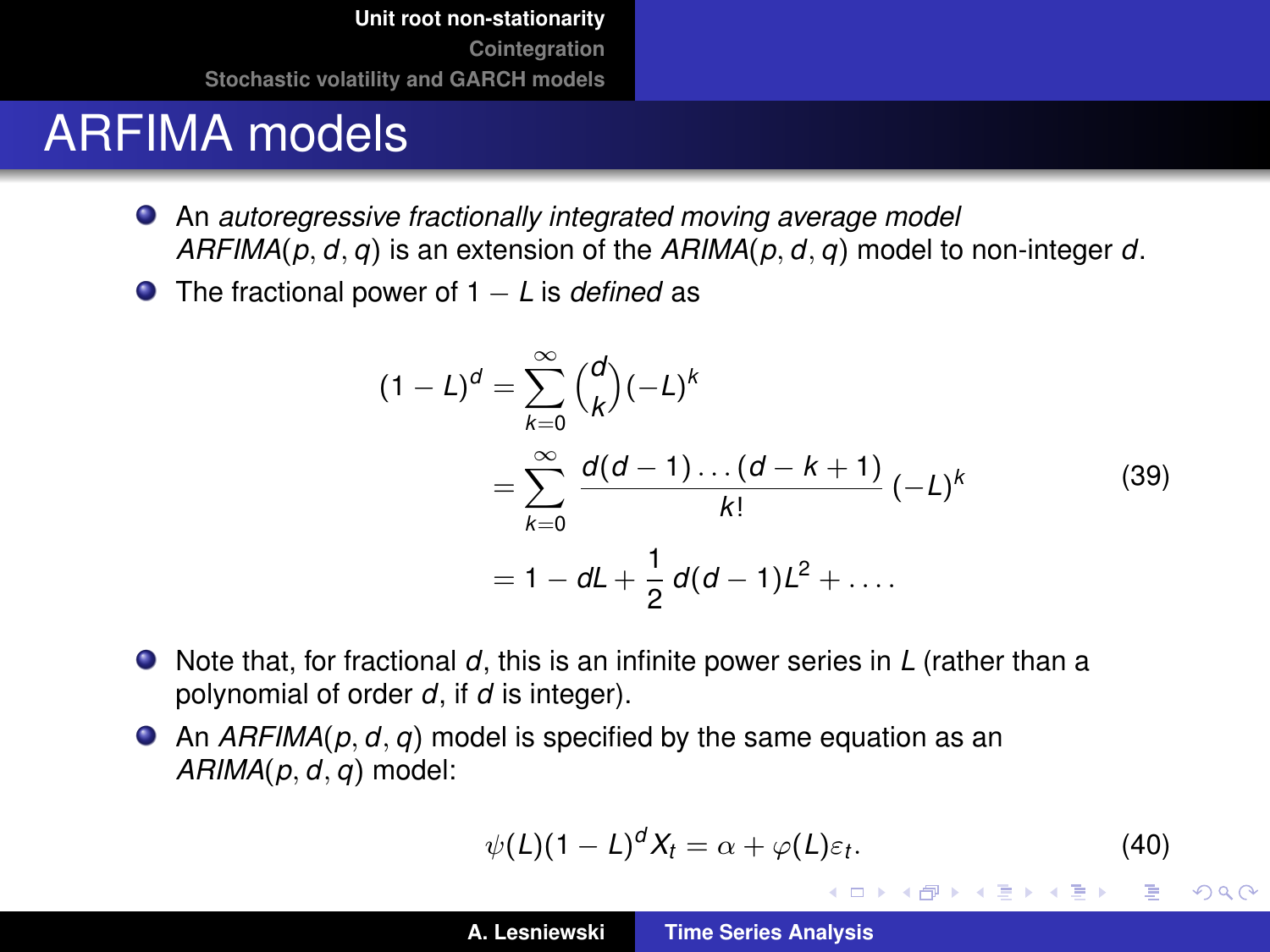#### ARFIMA models

● As an example, consider a simple model  $ARFIMA(0, d, 0)$  specified by:

$$
(1-L)^d X_t = \varepsilon_t, \tag{41}
$$

or

$$
X_t = dX_{t-1} - \frac{1}{2}d(d-1)X_{t-2} + \ldots + \varepsilon_t.
$$
 (42)

**•** Alternatively, using

$$
(1-L)^{-d} = 1 + dL + \frac{1}{2} d(d+1)L^2 + \ldots,
$$

we can write this in the moving average form:

$$
X_t = \varepsilon_t + d\varepsilon_{t-1} + \frac{1}{2}d(d+1)\varepsilon_{t-2} + \dots
$$
 (43)

イロメ イ部メ イヨメ イヨメー

重。  $2QQ$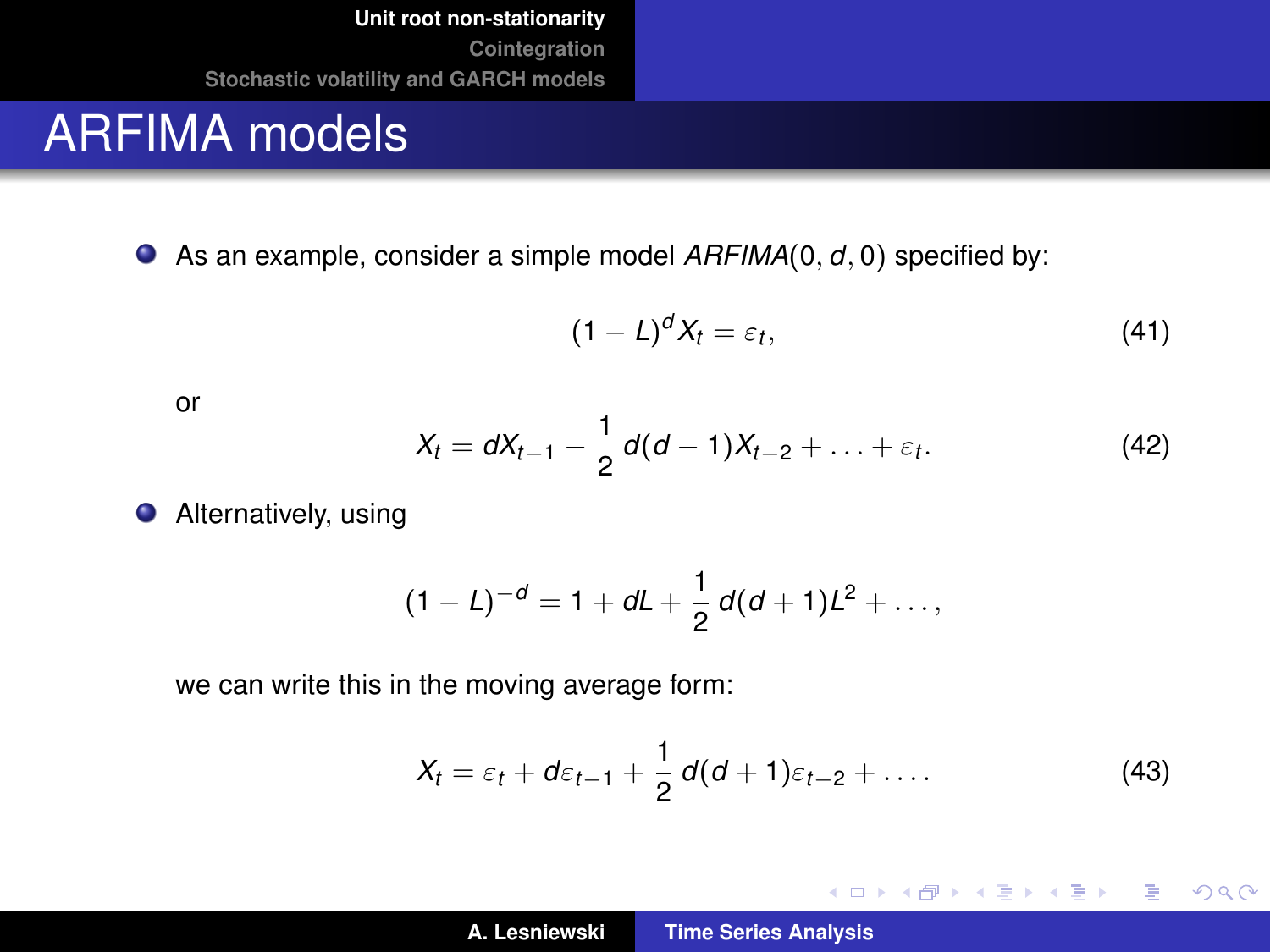# <span id="page-30-0"></span>ARFIMA models

- There is no simple closed form expression for the ACF in this model.
- **However, with a bit of work one can show that, asymptotically as**  $j \rightarrow \infty$ **, the** ACF has a power law behavior,

$$
R_j \approx |j|^{2d-1}
$$
  
=  $|j|^{2H}$ , (44)

イロメ イ部メ イヨメ イヨメー

重

 $298$ 

where the *Hurst exponent H* is given by  $H = d - 1/2$ .

- $\bullet$  This is similar to the properties of the *fractional Brownian motion W<sub>H</sub>*(*t*).
- $\bullet$ In particular, if  $H < 0$ , the ACF decays as a power of  $|j|$ .
- This should be contrasted with the exponential (or even faster) decay of autocorrelations in the *ARMA* models.
- *ARFIMA*(*p*, *d*, *q*) models are thus useful for modeling time series with *long memory*.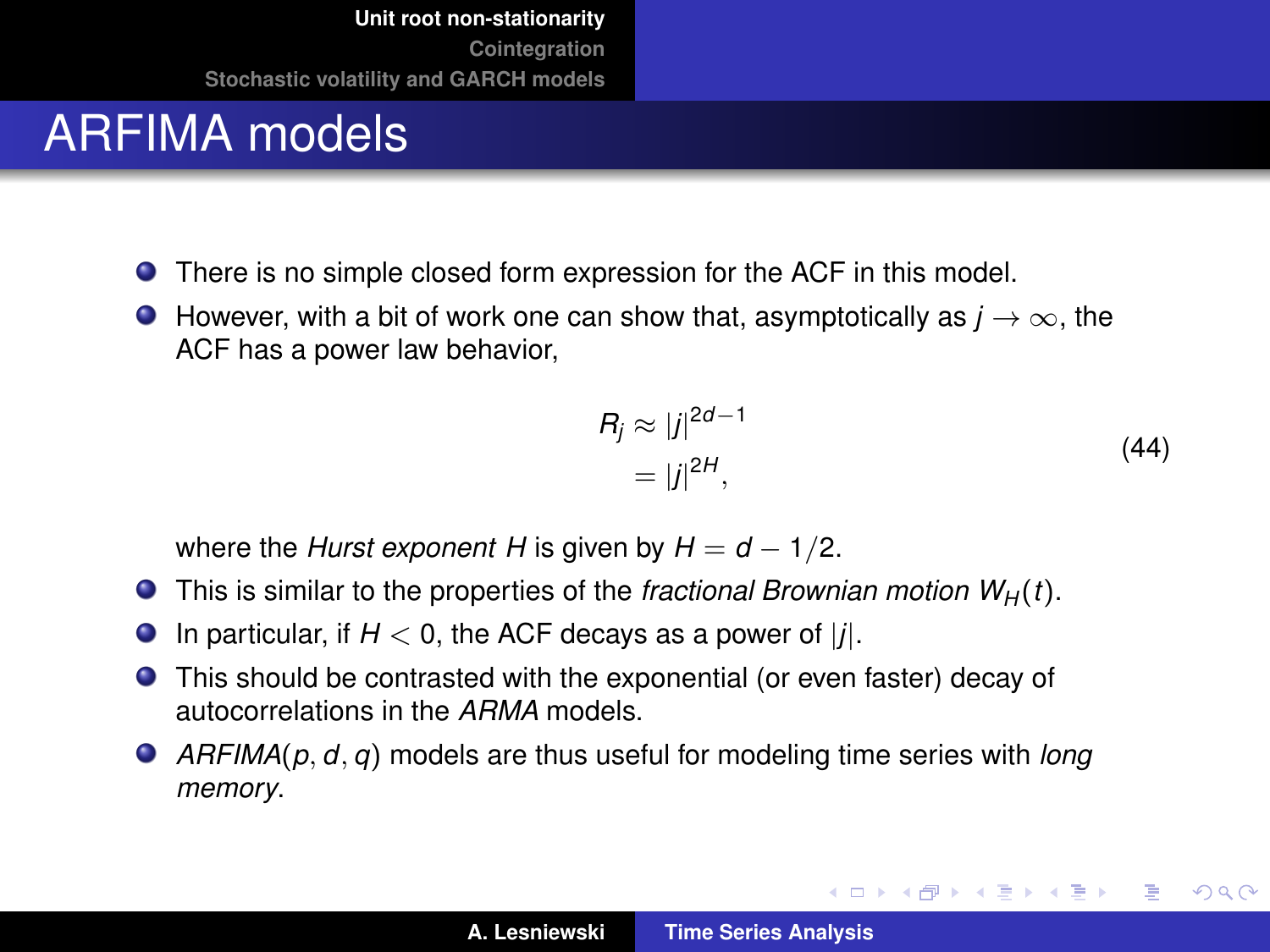# <span id="page-31-0"></span>Description of cointegration

- Various economic / financial series exhibit the phenomenon of *cointegration*.
- Two time series *X<sup>t</sup>* and *Y<sup>t</sup>* are said to be *cointegrated* if
	- (i) Each of the series is *I*(1), i.e. each time series is unit root non-stationary.
	- (ii) Some linear combination of *X<sup>t</sup>* and *Y<sup>t</sup>* is covariance-stationary.
- A vector *a*, such that the time series

$$
a^{\mathrm{T}}\begin{pmatrix} X_t \\ Y_t \end{pmatrix} = a_1X_t + a_2Y_t \tag{45}
$$

(ロトス個) (運) (運)

 $299$ 

Þ

is stationary, is called a *cointegrating vector*.

- It may also be useful to consider more than two time series. In this case, one can talk of one or more cointegrating vectors.
- From the economic perspective, cointegration between two time series means that there is a long-term equilibrium relationship between the two time series, even though they are exposed to random shocks during their time evolution.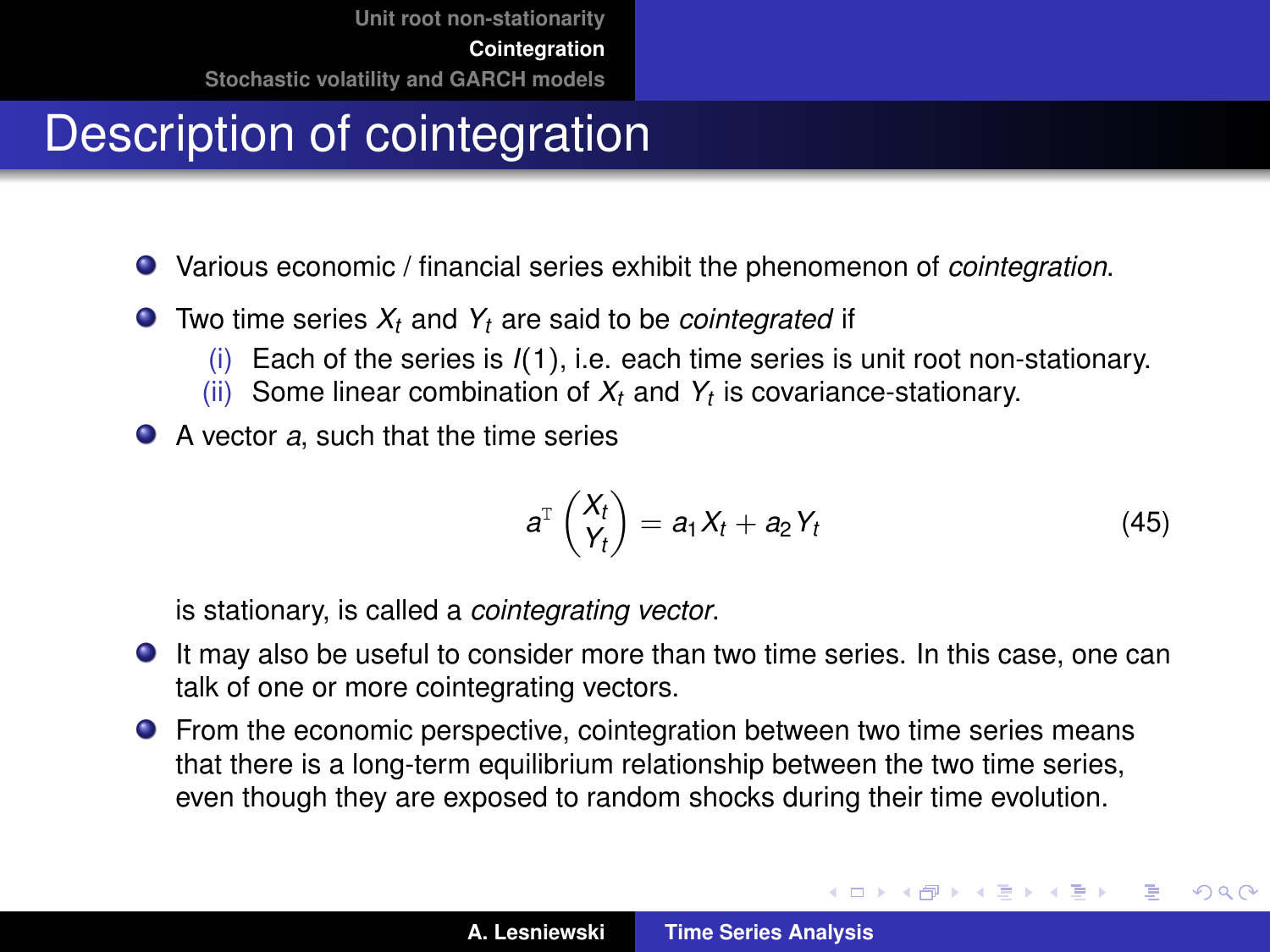# Cointegrated series

As an example, we consider the following two time series:

$$
X_t = \alpha_1 + \gamma Y_t + \varepsilon_{t,1},
$$
  
\n
$$
Y_t = \alpha_2 + Y_{t-1} + \varepsilon_{t,2},
$$
\n(46)

<span id="page-32-0"></span>where the innovations  $\varepsilon_{t,1} \sim N(0,\sigma_1^2)$  and  $\varepsilon_{t,2} \sim N(0,\sigma_2^2)$  are independent.

● Both of these series are  $I(1)$ . Indeed,

$$
\Delta Y_t = \alpha_2 + \varepsilon_{t,2},
$$
  
\n
$$
\Delta X_t = \gamma \Delta Y_t + \varepsilon_{t,1} - \varepsilon_{t-1,1}
$$
  
\n
$$
= \gamma \alpha_2 + \gamma \varepsilon_{t,2} + \varepsilon_{t,1} - \varepsilon_{t-1,1},
$$

and so both differenced processes ∆*X<sup>t</sup>* and ∆*Y<sup>t</sup>* are stationary.

**O** The process

<span id="page-32-1"></span>
$$
X_t - \gamma Y_t = a^{\mathrm{T}} \begin{pmatrix} X_t \\ Y_t \end{pmatrix}, \quad \text{where } a = \begin{pmatrix} 1 \\ -\gamma \end{pmatrix}, \tag{47}
$$

唐山  $2QQ$ 

is stationary, and thus the vector *a* is a cointegrating vector for *X[t](#page-33-0)* and *Y[t](#page-30-0)* .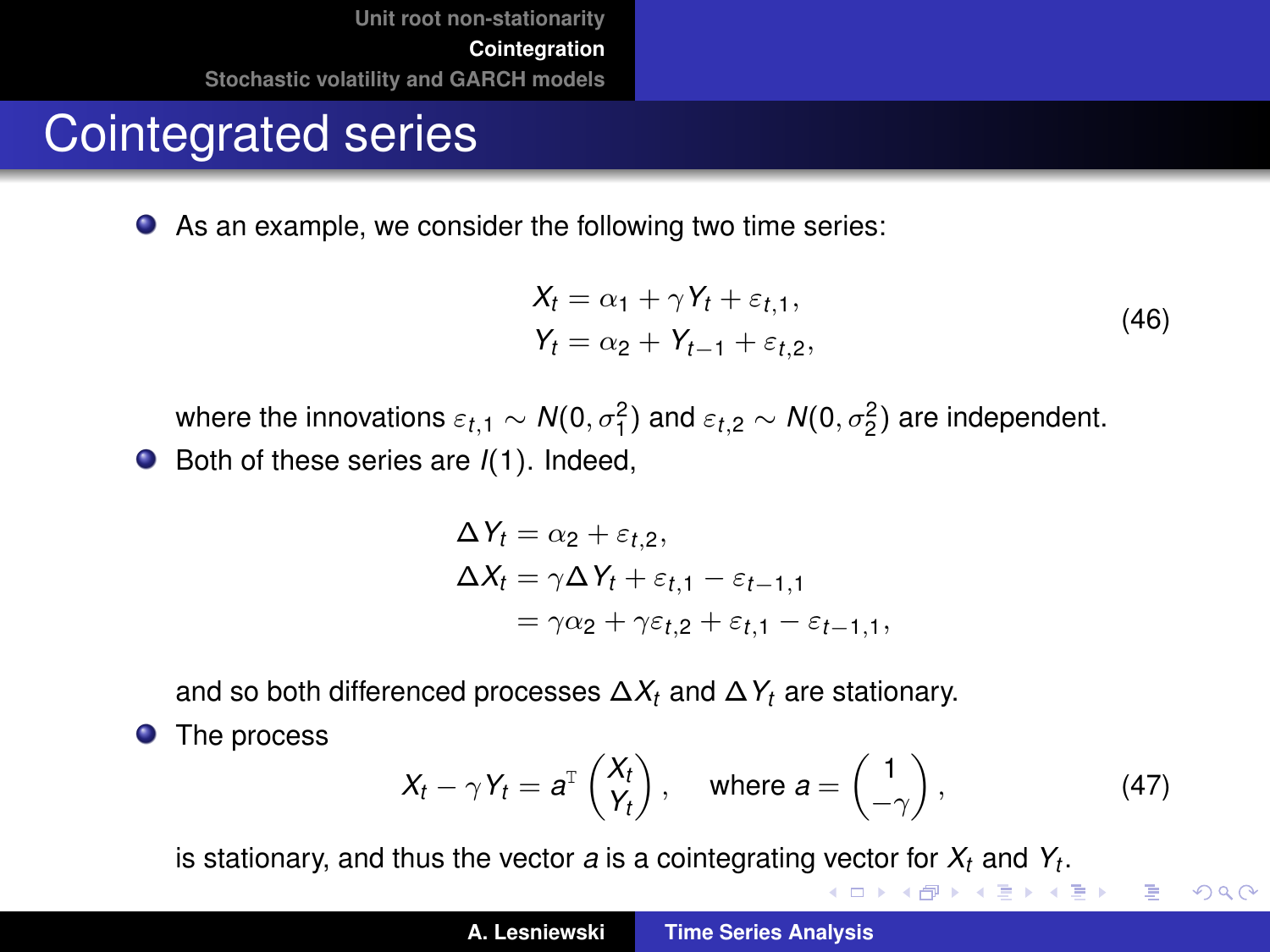# <span id="page-33-0"></span>Cointegrated series

The graph below shows a simulation of the system [\(46\)](#page-32-0) with the following choice of parameters:  $\alpha_1 = 0.1$ ,  $\alpha_2 = 0.2$   $\gamma = 0.95$ ,  $\sigma_1 = 0.5$ ,  $\sigma_2 = 0.7$ . The top graph shows  $X_t$ , the middle graph shows  $Y_t$ , and the bottom graph shows  $X_t - \gamma Y_t$ .



 $\star$ بار $\sim$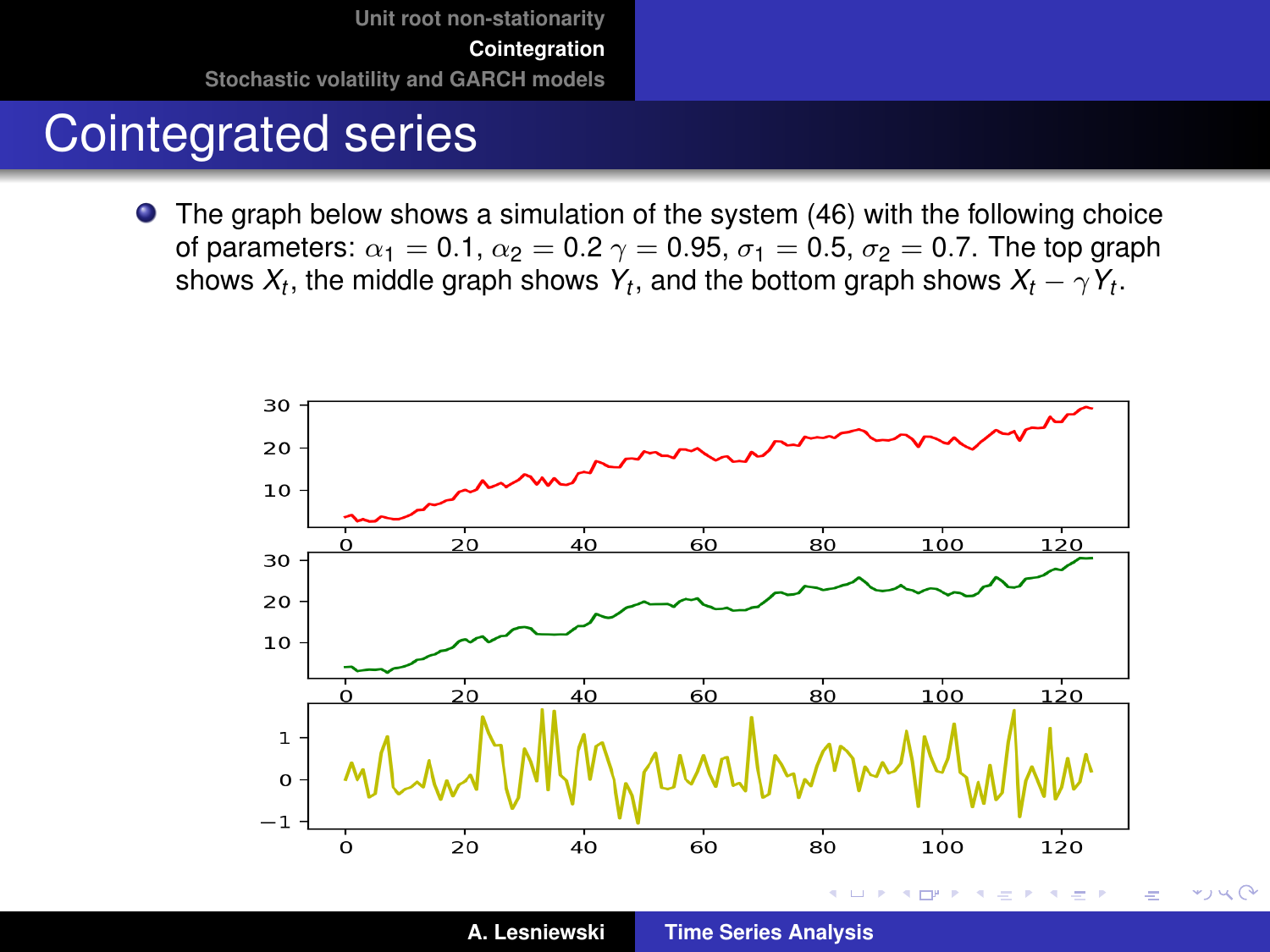# Testing for cointegration

- We will now discuss statistical tests for cointegration. We continue assuming two univariate time series; we will address the general case in Lecture Notes #3.
- The test discussed below was originally developed by Engle and Granger, and it is based on regression techniques.
- Let *x<sub>t</sub>* and *y<sub>t</sub>* be the observations of the two time series, whose cointegration we want to test. We proceed as follows:
	- (i) We first run the DF (or ADF) test for each of the series  $x_t$  and  $y_t$  is  $I(1)$ .
	- (ii) Assuming, they both pass, we run the OLS regression  $x = \gamma y + \alpha$ , and form the vector *a* as in formula [\(47\)](#page-32-1).
	- (iii) We now test whether *a* is a cointegrating vector for *x<sup>t</sup>* and *y<sup>t</sup>* . To this end, we first calculate the "cointegrating residual process"

$$
u_t = a^{\mathrm{T}} \begin{pmatrix} x_t \\ y_t \end{pmatrix} . \tag{48}
$$

イロメ イ部メ イヨメ イヨメー

 $299$ 

重

(iv) We perform a unit root test on  $u_t$  to determine whether it is  $I(0)$  (i.e. stationary).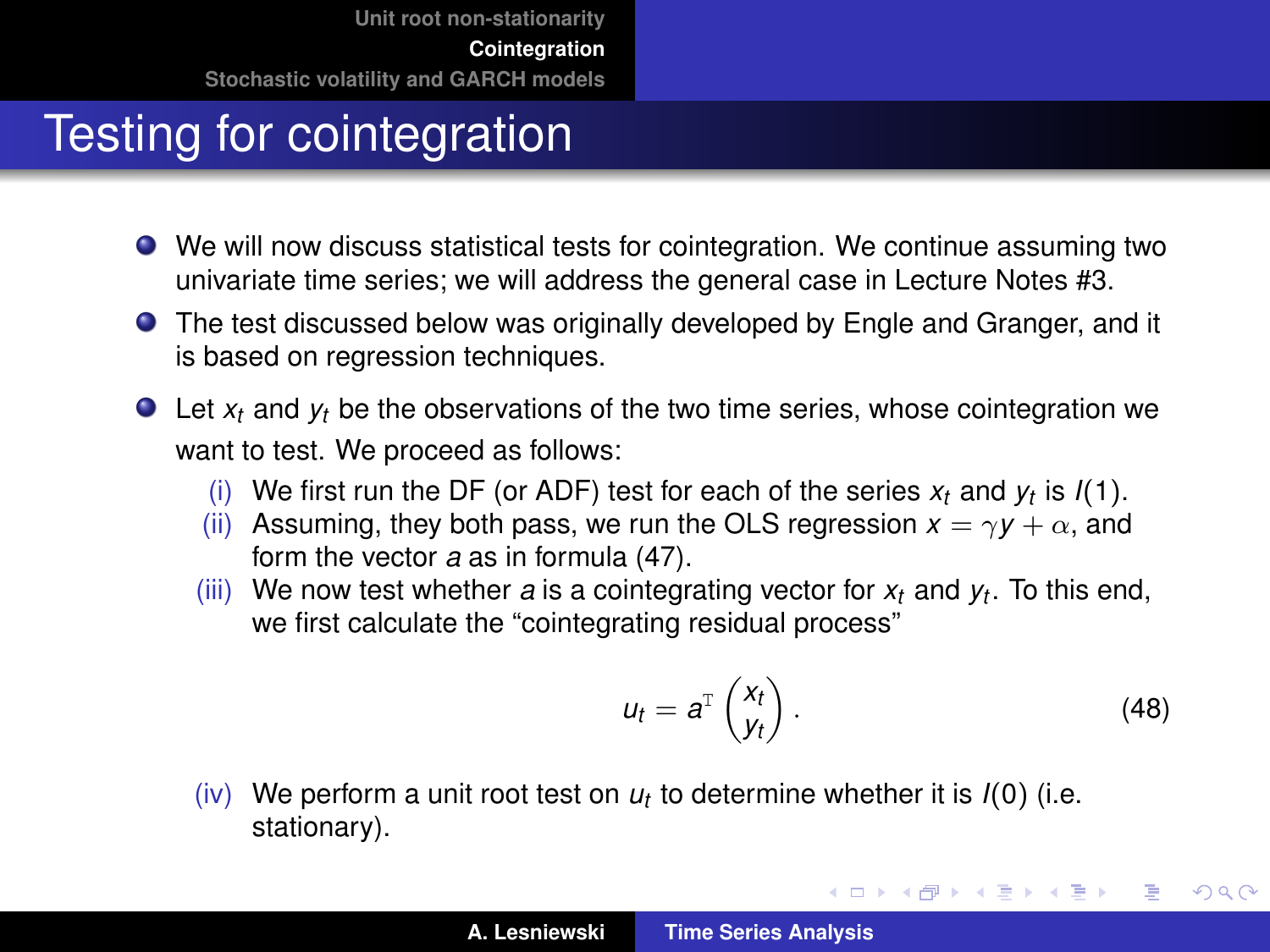# Testing for cointegration

- Notice that step (ii) is skipped if the cointegrating vector *a* is specified a priori.
- $\bullet$  The null hypothesis  $H_0$  in the Engle-Granger test is no cointegration, and the alternative is cointegration.
- **O** There are two cases:
	- (i) The proposed cointegrating vector *a* is specified *a priori*, for example, by virtue of economic theory.
	- (ii) The proposed cointegrating vector *a* is estimated from the data by means of a linear regression. In this situation, several different cases may have to be considered, depending on whether the regression has no constant term, has a constant term, or has a deterministic trend.
- Tests for cointegration using a specified cointegrating vector *a* are more powerful than tests relying on linear regression to estimate *a*.
- **O** The Python package statsmodels.tsa.stattools.coint has code for testing for cointegration in the univariate case discussed here.

(ロトス個) (運) (運)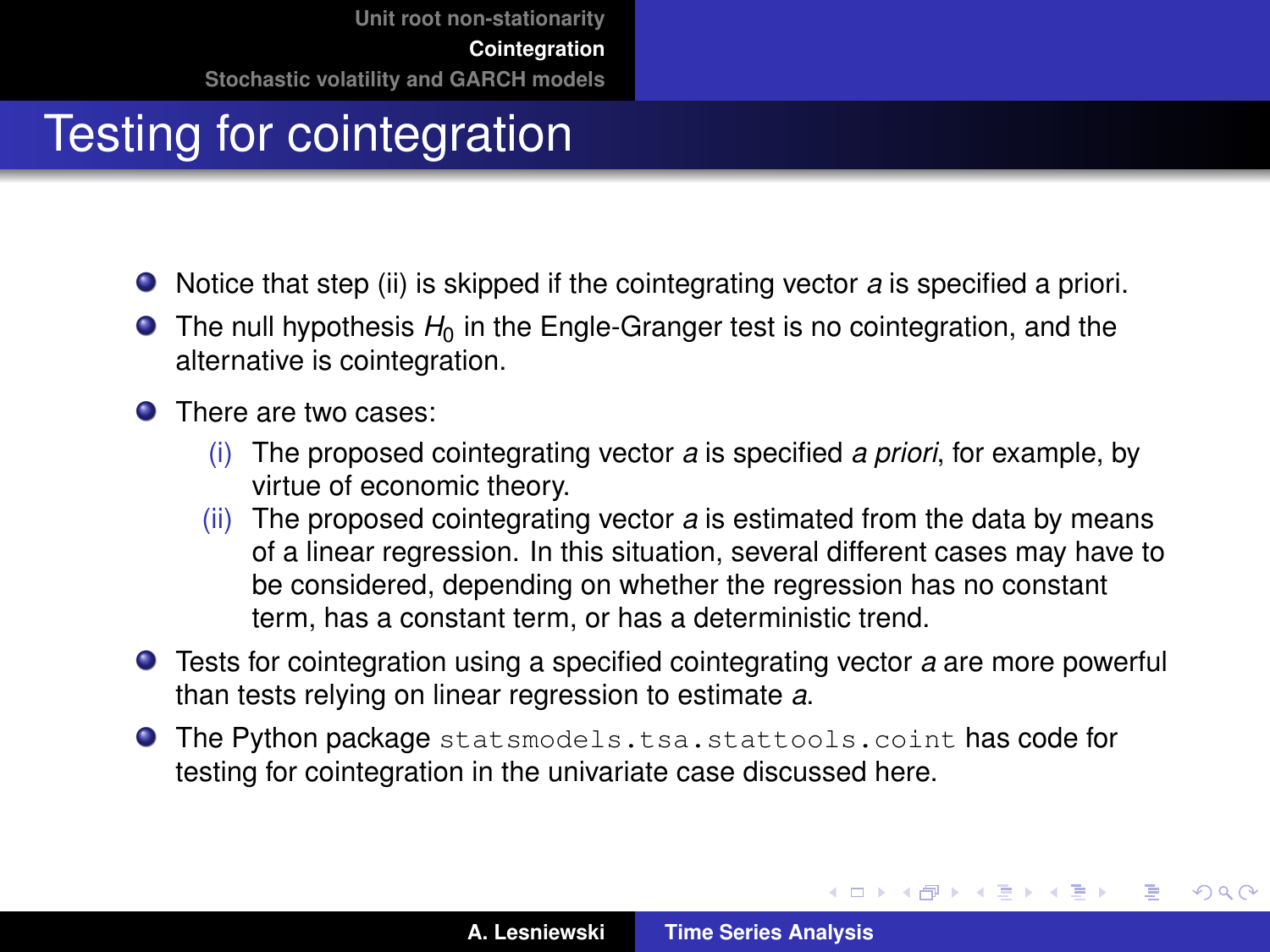# <span id="page-36-0"></span>Stochastic volatility

- Another type of non-stationarity is present in models with stochastic volatility to which we shall now turn.
- In the specification of an *AR*(1) time series model, it is assumed that the disturbances  $\varepsilon_t$  are i.i.d. and  $\mathcal{N}(0,\sigma^2)$  distributed.
- Generally, this assumption is invalid in financial time series, as they typically exhibit periods of elevated and diminished volatility.
- This phenomenon is referred to as *stochastic volatility* or *heteroskedasticity*.

(ロトス個) (運) (運)

重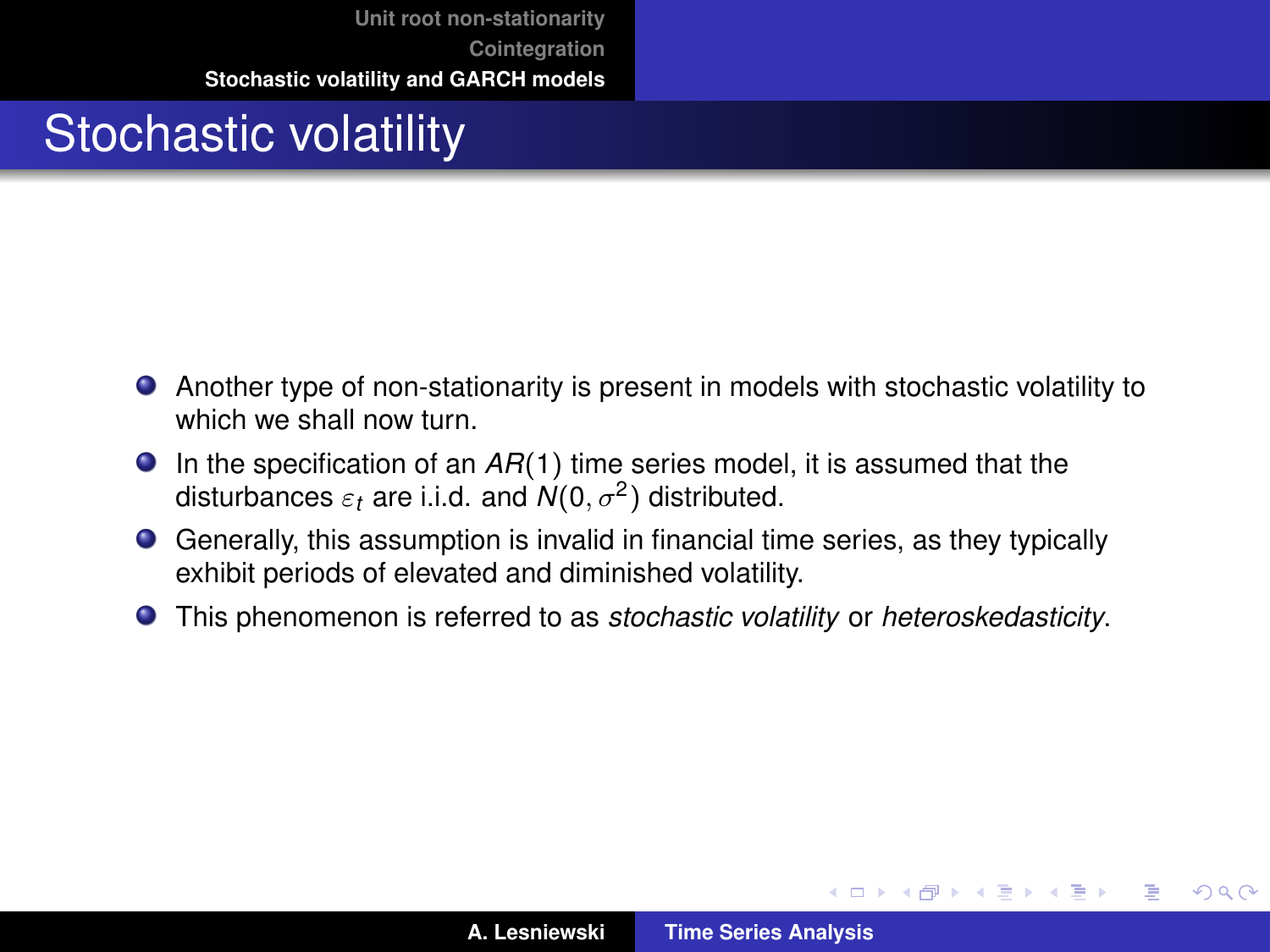# EWMA model

- Conceptually, the simplest volatility model is the *exponentially weighted moving average* (EWMA) model. We have encountered this type of a model earlier in this lecture in a different context.
- $\bullet$  It is specified as follows:

$$
\varepsilon_t = \sigma_t z_t,
$$
  
\n
$$
\sigma_t^2 = \lambda \sigma_{t-1}^2 + (1 - \lambda) \varepsilon_{t-1}^2,
$$
\n(49)

イロメ イ部メ イヨメ イヨメー

 $299$ 

重

where *z<sup>t</sup>* ∼ *N*(0, 1), and where 0 < λ < 1 is a parameter. Typically, λ is close to 1, say  $\lambda = 0.97$ .

- **The model is very easy to use. The innovations**  $\hat{\epsilon}_t$  **are calculated from the** observations  $x_t$  of the underlying time series as  $\hat{\varepsilon}_t = x_t - x_{t-1}$ . The scaling factor  $\lambda$  can be found using MLE, or set to the preferred value.
- $\bullet$  It is a good idea to "prime" the model by adding a period prior to  $t = 0$  to let the model arise the impact of the initial value of the (unobserved)  $\sigma$ .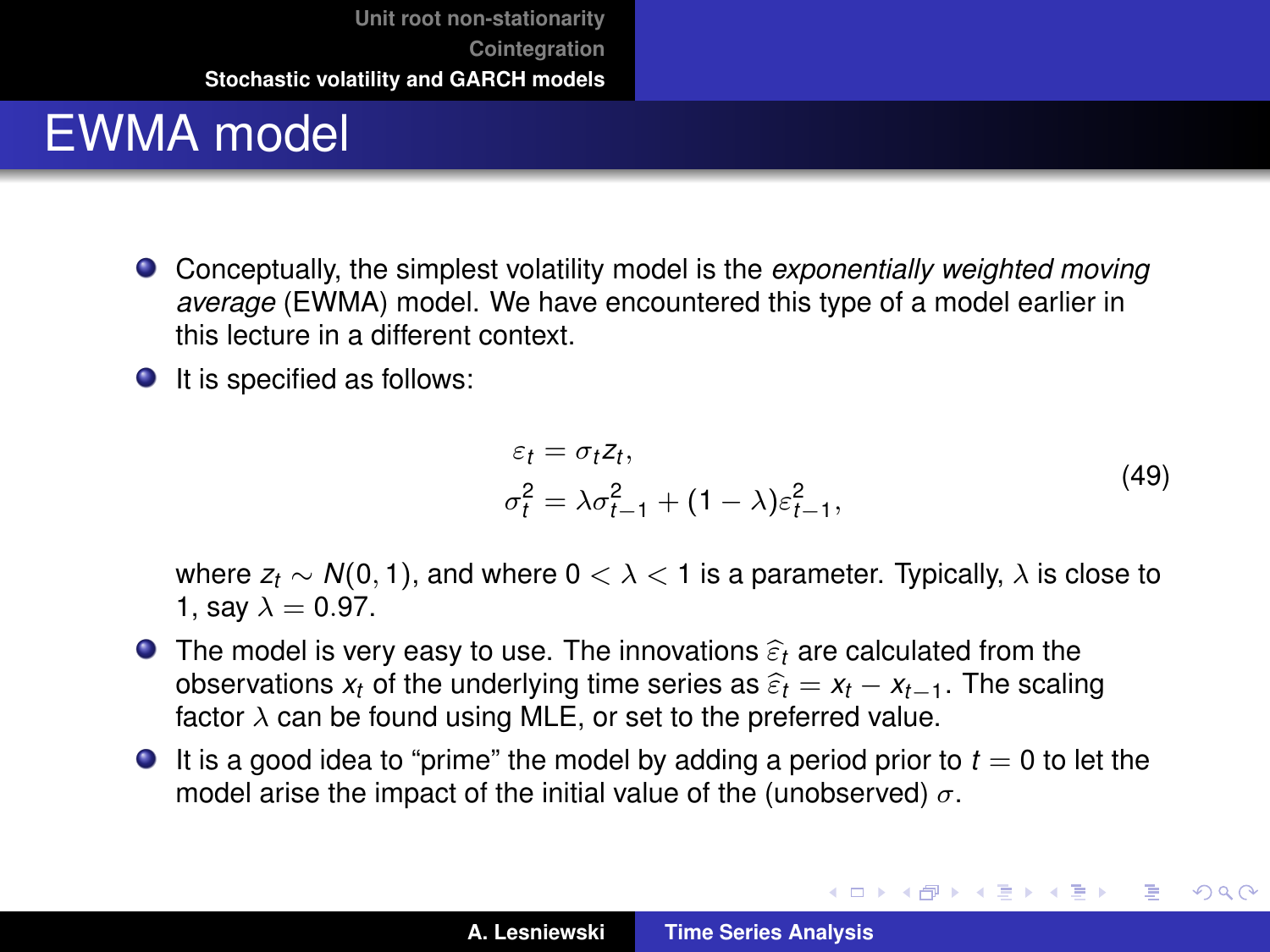# ARCH models

An *autoregressive conditional heteroskedasticity* (ARCH) model is specified as follows:

$$
\varepsilon_t = \sigma_t z_t
$$
  
\n
$$
\sigma_t^2 = \zeta_0 + \zeta_1 \varepsilon_{t-1}^2 + \ldots + \zeta_q \varepsilon_{t-q}^2,
$$
\n(50)

<span id="page-38-0"></span>where, again,  $z_t \sim N(0, 1)$  are i.i.d.. A models with this specification is denoted by *ARCH*(*q*).

- The lagged terms on the RHS of the second equation describe the "moving average" character of the process.
- **O** Notice that

$$
\begin{aligned} \mathsf{E}(\varepsilon_t) &= \mathsf{E}(\mathsf{E}(\varepsilon_t|\varepsilon_{0:t-1})) \\ &= \mathsf{E}(\mathsf{E}(z_t)(\zeta_0 + \zeta_1\varepsilon_{t-1}^2 + \ldots + \zeta_q\varepsilon_{t-q}^2)^{1/2}). \\ &= 0. \end{aligned} \tag{51}
$$

イロメ イ部メ イヨメ イヨメー

重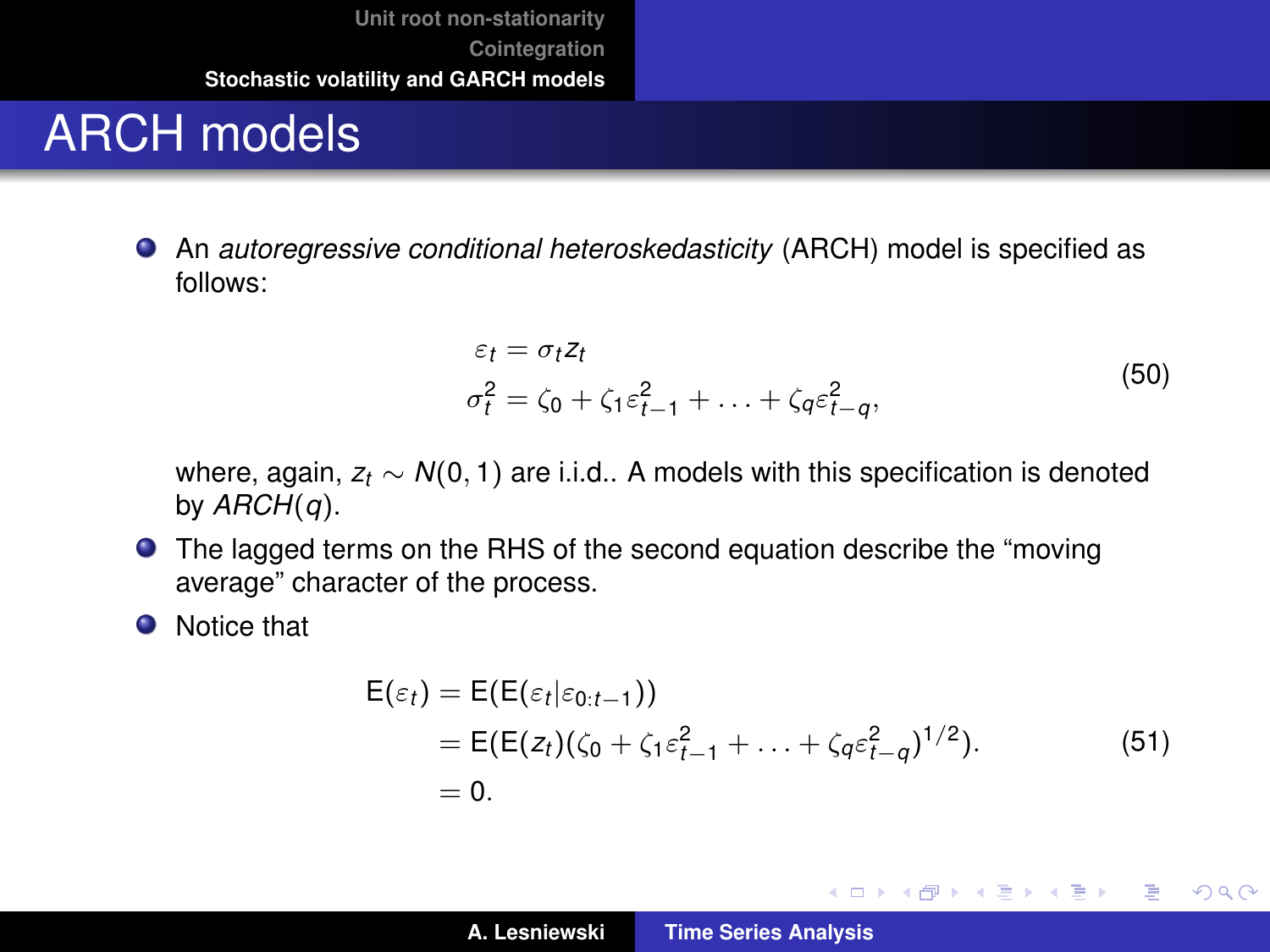# ARCH models

The volatility process given by [\(50\)](#page-38-0) is, in general, not covariance-stationary. It is easy to see that

<span id="page-39-1"></span>
$$
E(\sigma_t^2) = \frac{\zeta_0}{1 - \zeta_1 - \ldots - \zeta_q},
$$
\n(52)

which is positive if  $\zeta_1 + \ldots + \zeta_q < 1$ . One can, in fact, show that this condition is necessary and sufficient for covariance-stationarity of the process.

ARCH processes exhibit *leptokurtosis* (a.k.a. *fat tails*). Consider, for example, an *ARCH*(1) model:

$$
\varepsilon_t = \sigma_t z_t
$$
  
\n
$$
\sigma_t^2 = \zeta_0 + \zeta_1 \varepsilon_{t-1}^2,
$$
\n(53)

イロメ イ部メ イヨメ イヨメー

重

 $298$ 

<span id="page-39-0"></span>and calculate the 4-the moment of  $\sigma_t$ .

**O** Notice first that

$$
\mathsf{E}(\varepsilon_t^4) = \mathsf{E}(\sigma_t^4) \mathsf{E}(z_t^4) \n= 3 \mathsf{E}(\sigma_t^4).
$$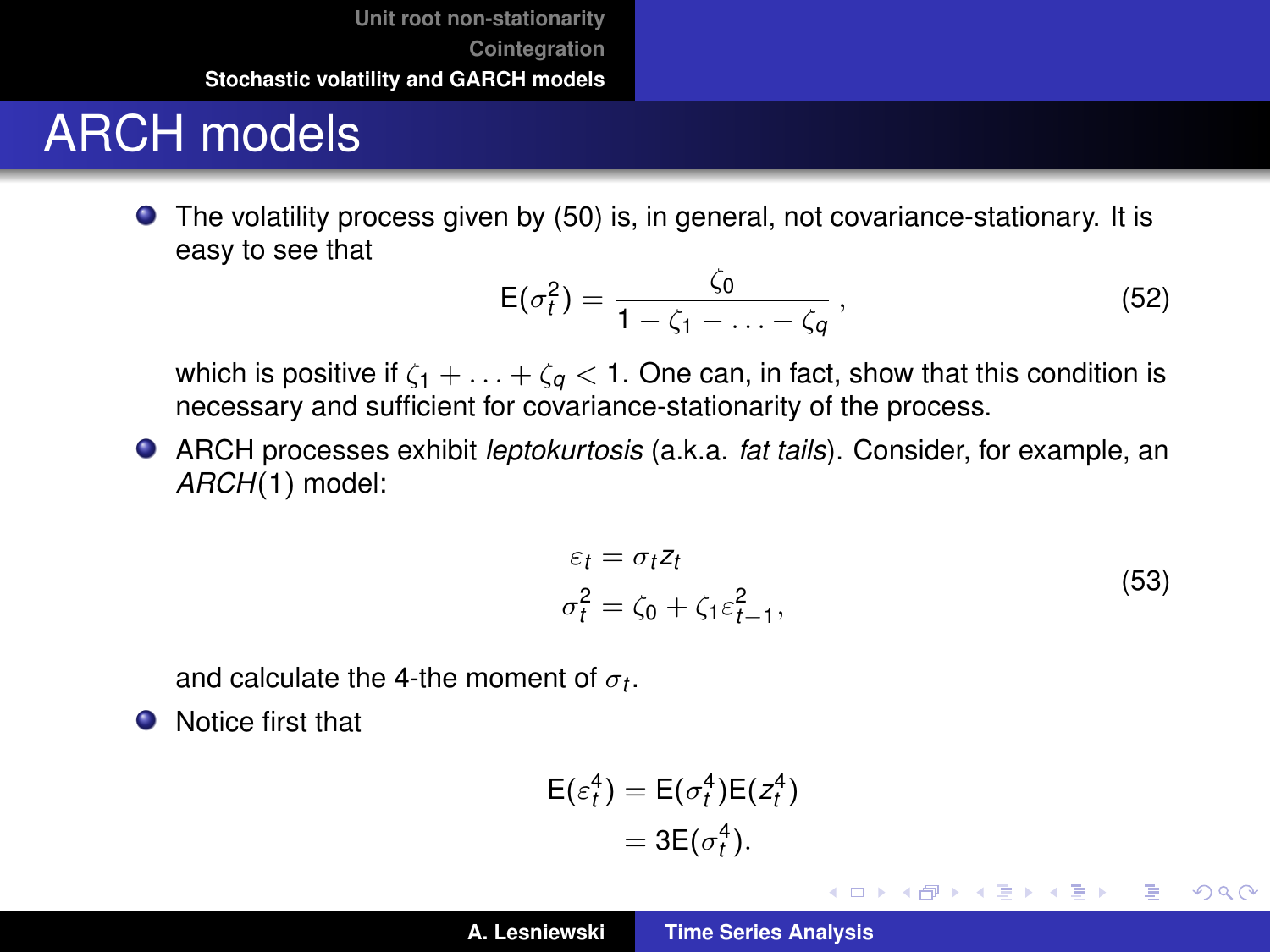#### ARCH models

 $\bullet$  Next, using [\(53\)](#page-39-0) and [\(52\)](#page-39-1) (with  $q = 1$ ) we find that

$$
\mathsf{E}(\sigma_t^4) = \zeta_0^2 + 2\zeta_0\zeta_1\mathsf{E}(\varepsilon_{t-1}^2) + \zeta_1^2\mathsf{E}(\varepsilon_{t-1}^4)
$$

$$
= \zeta_0^2 + \frac{2\zeta_0^2\zeta_1}{1 - \zeta_1} + 3\zeta_1^2\mathsf{E}(\sigma_{t-1}^4).
$$

Since  $E(\sigma_t^4) = E(\sigma_{t-1}^4)$ , we infer that

$$
E(\sigma_t^4) = \frac{\zeta_0^2 (1 + \zeta_1)}{1 - 3\zeta_1^2},\tag{54}
$$

and the kurtosis is of the residuals in the *ARCH*(1) model is equal to

<span id="page-40-0"></span>
$$
\frac{E(\varepsilon_t^4)}{E(\varepsilon_t^2)^2} = 3 \frac{1 - \zeta_1^2}{1 - 3\zeta_1^2} \,. \tag{55}
$$

K ロ ▶ K 御 ▶ K 重 ▶ K 重 ▶ 三重 → 約 Q @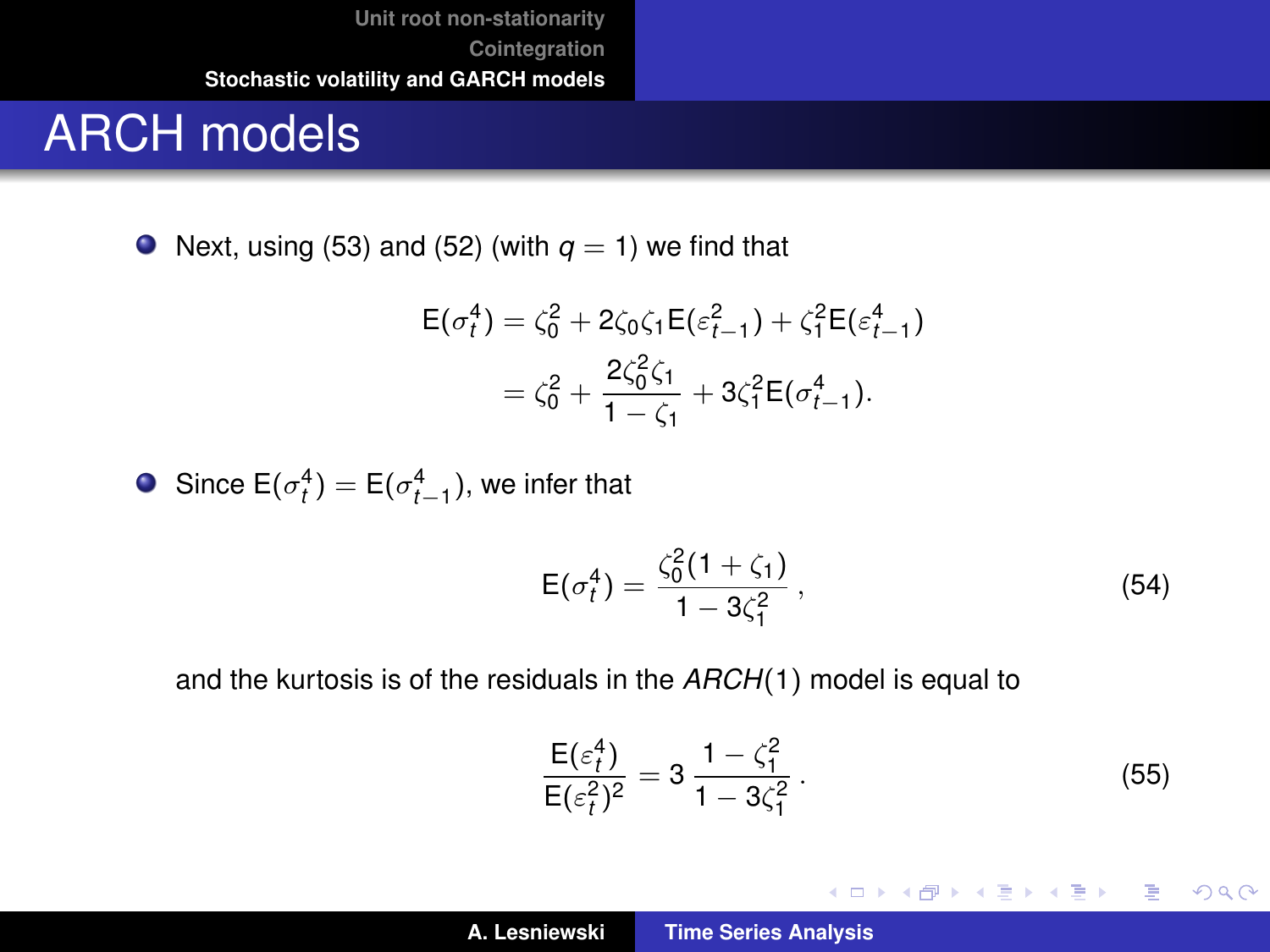# ARCH models

- Notice that the kurtosis is greater than 3 (and, in fact, it tends to infinity as  $\zeta_1 \longrightarrow 1/\sqrt{3}$ ), and so the tails of the distribution are heavy.
- ARCH models can be estimated using MLE. We will not discuss it here; instead we will explain the method for the more general GARCH family of models below.
- ARCH models are not frequently used in practice, because they generally lead to unrealistic volatility structures.
- They are primarily of historical interest, as they were the first stochastic volatility models proposed in the econometric literature.

イロメ イ部メ イヨメ イヨメー

 $QQ$ 

Þ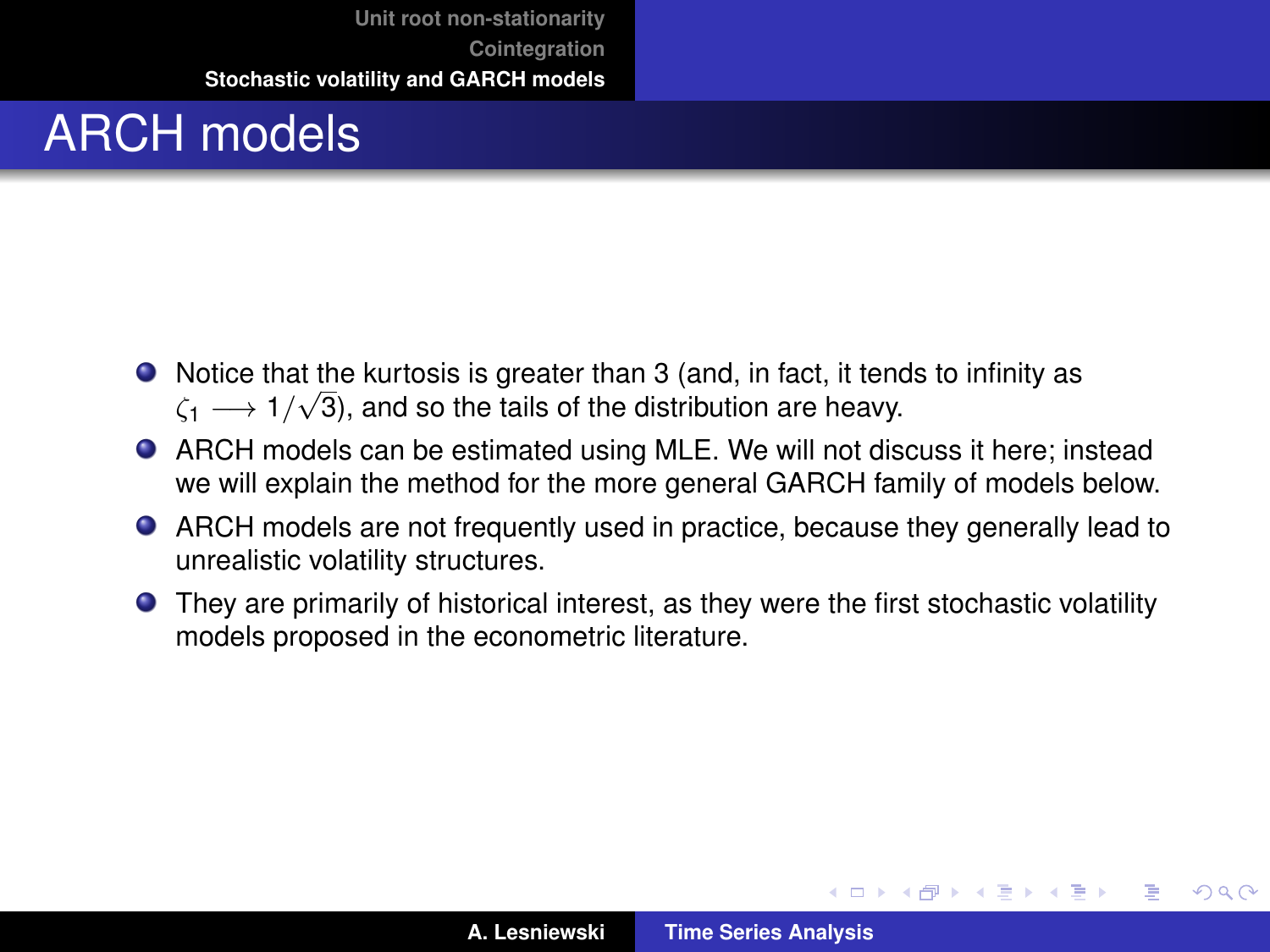# GARCH models

A more general family of models is referred to as *generalized autoregressive conditional heteroskedasticity* (GARCH) models with the specification:

$$
\varepsilon_t = \sigma_t z_t,
$$
  
\n
$$
\sigma_t^2 = \kappa + \eta_1 \sigma_{t-1}^2 + \ldots + \eta_p \sigma_{t-p}^2 + \zeta_1 \varepsilon_{t-1}^2 + \ldots + \zeta_q \varepsilon_{t-q}^2.
$$
\n(56)

<span id="page-42-0"></span>A model with this specification is referred to as a *GARCH*(*p*, *q*) model.

- Compare to *ARCH*(*q*), *GARCH*(*p*, *q*) models exhibit "autoregressive" terms, in addition to the "moving average" terms, in their specifications.
- **O** These autoregressive terms render GARCH suitable for capturing the phenomenon of *volatility clustering*, i.e. prolonged periods of elevated or lower volatility.

イロメ イ部メ イヨメ イヨメー

 $299$ 

Þ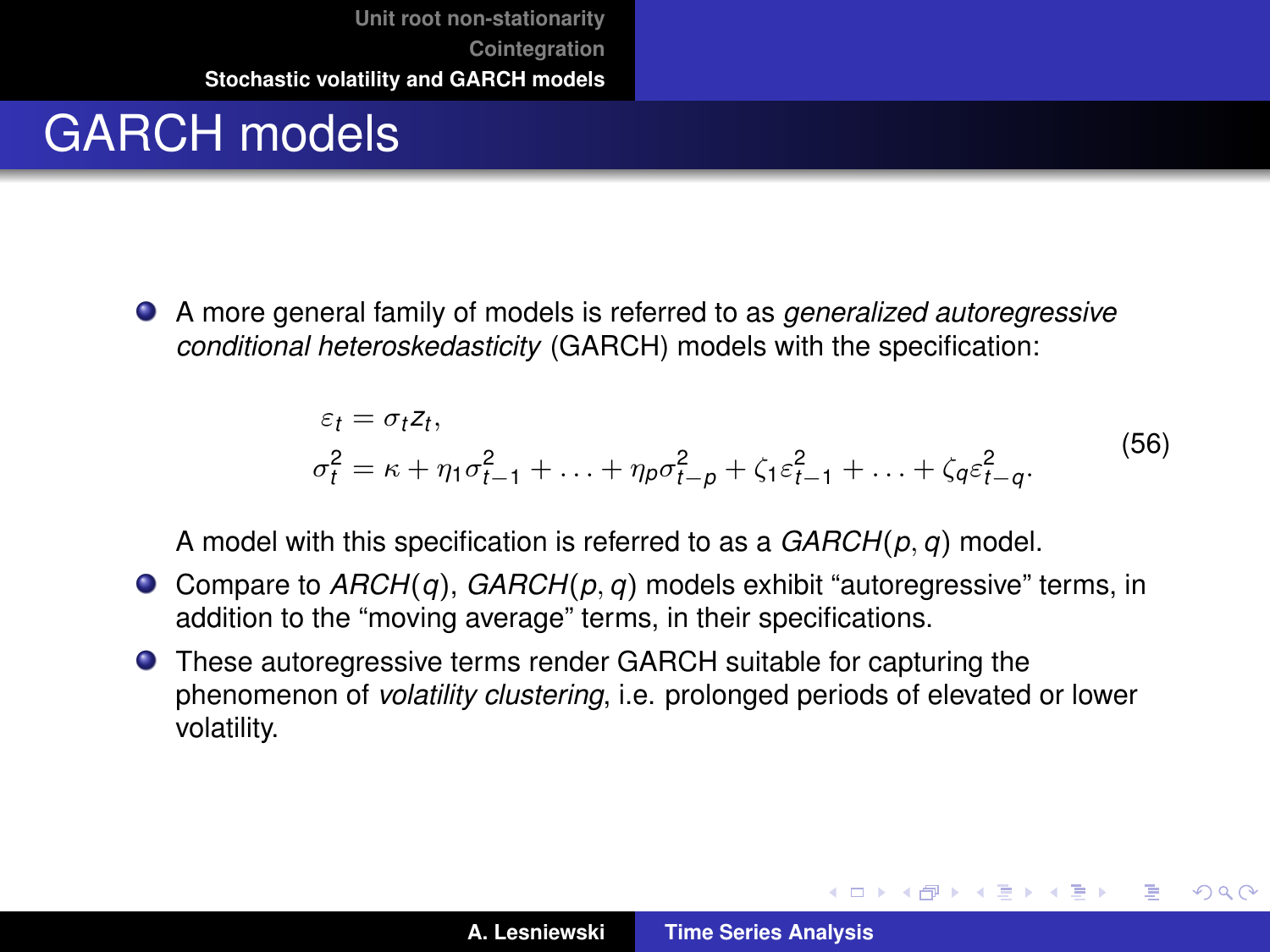## GARCH models

The graph below shows a simulated *GARCH*(1, 1) time series with the following  $\bullet$ choice of parameters:  $\kappa = 0.0$ ,  $\eta = 0.7$ ,  $\zeta = 0.1$ .

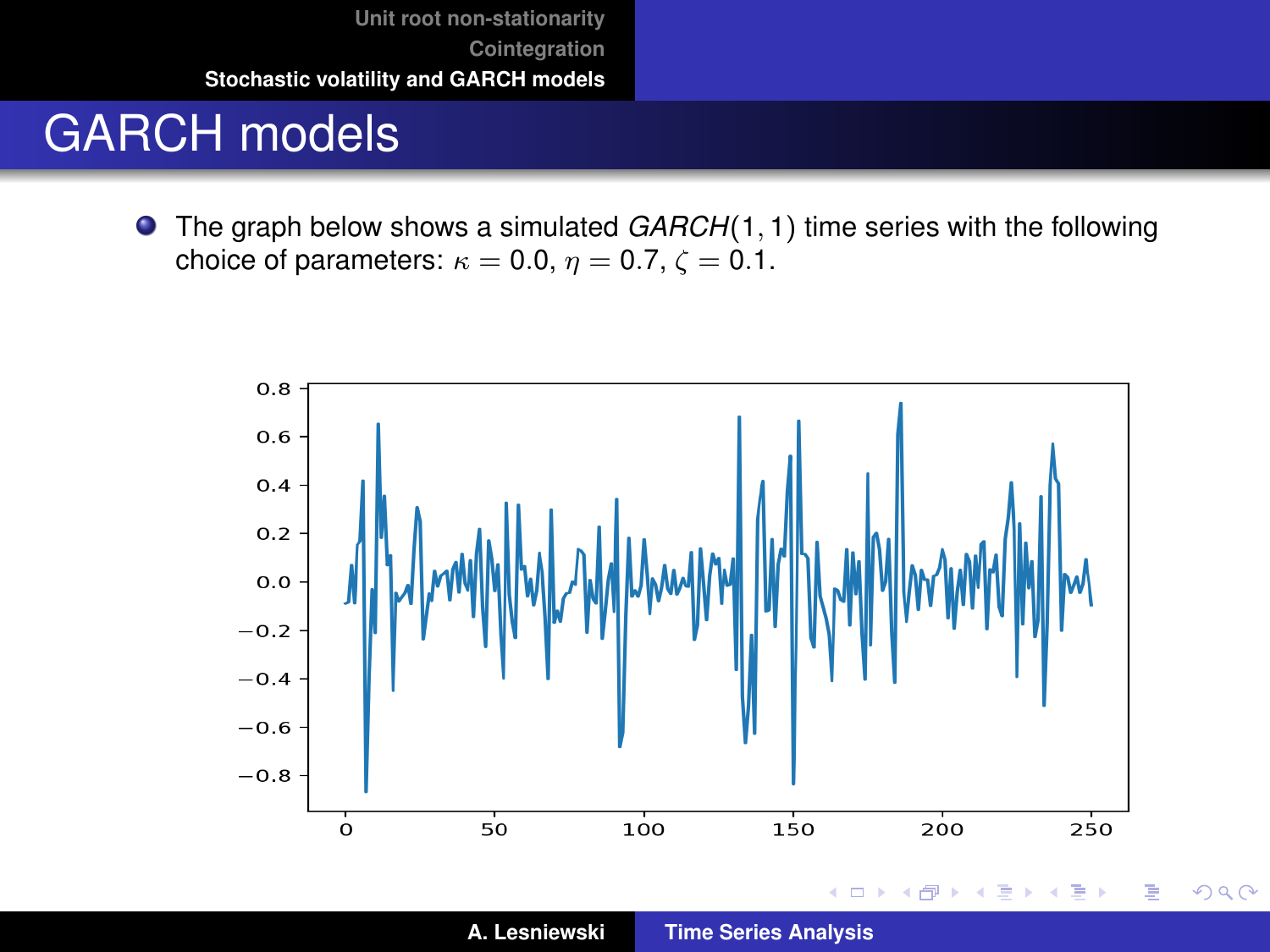#### GARCH models

Arguments similar to the ones in the case of ARCH models show that

$$
\mathsf{E}(\varepsilon_t)=0,\tag{57}
$$

and

$$
E(\sigma_i^2) = \frac{\kappa}{1 - \sum_{i=1}^{\min(p,q)} (\eta_i + \zeta_i)}.
$$
 (58)

It is thus necessary for stationarity of the model that  $\sum_{i=1}^{\min(p,q)}(\eta_i+\zeta_i) < 1$ .

Commonly used in finance is the *GARCH*(1, 1) model with  $\bullet$ 

$$
\sigma_t^2 = \kappa + \eta \sigma_{t-1}^2 + \zeta \varepsilon_{t-1}^2. \tag{59}
$$

For this model,  $E(\sigma_t^2) = \sigma^2$  is independent of *t*, and

<span id="page-44-0"></span>
$$
\sigma^2 = \frac{\kappa}{1 - \eta - \zeta} \,. \tag{60}
$$

K ロ ⊁ K 伊 ⊁ K 君 ⊁ K 君 ⊁ …

重。  $299$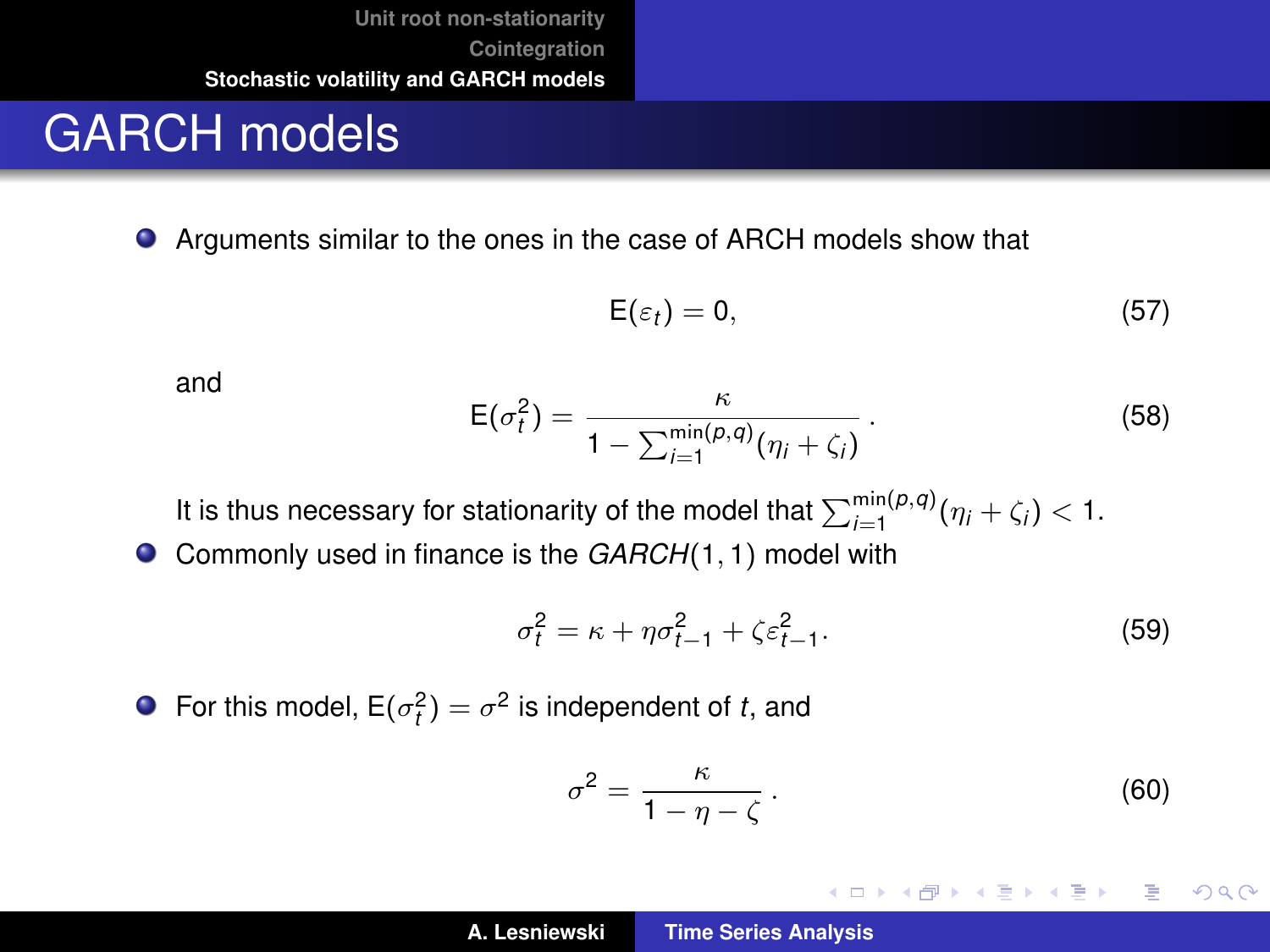# GARCH models

Repeating the arguments leading to formula [\(55\)](#page-40-0), we find that the kurtosis in the *GARCH*(1, 1) model is given by

$$
\frac{\mathsf{E}(\varepsilon_t^4)}{\mathsf{E}(\varepsilon_t^2)^2} = 3 \frac{1 - (\zeta + \eta)^2}{1 - (\zeta + \eta)^2 - 2\zeta^2} \,. \tag{61}
$$

- The kurtosis is always greater than 3, and thus the model exhibits fat tails. Notice also that the fourth moment exists only if  $(\zeta + \eta)^2 + 2\zeta^2 < 1$ .
- As an example, consider a time series of observations *x<sup>t</sup>* with

$$
\begin{aligned} X_t &= \alpha + \beta X_{t-1} + \varepsilon_t, \\ \varepsilon_t &= \sigma_t z_t, \\ \sigma_t^2 &= \kappa + \eta \sigma_{t-1}^2 + \zeta \varepsilon_{t-1}^2. \end{aligned} \tag{62}
$$

イロメ イ部メ イヨメ イヨメー

重

 $298$ 

<span id="page-45-0"></span>● This is an *AR*(1) model with *GARCH*(1, 1)-style residuals.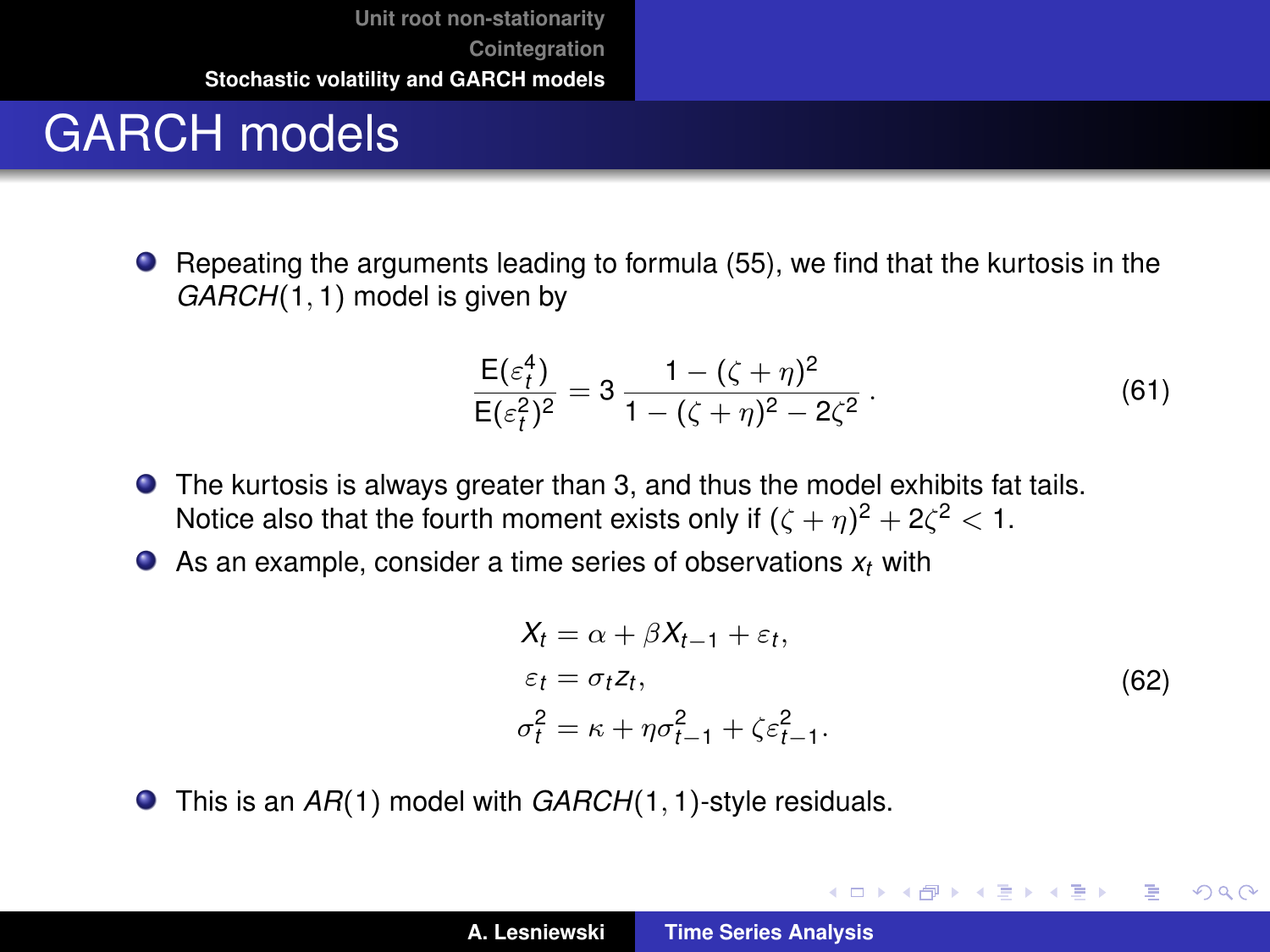# MLE for GARCH

- It is straightforward to write the likelihood function for a model with GARCH-style disturbances. As an example, consider the model introduced in [\(62\)](#page-45-0).
- Consider a series of observations  $x_0, x_1, \ldots, x_T$ . Notice that the volatility parameters  $\sigma_0, \sigma_1, \ldots, \sigma_T$  are not observed data.
- The implied i.i.d. normalized shocks are given by

$$
\widehat{z}_t = \frac{x_t - \alpha - \beta x_{t-1}}{\sigma_t} \,. \tag{63}
$$

イロメ イ部メ イヨメ イヨメー

重

 $298$ 

We adopt the conditional approach, in which the likelihood function is conditioned on  $x_0$  and  $\sigma_0 = 0$ . The joint probability distribution function can be written as

$$
f(x_{1:T}|x_0, \sigma_0, \theta) = f(x_T|x_{0:T-1}, \sigma_0, \theta) f(x_{T-1}|x_{0:T-2}, \sigma_0, \theta) \dots f(x_1|x_0, \sigma_0, \theta)
$$
  
= 
$$
\prod_{t=1}^T \frac{1}{\sqrt{2\pi \sigma_t^2}} \exp\left(-\frac{\hat{z}_t^2}{2}\right).
$$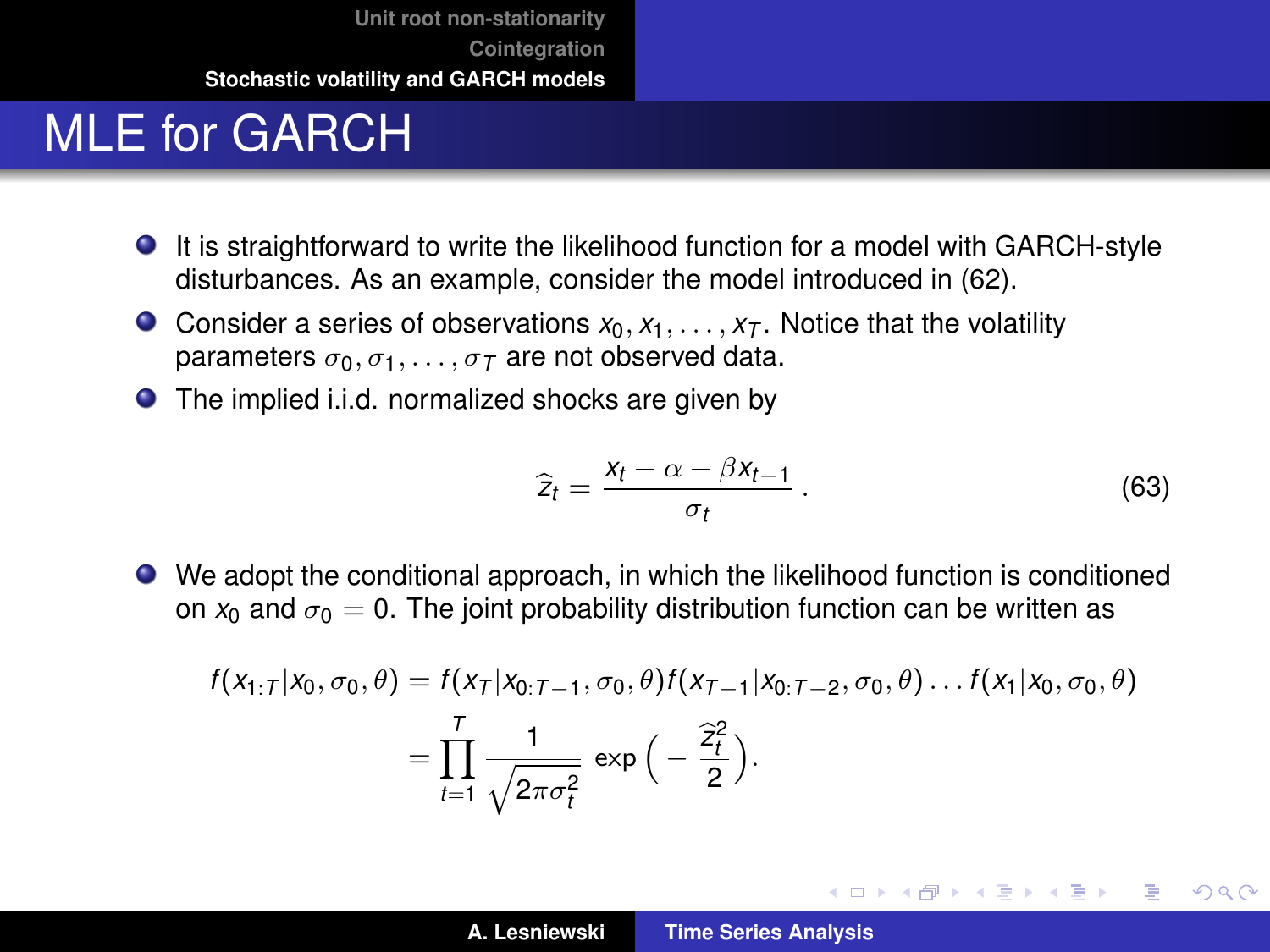#### MLE for GARCH

 $\bullet$  The volatilities  $\sigma_t$  are calculated recursively from [\(62\)](#page-45-0):

$$
\sigma_1^2 = \kappa,
$$
  
\n
$$
\sigma_2^2 = \kappa + \eta \kappa + \zeta (x_1 - \alpha - \beta x_0)^2,
$$
  
\n...  
\n
$$
\sigma_t^2 = \kappa + \eta \sigma_{t-1}^2 + \zeta (x_{t-1} - \alpha - \beta x_{t-2})^2.
$$

● This leads to the following conditional LLF:

$$
-\log\mathcal{L}(\theta|\mathsf{x}_{0:T},\sigma_0)=\frac{1}{2}\sum_{t=1}^T\Big(\log\sigma_t^2+\frac{(x_t-\alpha-\beta x_{t-1})^2}{\sigma_t^2}\Big)+const,
$$
 (64)

where  $\theta$  denotes the collection of model parameters  $(\alpha, \beta, \kappa, \eta, \zeta)$ . Its minimum cannot be calculate in closed form but is straightforward to calculate numerically.

K ロ ⊁ K 伊 ⊁ K 君 ⊁ K 君 ⊁ …

 $299$ 重。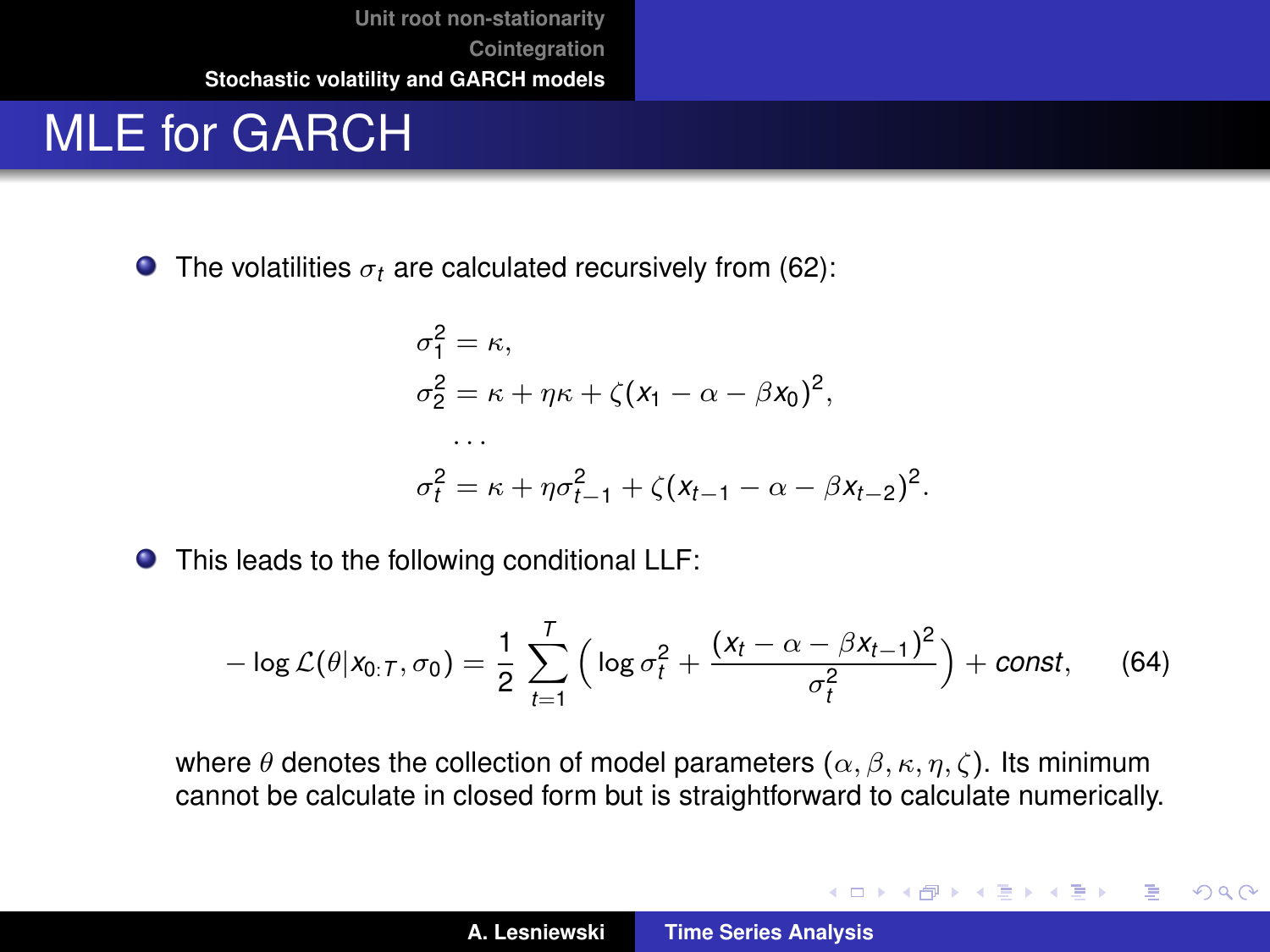# Forecasting volatility with GARCH

● A one-period volatility forecast is given by

$$
\sigma_{t+1|1:t}^{2*} = \mathsf{E}_{t}(\sigma_{t+1}^{2})
$$
  
=  $\kappa + \eta \sigma_{t}^{2} + \zeta \sigma_{t}^{2}$   
=  $\sigma^{2} + (\eta + \zeta)(\sigma_{t}^{2} - \sigma^{2}),$  (65)

where  $\sigma^2$  is the expected variance given by [\(60\)](#page-44-0).

● Continuing this process we find that the *k*-step forecast is given by

$$
\sigma_{t+k|1:t}^{2*} = \sigma^2 + (\eta + \zeta)^k (\sigma_t^2 - \sigma^2).
$$
 (66)

**From stationarity,**  $\eta + \zeta < 1$ , and so in the limit of long forecasting horizon,

$$
\sigma_{t+k|1:t}^{2*} \longrightarrow \sigma^2,\tag{67}
$$

**◆ロト ◆個 ▶ ◆ 夏 ▶ ◆ 夏 ▶** 

画

 $299$ 

i.e. the forecast approaches the equilibrium value exponentially fast.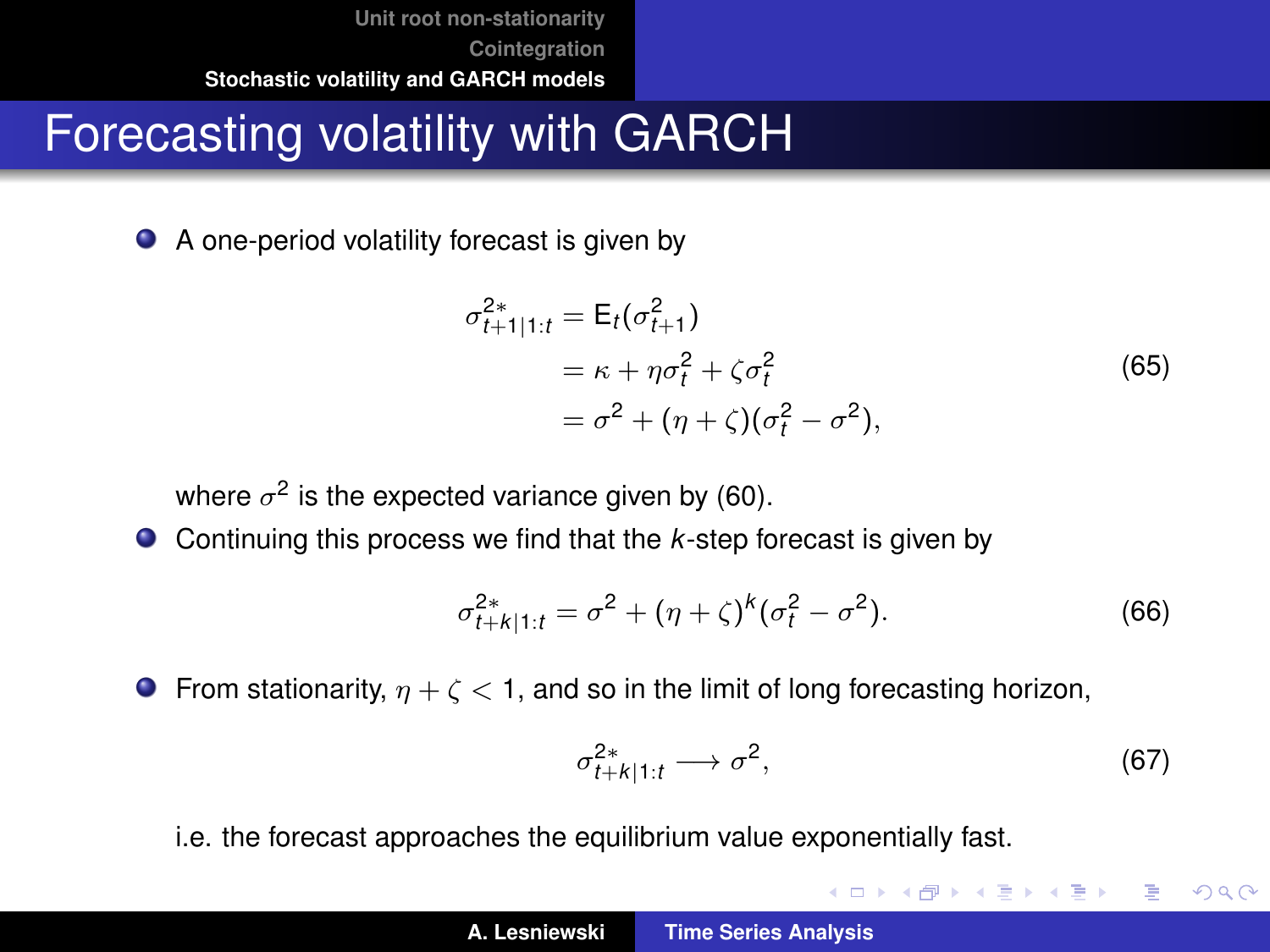# Limitations of GARCH models

- GARCH is a stationary model. In reality, observed volatilities on financial instruments are often non-stationary.
- **Stationarity requires that the drift and all**  $\eta$ **'s and**  $\zeta$ **'s have to be positive, which** limits the ways in which the disturbances impact the time evolution of volatility.
- The impact of the shocks ε*<sup>t</sup>* on the volatility process is symmetric: positive and negative shocks have the same impact.
- This is not the case in the equity markets, where negative shocks tend to elevate volatility, while positive shocks lower it.

(ロトス個) (運) (運)

Þ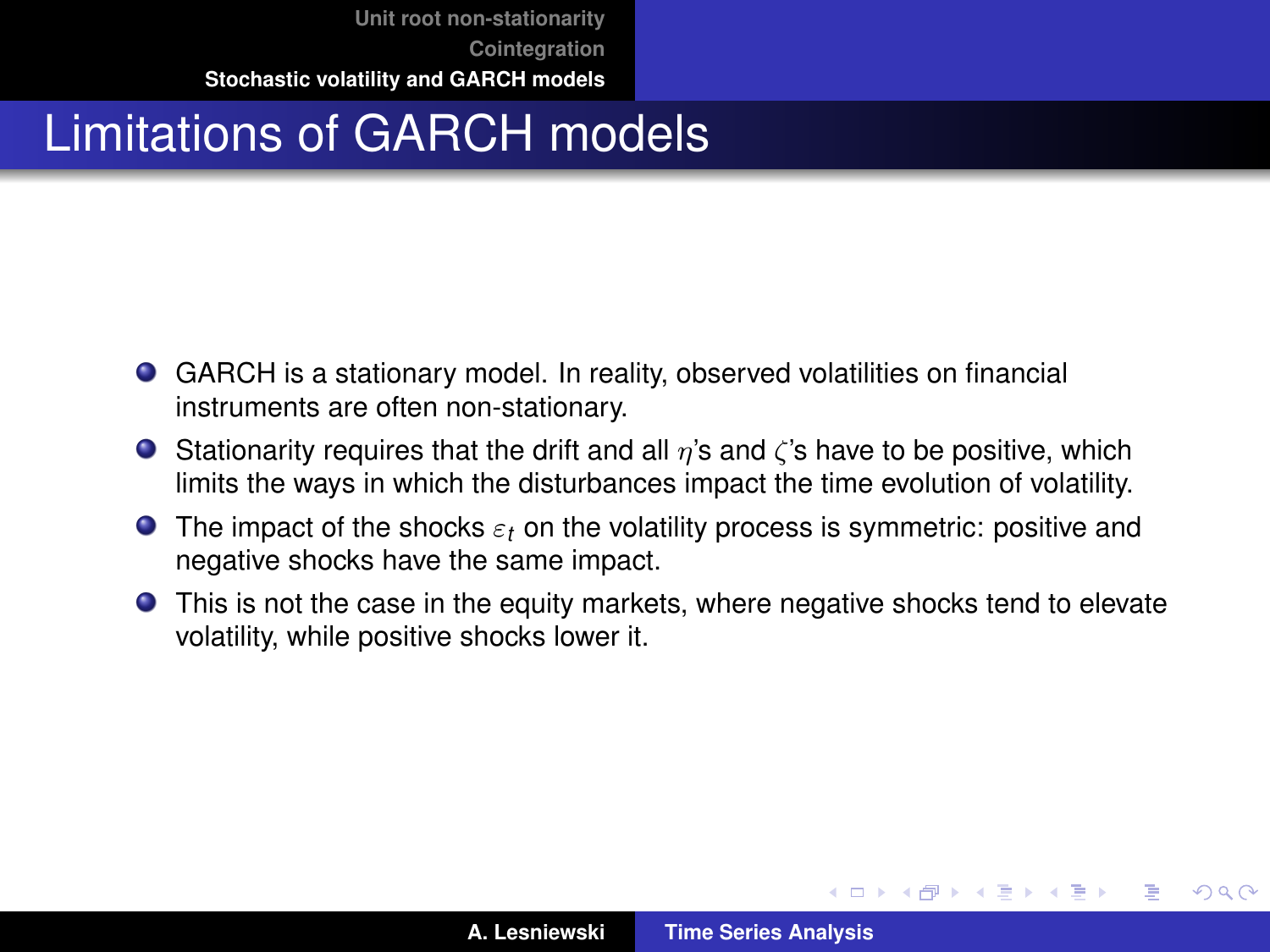# Extensions of the GARCH model

- **•** Because of the limitations of the GARCH model, various (literally, hundreds of them) extensions have been proposed. Here are a few of them.
- An *integrated model IGARCH*(1, 1) is a unit root version of *GARCH*(1, 1) with  $n + \zeta = 1$ :

$$
\sigma_t^2 = \kappa + \eta \sigma_{t-1}^2 + (1 - \eta) \varepsilon_{t-1}^2. \tag{68}
$$

イロメ イ団メ イヨメ イヨメー

 $2990$ ミー

More generally, *IGARCH*( $p, q$ ) is specified by [\(56\)](#page-42-0) with  $\sum_{j=1}^{p} \eta_j + \sum_{j=1}^{q} \zeta_j = 1.$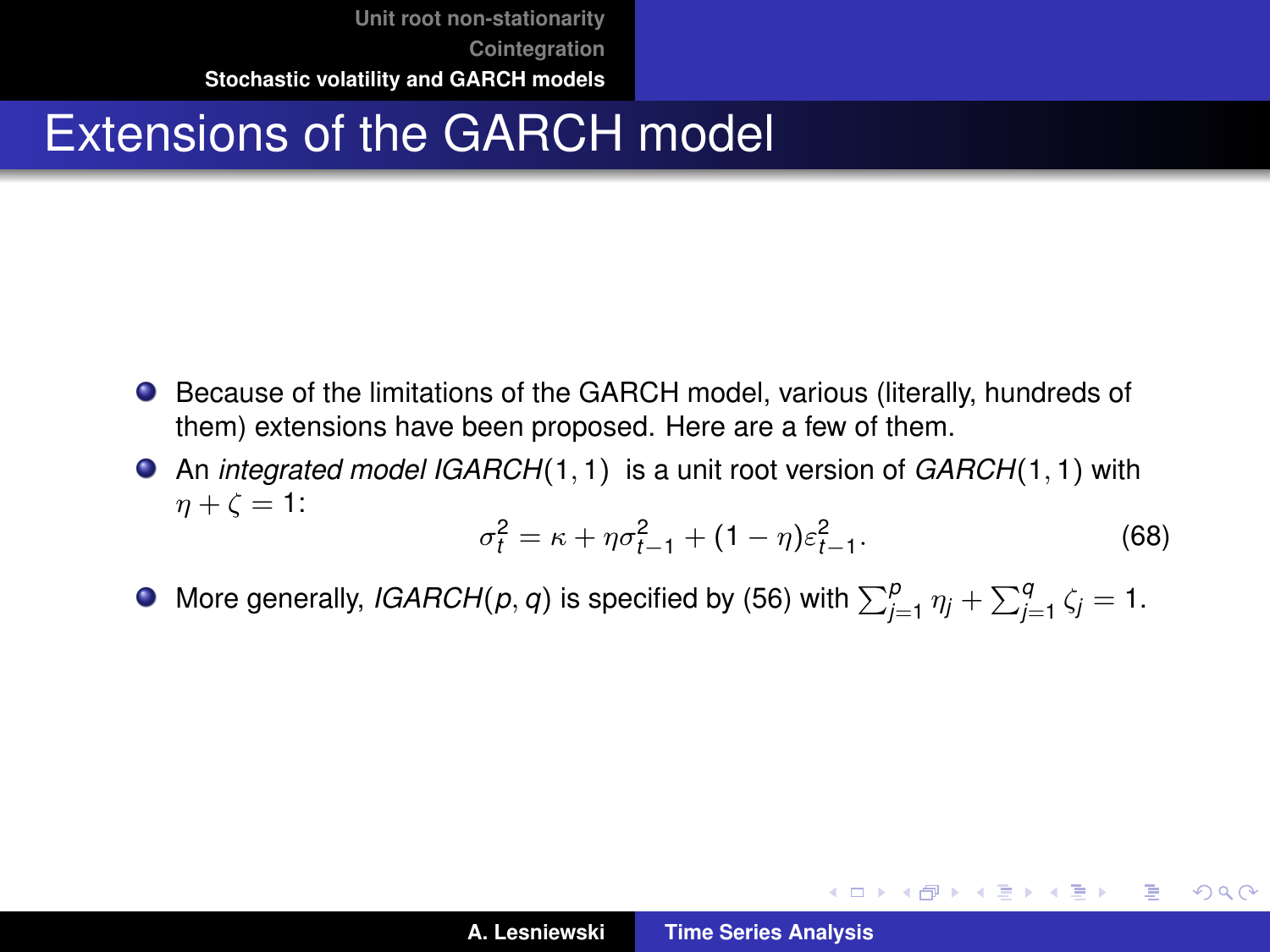# Extensions of the GARCH model

The *exponential GARCH*(*p*, *q*) *model* or *EGARCH*(*p*, *q*) is defined by:

$$
\log \sigma_t^2 = \kappa + \sum_{j=1}^p \eta_j \log \sigma_{t-1}^2 + \sum_{j=1}^q \zeta_j g(Z_{t-j}),
$$
 (69)

イロメ イ部メ イヨメ イヨメー

ミー  $298$ 

where  $g(Z) = \theta Z + \lambda(|Z| - \mathsf{E}(|Z|))$ , and where  $Z \sim N(0, 1)$ .

This choice of the structure of disturbances allows for asymmetric impact of *Z* on the volatility discussed above.